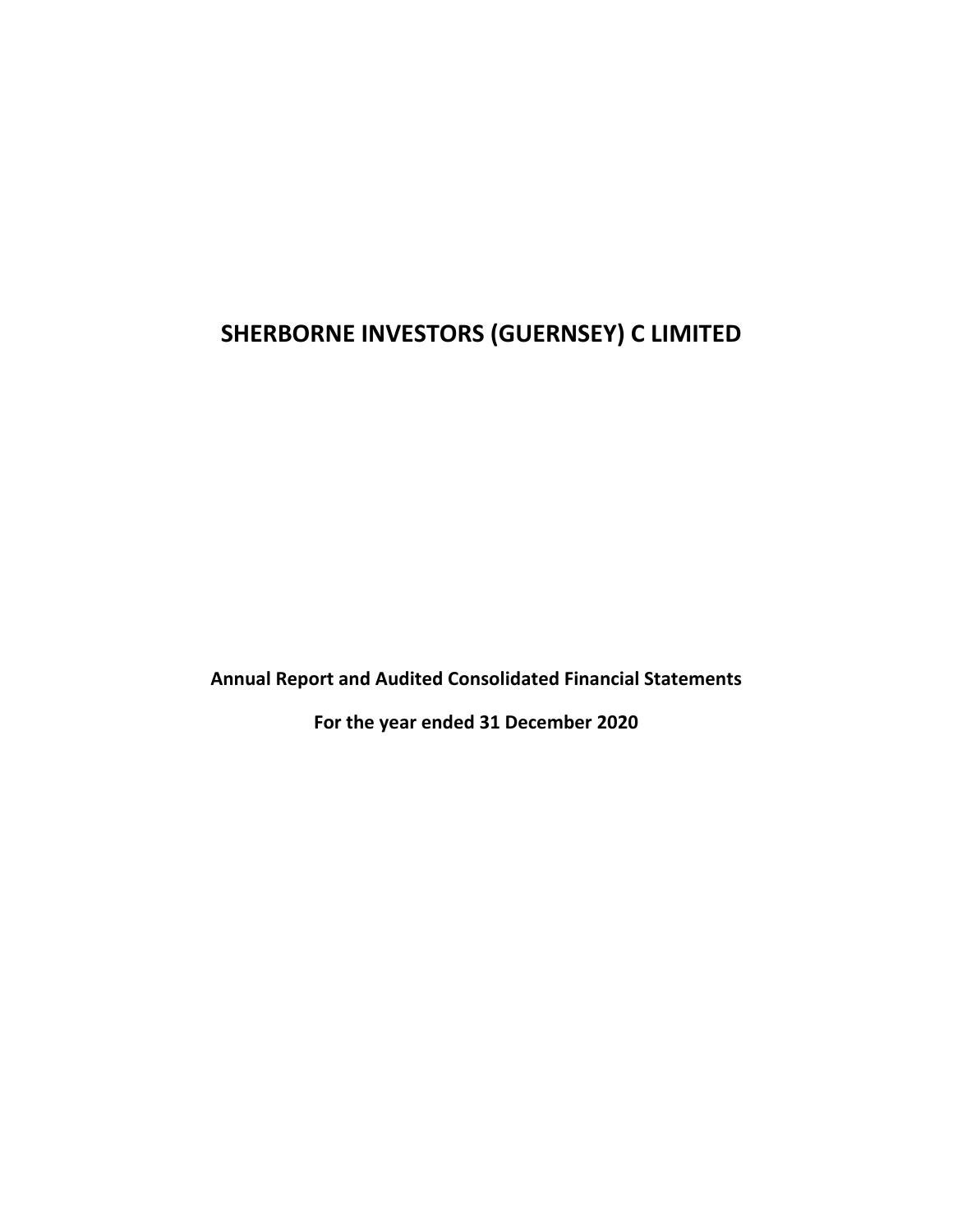# **Contents**

|                                                    | Page           |
|----------------------------------------------------|----------------|
| THE COMPANY AND ITS ADVISERS                       | $\mathbf{1}$   |
| <b>COMPANY SUMMARY</b>                             | $\overline{2}$ |
| <b>CHAIRMAN'S STATEMENT</b>                        | 3              |
| <b>BOARD OF DIRECTORS</b>                          | 4              |
| DIRECTORS' REPORT (INCLUDING THE STRATEGIC REPORT) | 5              |
| DIRECTORS' REMUNERATION REPORT                     | 10             |
| <b>CORPORATE GOVERNANCE REPORT</b>                 | 12             |
| <b>REPORT OF THE AUDIT COMMITTEE</b>               | 21             |
| STATEMENT OF DIRECTORS' RESPONSIBILITIES           | 25             |
| <b>INDEPENDENT AUDITOR'S REPORT</b>                | 27             |
| CONSOLIDATED STATEMENT OF COMPREHENSIVE INCOME     | 35             |
| CONSOLIDATED STATEMENT OF FINANCIAL POSITION       | 36             |
| CONSOLIDATED STATEMENT OF CHANGES IN EQUITY        | 37             |
| CONSOLIDATED STATEMENT OF CASH FLOWS               | 38             |
| NOTES TO THE CONSOLIDATED FINANCIAL STATEMENTS     | 39             |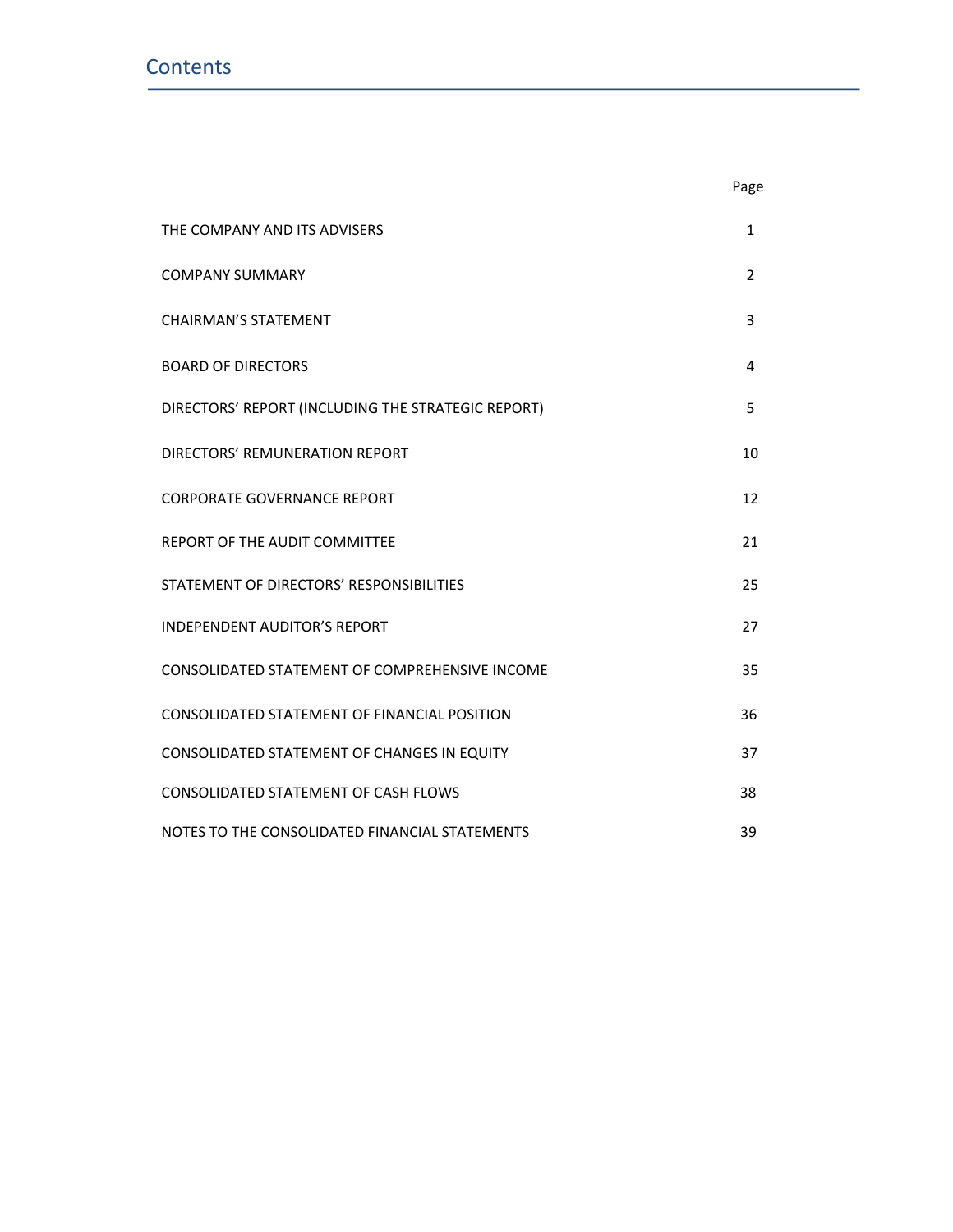# The Company and Its Advisers

#### **Directors**

Talmai Morgan *(Non‐executive Chairman)* Trevor Ash *(Non‐executive Director)* Christopher Legge (*Non‐executive Director)* Ian Brindle *(Non‐executive Director)*

(all care of the registered office)

#### **Investment Manager**

Sherborne Investors Management (Guernsey) LLC 135 East 57<sup>th</sup> Street New York, NY 10022

### **Legal Advisers (as to English law)**

Herbert Smith Freehills LLP Exchange House Primrose Street London, EC2A 2EG

#### **Registrar**

Link Market Services (Guernsey) Limited Mont Crevelt House Bulwer Avenue St Sampson Guernsey, GY2 4LH

### **Administrator, Designated Manager and Company Secretary**

Apex Fund and Corporate Services (Guernsey) Limited 1 Royal Plaza, Royal Avenue St Peter Port Guernsey, GY1 2HL

### **General Partner to the Investment Partnership**

Sherborne Investors (Guernsey) GP, LLC 135 East 57<sup>th</sup> Street New York, NY 10022

**Company Website:**  www.sherborneinvestorsguernseyc.com

#### **Registered Office**

1 Royal Plaza, Royal Avenue St Peter Port Guernsey, GY1 2HL

Registered Number 63600

### **Independent Auditor**

Deloitte LLP Regency Court Glategny Esplanade St Peter Port Guernsey, GY1 3HW

#### **Legal Advisers (as to Guernsey law)**

Ogier Redwood House St Julian's Avenue St Peter Port Guernsey, GY1 1WA

#### **Broker**

Numis Securities Limited The London Stock Exchange Building 10 Paternoster Square London, EC4M 7LT

### **Investment Partnership**

SIGC, LP (Incorporated) 1 Royal Plaza, Royal Avenue St Peter Port Guernsey, GY1 2HL

#### **Custodian to the Investment Partnership**

UBS Financial Services Inc. 299 Park Avenue, 8th Floor New York, NY 10171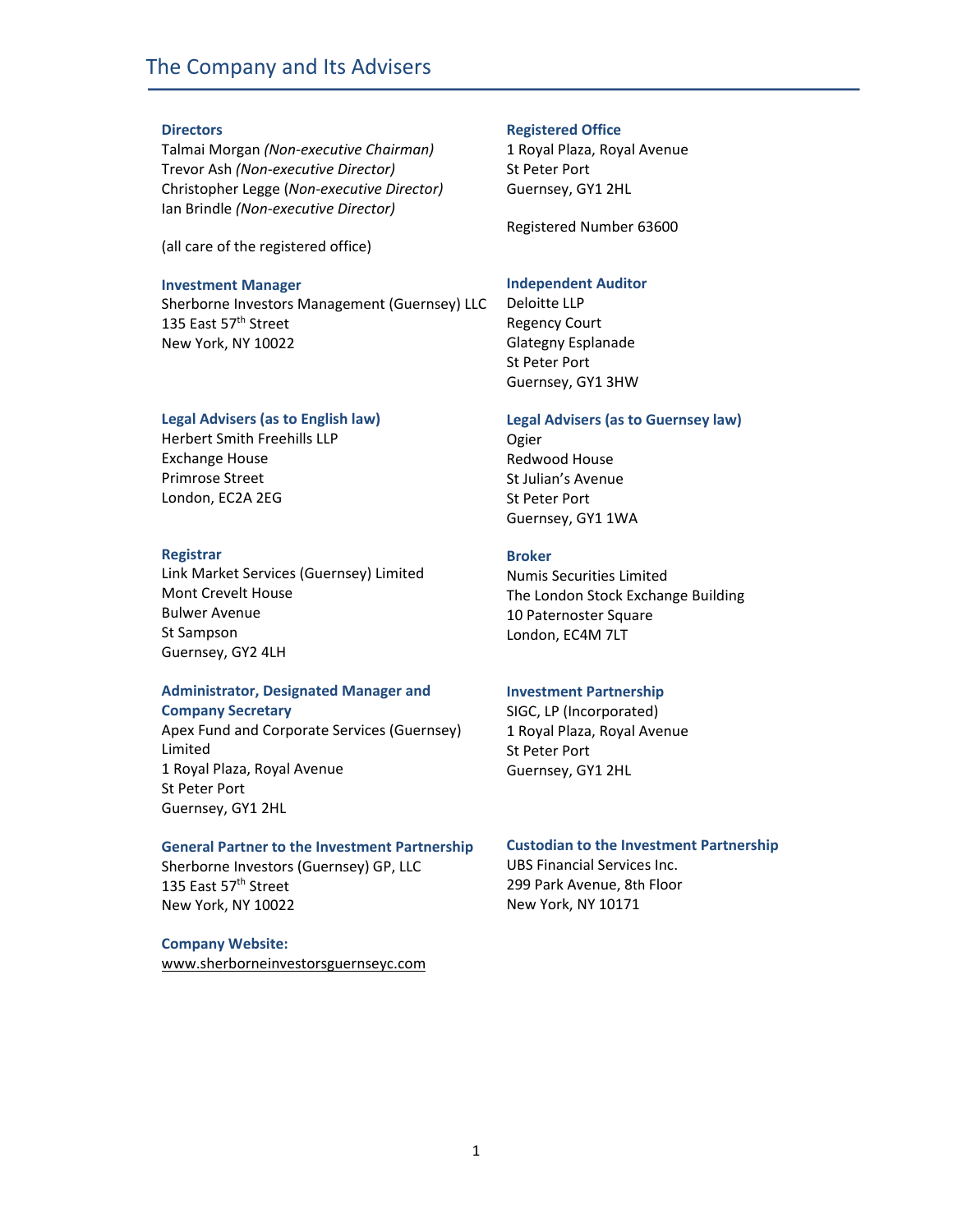| The Company                 | Sherborne Investors (Guernsey) C Limited (the "Company") is a<br>Guernsey domiciled limited company and its shares are admitted<br>to trading on the London Stock Exchange Specialist Fund Segment<br>("SFS"). The Company was incorporated on 25 May 2017. The<br>Company commenced dealings on the SFS on 12 July 2017.                                                                                                               |
|-----------------------------|-----------------------------------------------------------------------------------------------------------------------------------------------------------------------------------------------------------------------------------------------------------------------------------------------------------------------------------------------------------------------------------------------------------------------------------------|
| <b>Investment Objective</b> | To realise capital growth from investment in a target company<br>identified by the Investment Manager, with the aim of generating<br>a significant capital return for Shareholders.                                                                                                                                                                                                                                                     |
| <b>Investment Policy</b>    | To invest, through its investment in SIGC, LP (Incorporated) (the<br>"Investment Partnership"), in a company which is publicly<br>quoted, which it considers to be undervalued as a result of<br>operational deficiencies and which it believes can be rectified by<br>the Investment Manager's active involvement, thereby increasing<br>the value of the investment. The Company will only invest in one<br>target company at a time. |
| <b>Investment Manager</b>   | Sherborne Investors (Guernsey) GP, LLC (the "General Partner")<br>and the Investment Partnership have appointed Sherborne<br>Management (Guernsey) LLC (the "Investment<br>Investors<br>Manager") to provide investment management services to the<br>Investment Partnership.                                                                                                                                                           |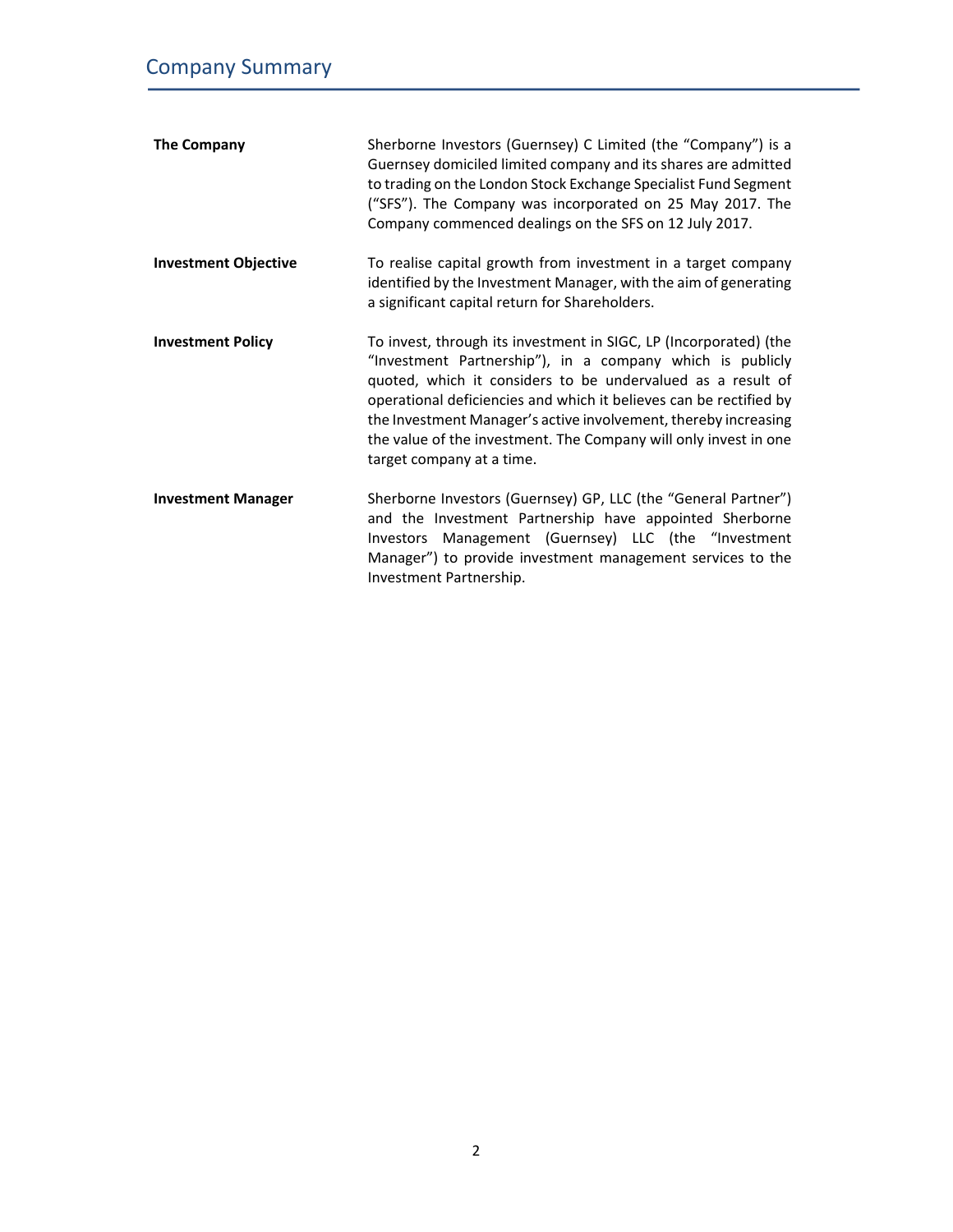### Dear Shareholder

I am pleased to present the Annual Report and Audited Consolidated Financial Statements of the Company for the year from 1 January 2020 to 31 December 2020.

During the period the Company continued to pursue its investment strategy through its shareholding in Barclays PLC ("Barclays"). SIGC, LP (Incorporated) co-invests in Barclays with other third-party investors through funds (the "Funds") managed by affiliates of Sherborne Investors Management (Guernsey) LLC (the "Investment Manager"). These Funds currently own an interest of 6.0%, making them the second largest shareholder in Barclays.

At 31 December 2020, the net asset value ("NAV") attributable to shareholders of the Company was £421.5 million (2019: £546.3 million) or 60.21 pence per share (2019: 78.04 pence per share) (see Note 9). As at 31 March 2021 the estimated NAV, as reported, was £554.2 million or 79.2 pence per share.

The Investment Manager has advised the Board that it believes that addressing the issues it has discussed with Barclays' board could increase Barclays' financial strength and its long-term competitive position, leading to an increase in shareholder value in line with the Investment Manager's customary return objectives. The Investment Manager's present intention is to continue its dialogue with Barclays for as long as it appears to be appropriate to do so.

Details of Related Party Transactions are contained in Note 10 of the Notes to the Consolidated Financial Statements.

During the period, the coronavirus ("COVID-19") pandemic has caused extensive disruptions to businesses and economic activities globally. The uncertainties over the emergence and spread of COVID‐19 have caused market volatility on a global scale. Due to current market conditions, during the period Barclays' share price declined 18.6% to 31 December 2020. Since 31 December 2020, however, the Barclays share price has increased 26.8% to 31 March 2021. As announced on 31 March 2020, the Barclays board cancelled the payment of the full year 2019 dividend and any potential interim 2020 dividends at the request of the UK regulator as a prudent measure given the current environment. The cancelled dividend has, however, helped improve Barclays' capital position which at 31 December 2020 was stated to be above its targeted range. On 18 February 2021 Barclays re-established capital distributions announcing a total payout equivalent to 5.0 pence per share, consistent with the temporary guardrails announced by the UK regulator in December 2020. This payout is comprised of a 1.0 pence per ordinary share 2020 full year dividend and a share buyback of up to £700 million which commenced in March 2021. The situation is constantly evolving as governments and businesses continue to combat the impact of the pandemic. As an investment company, for day to day operations the Company is ultimately dependent on the Investment Manager, Administrator and Company Secretary all of whom have robust business continuity plans in place to ensure that they can continue to service the Company. These business continuity plans have been in place and have been proven effective over the period.

We are grateful for your continued support and will keep you informed of the status of our investment as it develops.

Yours sincerely,

# **Talmai Morgan**

Chairman 15 April 2021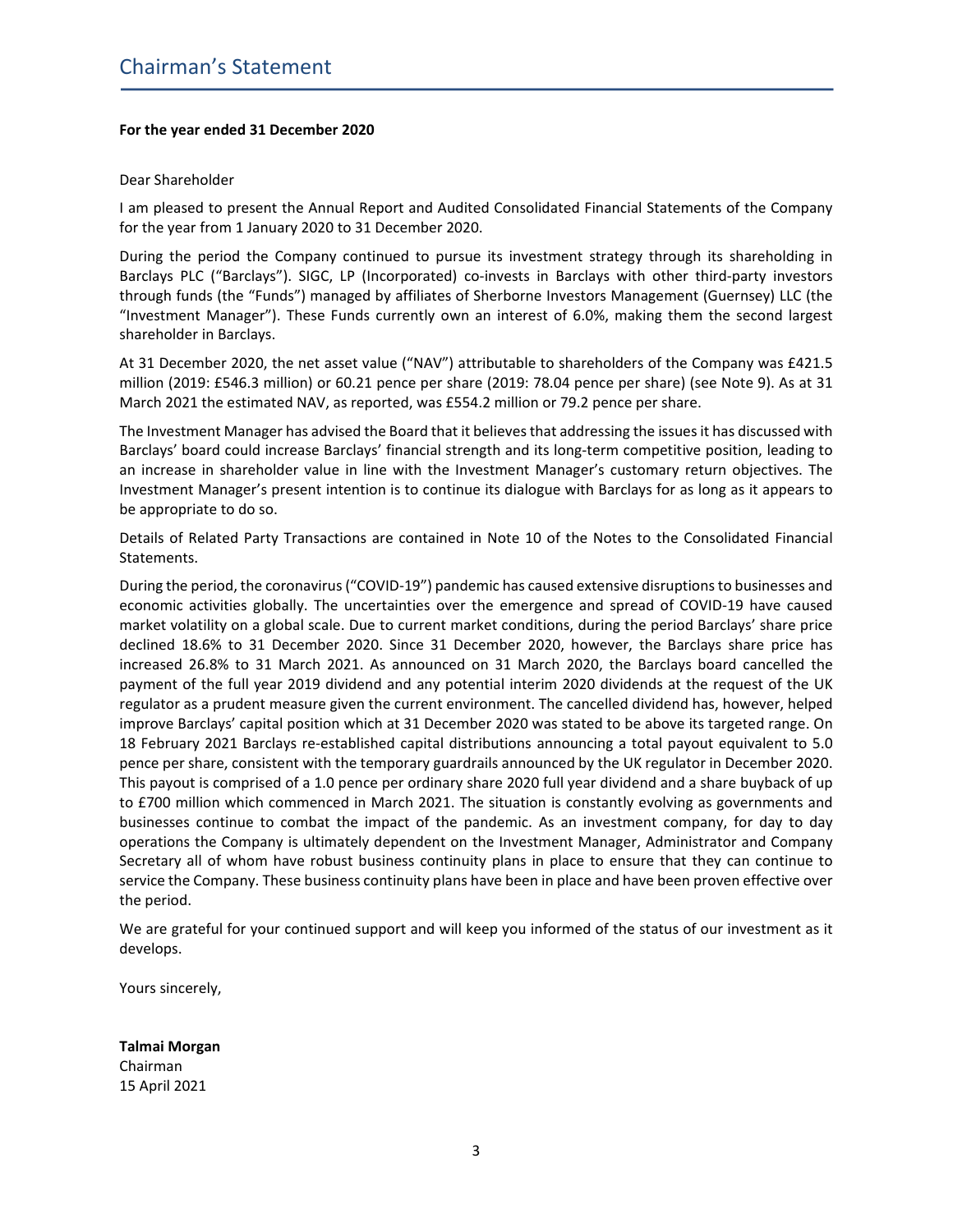# *Talmai Morgan (Chairman)*

# *Appointed to the Board 25 May 2017*

Mr Morgan has served as a non‐executive director on the board of 14 publicly listed investment companies (including 3 FTSE 250 companies) since 2005. He is currently Chairman of Sherborne Investors (Guernsey) B Limited and Sherborne Investors (Guernsey) C Limited. From 1999 to 2004, Mr Morgan worked as a financial services regulator (Director of Fiduciary Services and Enforcement at the Guernsey Financial Services Commission) and was particularly involved in the activities of the Financial Action Task Force and the Offshore Group of Banking Supervisors. Prior to 1999, Mr Morgan held positions at Barings and the Bank of Bermuda. He qualified as a barrister in 1976 and holds an MA in Economics and Law from the University of Cambridge.

# *Trevor Ash (Director)*

# *Appointed to the Board 25 May 2017*

Mr Ash has been a non‐executive director of a number of investment entities since 1999, including funds managed by Rothschild, Insight, Cazenove, Merrill Lynch and Thames River Capital. He is also a non‐executive director of Sherborne Investors (Guernsey) B Limited. He was formerly Chairman of JPEL Private Equity Limited. Prior to 1999, Mr Ash spent 27 years with the Rothschild Group in various capacities, most recently as Managing Director of Rothschild Asset Management (CI) Limited and as a non‐executive director of Rothschild Asset Management Limited in London. Mr Ash is a fellow of the Chartered Institute for Securities & Investment.

# *Christopher Legge (Audit Committee Chairman) Appointed to the Board 25 May 2017*

Mr Legge is a Chartered Accountant having started his career at Pannell Kerr Forster (PKF), before moving to Ernst & Young in 1983, where he became a partner in 1986 and managing partner Guernsey in 1998. Since leaving Ernst & Young in 2003 he has taken on a number of non-executive directorships. He is currently non‐executive director of Third Point Offshore Investors Limited, Ashmore Global Opportunities Limited, NB Distressed Debt Investment Fund Limited, TwentyFour Select Monthly Income Fund Limited and Sherborne Investors (Guernsey) B Limited. Mr Legge is an FCA and holds a BA (Hons) in Economics from the University of Manchester.

# *Ian Brindle (Director)*

### *Appointed to the Board 25 May 2017*

Mr Brindle was the Senior Partner of Price Waterhouse from 1991 to 1998 and Chairman of PricewaterhouseCoopers until 2001. Mr Brindle was a member of the Accounting Standards Board between 1992 and 2001 and Deputy Chairman of the Financial Reporting Review Panel between 2001 and 2008. Mr Brindle has served as a non‐executive director on a number of Boards including Electra Private Equity PLC, F&C Asset Management PLC, Spirent Communications PLC, Elementis PLC and 4 Imprint Group PLC.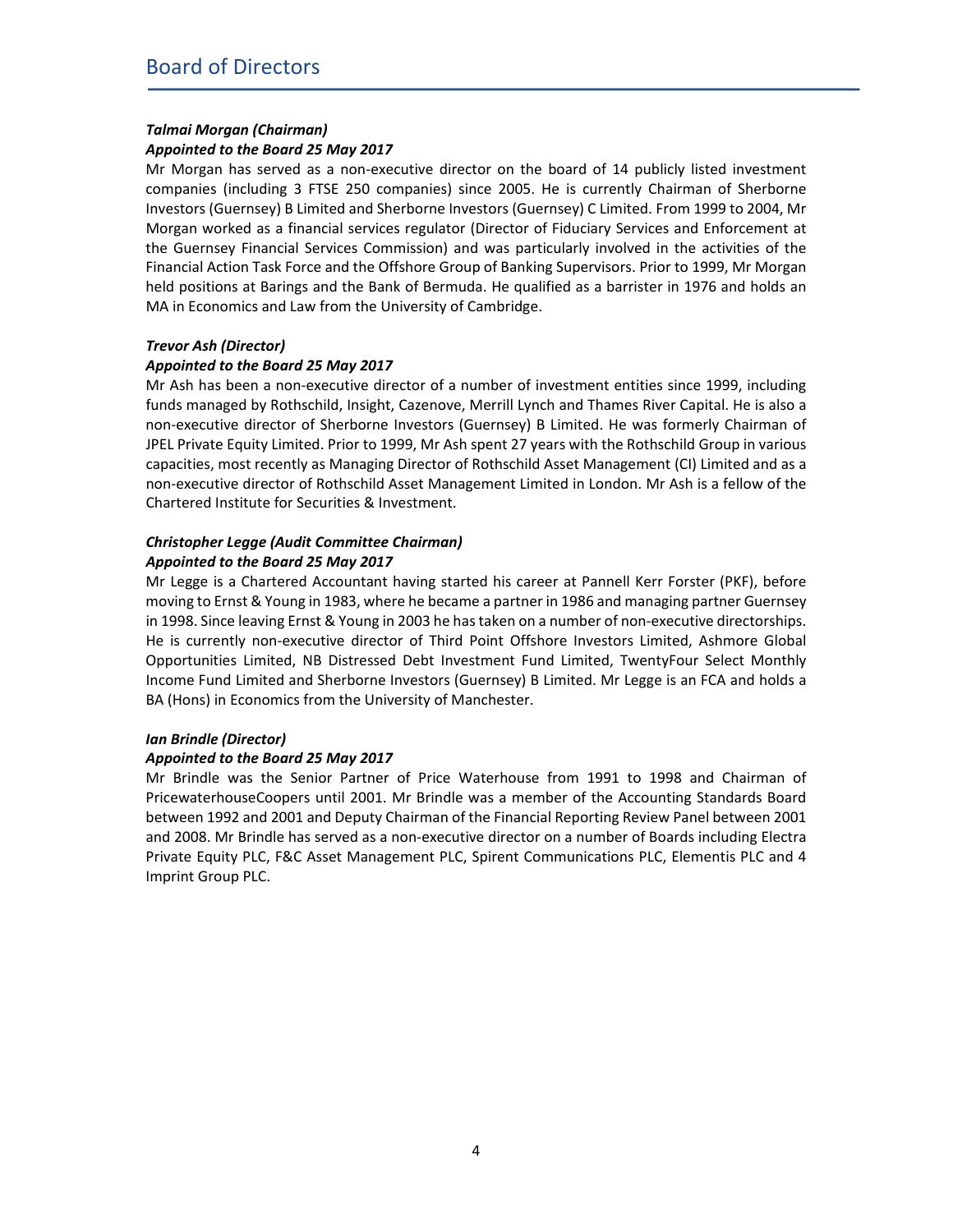The Directors present their annual report on the affairs of Sherborne Investors (Guernsey) C Limited and its subsidiaries (together, the "Group"), together with the audited consolidated financial statements, for the year ended 31 December 2020.

# **Principal activities and investing policy**

The Company is a Guernsey domiciled company incorporated on 25 May 2017 with limited liability. The Company's shares were admitted to trading on the SFS on 12 July 2017.

The Company, via SIGC Midco Limited, is a limited partner in the Investment Partnership, a limited partnership registered in Guernsey on 24 May 2017. The Company aims to provide investors with capital growth through its investment in the Investment Partnership, to which it has committed £700,000,000.

The Company's investment policy, which it will effect indirectly through its investment in the Investment Partnership, is to invest in a company which is publicly quoted, and which the Investment Manager considers to be undervalued as a result of operational deficiencies and which it believes can be rectified by the Investment Manager's active involvement, thereby increasing the value of the investment (a ''Turnaround''). Accordingly, the investment will not be passive. The Company's investment may be made on‐market or off‐market.

The Company may invest, through the Investment Partnership, in a company operating in any economic sector but will only be invested in one company at a time. Thus, it will not seek to reduce risk through diversification. The choice of target company will be subject to a vote in the affirmative of a majority in interest of the limited partners of the Investment Partnership, in effect giving the Board a veto on such decision since the Company owns, and is currently expected to continue to own, more than 50% of the interests in the Investment Partnership.

The investment in a target company is intended to be in shares, but could also be in warrants, convertibles, derivatives and any other equity, debt or other securities.

Depending on the size of the investment, all or part of the Company's assets will be invested in the Selected Target Company ("STC"), currently Barclays, through the Investment Partnership, less the minimum capital requirements. The investment objective and investment policy of the Investment Partnership are the same as those of the Company. In selecting the STC, the Investment Manager will consider the relevant ESG aspects of the STC and will seek to positively influence the relevant policies and performance of the STC through its active involvement in seeking to effect a Turnaround.

The holding period for investments is neither fixed nor predictable, but the Company expects that a typical holding period would be greater than one year. The average holding period of the four completed UK Turnarounds in companies with which the Investment Manager's key personnel have been involved is 28 months; however, this should not be taken as being indicative of the holding period to be adopted in effecting the Company's investment policy.

The Investment Partnership may engage in hedging transactions to protect the market value of its investment in any company in which it is invested and may also engage in stock lending.

The Company and the Investment Partnership do not currently intend to undertake borrowings but are permitted to do so. Any borrowings undertaken by the Company and the Investment Partnership will not, in aggregate, be greater than 30% of the Company's Gross Assets as measured at the time that such borrowings are incurred.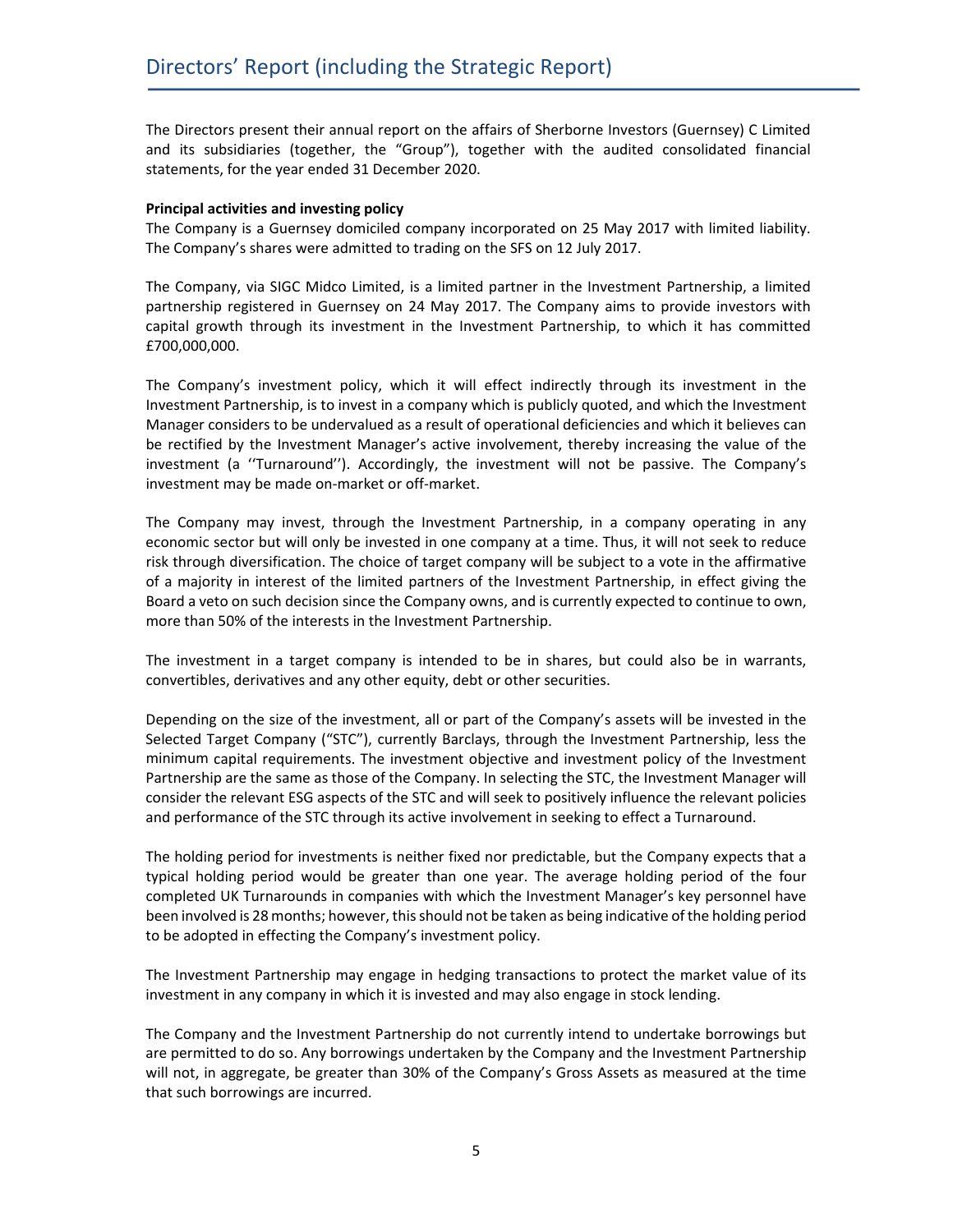At 31 December 2020, the Funds held approximately 5.9% (2019: 5.8%) of Barclays outstanding shares. As of this report the Funds hold approximately 6.0% of Barclays outstanding shares.

In the event that the Board considers it appropriate to amend materially the investment objective or policy of the Company, Shareholder approval to any such amendment will be sought.

# **Risk Management**

The Directors are responsible for supervising the overall management of the Company, whilst the day‐ to-day management of the Company's assets has been delegated to the Investment Manager. Portfolio exposure has been limited by the guidelines which are detailed within the Principal activities and investment policy section of the annual report above. In its role as a third‐party fund administration services provider, Apex Fund and Corporate Services (Guernsey) Limited produced an annual PERE SSAE 18 and ISAE 3402 Type 2 Assurance Report on the internal control procedures in place for the year ended 30 September 2020 and this is subject to review by the Audit Committee and the Board.

The principal risks facing the Group and Company relate to the Company's investment activities and these risks include the following:

- performance risk;
- market risk;
- relationship risk; and
- operational risk.

An explanation of these principal risks and how they are managed is set out below.

The Board can confirm that the principal risks of the Company, including those which would threaten its business model, future performance, solvency or liquidity, have been robustly assessed for the year ended 31 December 2020.

- **•** Performance risk The Board is responsible for approving the Investment Manager's recommended investment in a STC and monitoring the performance of the Investment Manager. An inappropriate strategy or poor execution of strategy may lead to underperformance. To manage that risk the Investment Manager will typically have several potential target companies under review at any one time in various stages of analysis. The Investment Manager's recommendation of a STC includes an assessment of the capital appreciation potential of the proposed investment, assuming certain operating improvements and capital realignment are successfully implemented. The Company intends that its holding in the STC will be less than 30% of the outstanding shares, so that it is not required to make a bid for the entire company. Accordingly, the Company will not control the STC. The Investment Manager's involvement in the Turnaround of the STC requires the support of other independent shareholders. The Board receives and reviews regular reports of the Investment Partnership's ownership interest in the STC and other information that impacts its Turnaround strategy.
- **Market risk** Market risk arises from uncertainty about the future operating performance and market response to the Company's investment in the STC. The Company's investment approach is to invest in only one company at a time. Such investment concentration may subject the Company to greater market fluctuation and loss than might result from a diversified investment portfolio. The market's valuation of the STC is also subject to fluctuations in overall market prices as well as fluctuations in the industry sectors in which the STC operates. The Investment Manager does not typically hedge against overall market or sector fluctuations. The Company also may use a limited amount of short‐term leverage to acquire a portion of its ownership interest in the STC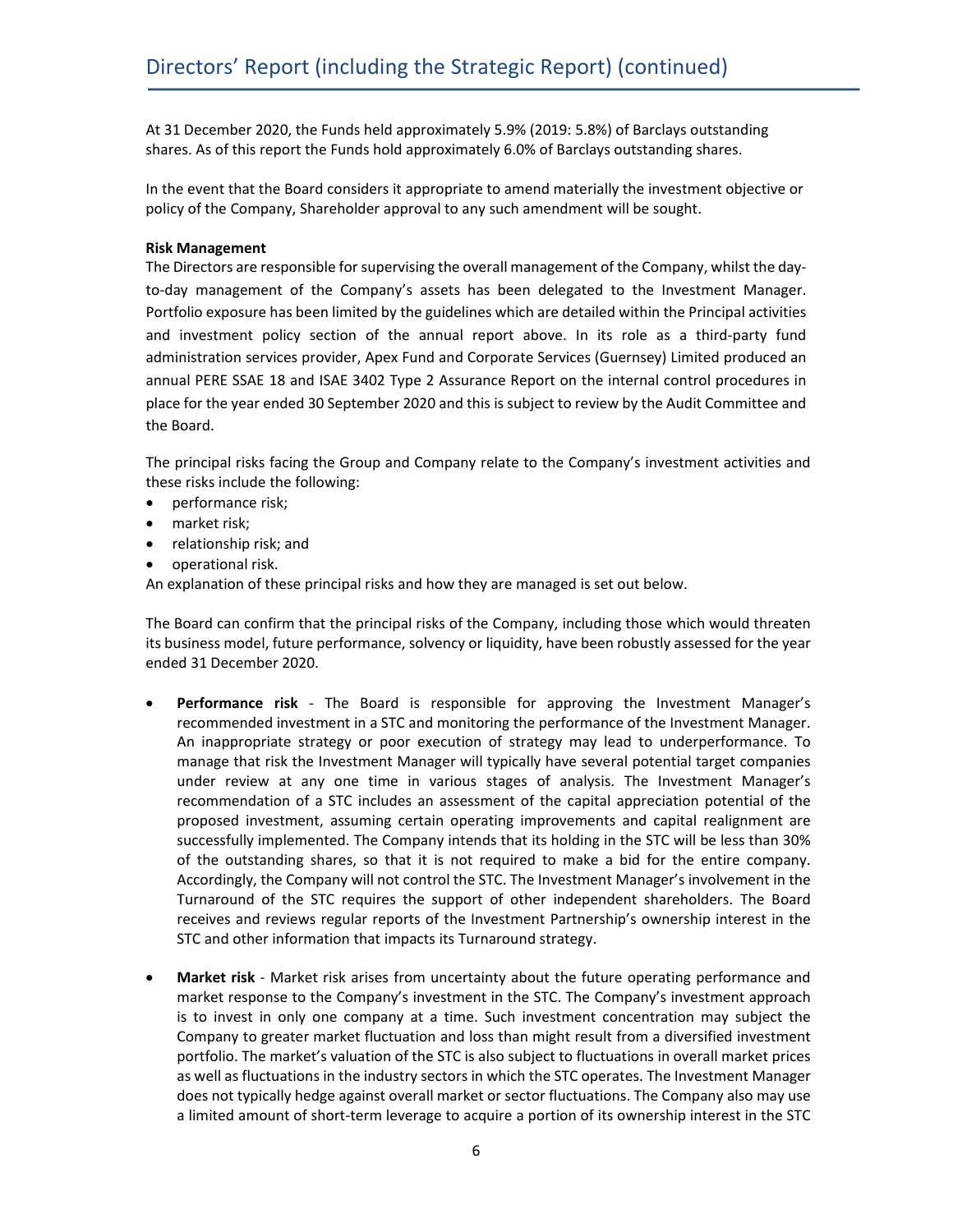which will amplify the results of the STC. In addition to interest and dividend income received from the STC, the source of debt repayment could come from the proceeds realised from the sale of a portion of the STC. The Group's market risk is managed by the Investment Manager in accordance with policies and procedures in place as disclosed in the Group's prospectus.

- **Relationship risk** ‐ Neither the Company nor the Investment Partnership has a physical presence (employees and/or premises). The Company and Investment Partnership are heavily dependent on the Investment Manager for the selection of an appropriate STC and for the day‐to‐day management and operation of the STC's business and the execution of its Turnaround.
- **Operational risk** ‐ Operational risk is reviewed by the Board at each Board meeting. The Board also monitors the Group's investment performance and activities since the last Board meeting to ensure that the Investment Manager adheres to the agreed investment policy and approved investment guidelines. Further, at each Board meeting, the Board receives reports from the Company Secretary and Administrator in respect of compliance matters and duties performed by it on behalf of the Company.

The full impact of the UK's withdrawal from the EU on 31 January 2020 and the commencement of practical implementation of the Brexit conditions on 1 January 2021 remains uncertain and its full impact may only be realised in years to come, as the economy adjusts to the new regime. A focus of the Board in 2020 was the continued oversight of the Company's ability to respond to the political and economic uncertainty following the UK's decision to leave the EU.

The global economy continues to react to the worldwide COVID‐19 pandemic leading to significant volatility in capital markets, as referred to in the Chairman's statement on page 3, and an increased focus on market risk. The situation is constantly evolving as governments, regulators and businesses continue to combat the impact of the pandemic. As an investment company, for day to day operations the Company is ultimately dependent on the Investment Manager, Administrator and Company Secretary all of whom have robust business continuity plans in place to ensure that they can continue to service the Company.

Other risks faced by the Company are described in detail within the Company's Offering Document and can be obtained at www.sherborneinvestorsguernseyc.com.

The Board have considered the Company's solvency and liquidity risk and disclosure of this is made in Note 11 of the Consolidated Financial Statements and in the Viability Statement below.

# **Viability Statement**

In accordance with provision 31 principle O of the UK Corporate Governance Code 2018, the Directors have assessed the viability of the Group and Company over the period ending 31 December 2020. The Directors have determined that the three year period to 31 December 2023 is the maximum period over which to provide its viability statement in order to keep in line with its investment strategy. The holding period for the investment in the STC is neither fixed nor predictable, but the Company expects that a holding period of 3‐4 years would be sufficient to execute the Investment Manager'sturnaround strategy.

The Directors have identified the following factors as potential contributors to ongoing viability:

- The principal risks documented in the Directors' Report as set out above;
- The liquidity of the Group's portfolio; and
- The ongoing relevance of the Group's investment objective in the current environment.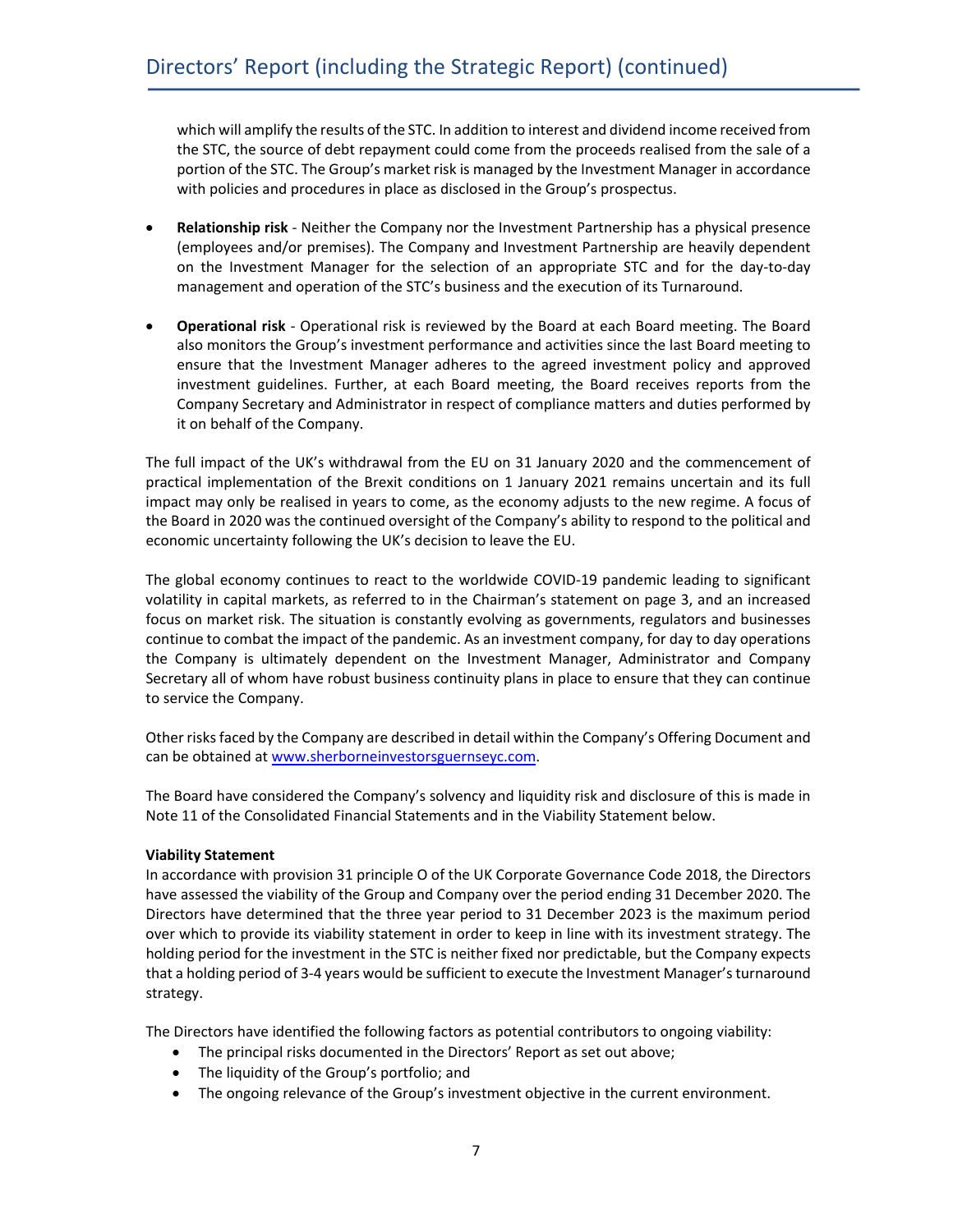At 31 March 2021 the Group had an estimated (unaudited) NAV of £554.2 million. As stated in the Chairman's Statement on page 3, the Funds are the second largest shareholder of Barclays. The Company, via the Funds, has sufficient liquid assets to meet expected costs. On 18 February 2021 Barclays re‐established capital distributions announcing a total payout equivalent to 5.0 pence per share, consistent with the temporary guardrails announced by the PRA in December 2020. This payout is comprised of a 1.0 pence per ordinary share 2020 full year dividend and a share buyback of up to £700 million which commenced in March 2021. Should additional liquidity be required at the Fund level shares could be sold and the investment manager of the Funds has the full intent and ability to provide the Group (via the Investment Partnership) with funds as and if required.

Based on the foregoing, the Directors have a reasonable expectation that the Group and Company will be able to continue in operation and meet its obligations as and when they fall due over the three year period to 31 December 2023.

# **Subsequent events**

Details of events that have occurred after the date of the Consolidated Statement of Financial Position are provided in Note 13 to the Consolidated Financial Statements.

# **Dividend policy**

The Company's dividend policy, subject to the discretion of the Directors who reserve the right to retain amounts for minimum capital requirements, is to pay dividends to Shareholders following receipt of any distributions from the Investment Partnership, subject always to compliance with the solvency test prescribed by the Companies (Guernsey) Law, 2008, as amended (the "Companies Law").

This will be dependent on the frequency with which the STC pays dividends to its shareholders (of which the Investment Partnership is an indirect holder) as well as the extent such dividends are first required to be used to repay outstanding indebtedness and meet the minimum working capital requirements.

### **Dividend**

No dividends were declared or paid during the year (2019: Nil).

### **Business review**

A review of the Company's business during the year and an indication of likely future developments are contained in the Chairman's Statement.

### **Capital**

Details of the Company's capital are provided in Note 8 to the Consolidated Financial Statements. All shares carry equal voting rights.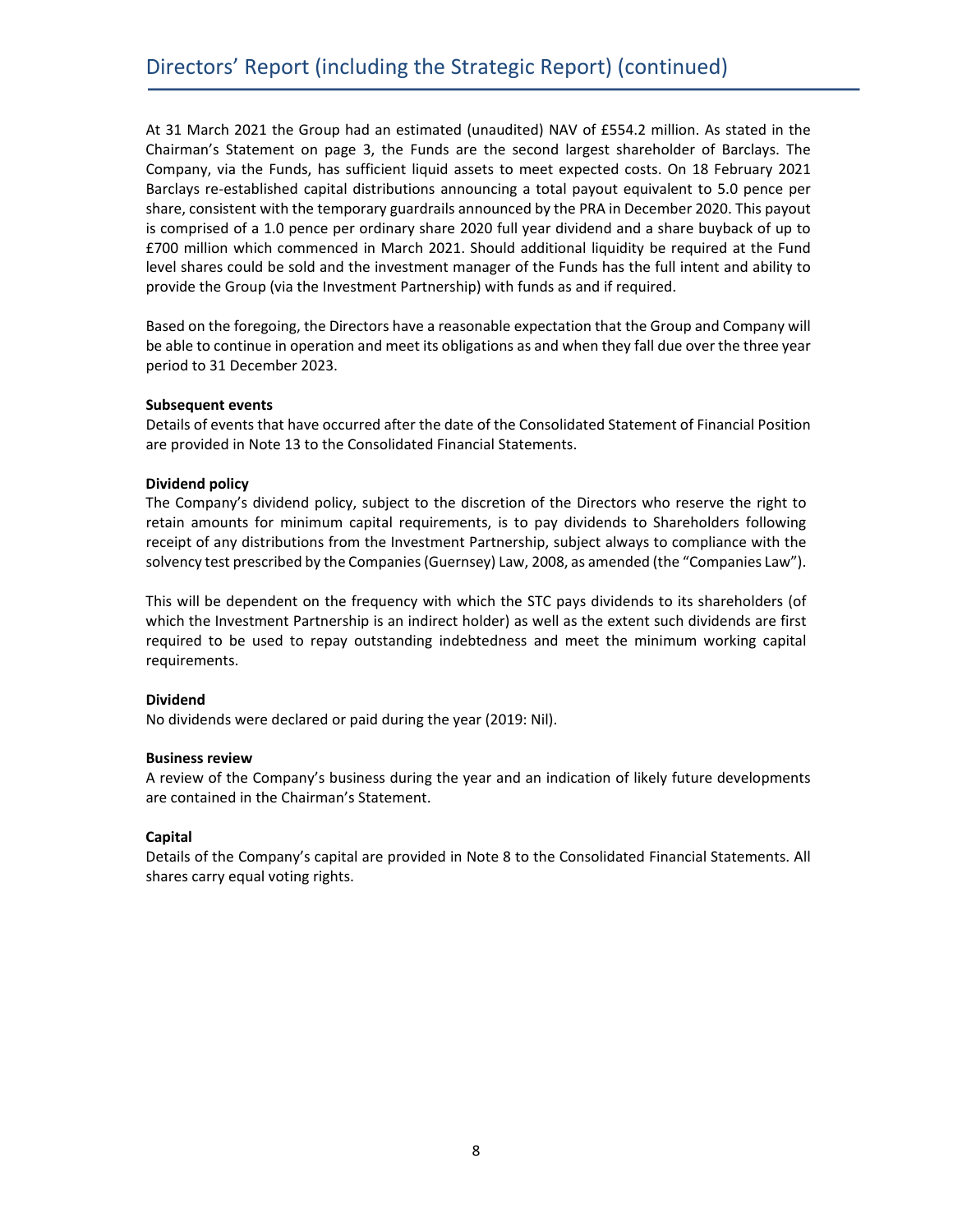# **Substantial interests**

As at 31 March 2021, the Company is aware of the following material shareholdings:

|                                   | <b>Number of Ordinary</b> | % of issued   |
|-----------------------------------|---------------------------|---------------|
| <b>Shareholder</b>                | <b>Shares</b>             | share capital |
| Invesco Limited                   | 139,467,736               | 19.9%         |
| Columbia Threadneedle             | 129,298,511               | 18.5%         |
| Aviva plc                         | 99,824,647                | 14.3%         |
| Janus Henderson Group plc         | 73,267,400                | 10.5%         |
| Fidelity International Limited    | 70,000,000                | 10.0%         |
| Sherborne Investors Management LP | 69,505,196                | 9.9%          |

The Directors currently hold no shares in the Company (unchanged from prior year).

### **Independent Auditor**

A resolution to re‐appoint the Auditors to the Company will be proposed at the Annual General Meeting of the Company on 26 May 2021. Deloitte LLP have indicated their willingness to continue as Auditors.

By order of the Board of Directors

**Talmai Morgan** Chairman 15 April 2021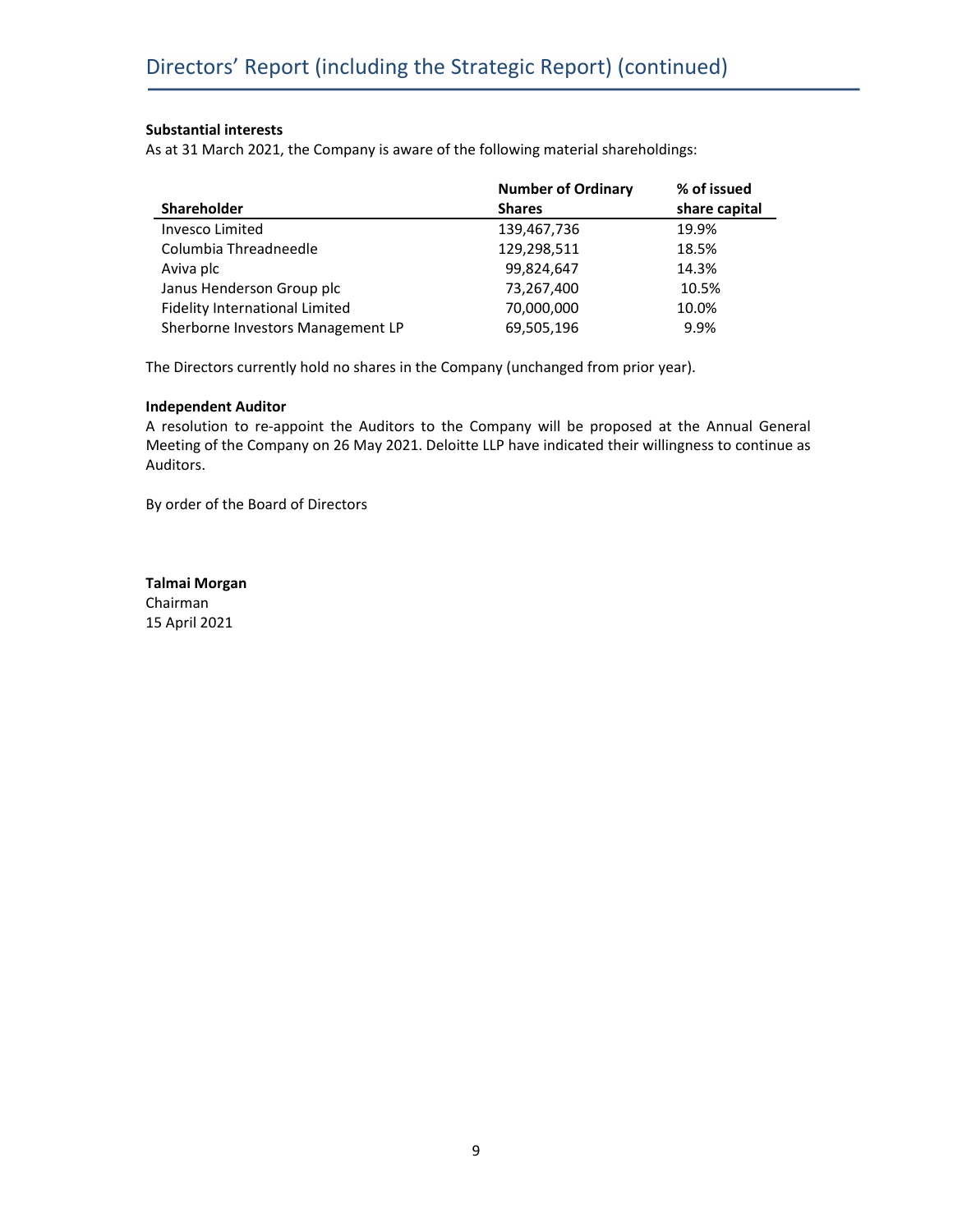### **Remuneration Policy & Components**

The Board endeavours to ensure the Remuneration Policy reflects and supports the Company's strategic aims and objectives throughout the period under review. It has been agreed that, due to the small size and structure of the Company, a separate Remuneration Committee would be inefficient; therefore, the Board is responsible for discussions regarding remuneration. No external remuneration consultants were appointed during the period under review.

The remuneration for the Directors has not changed since incorporation and, as such, there is no annual percentage change.

As per the Company's Articles of Incorporation ("Articles"), all Directors are entitled to such remuneration as is stated in the Company's Prospectus or as the Company may by ordinary resolution determine; the aggregate overall limit is currently set at £250,000. Subject to this limit, it is the Company's policy to determine the level of Directors' fees, having regard for the level of fees payable to non‐executive Directors in the industry generally, the role that individual Directors fulfil in respect of responsibilities related to the Board and Audit Committee and the time dedicated by each Director to the Company's affairs. Base fees are set out below.

| <b>Base Fees and Fees Received</b>           | 2020 Actual £ | <b>Base fee £</b> |
|----------------------------------------------|---------------|-------------------|
| Chairman (Talmai Morgan)                     | 50.000        | 50,000            |
| Audit Committee Chairman (Christopher Legge) | 40.000        | 40,000            |
| Non-Executive Director (Trevor Ash)          | 35,000        | 35,000            |
| Non-Executive Director (Ian Brindle)         | 35,000        | 35,000            |
| Total                                        | 160,000       | 160,000           |

As outlined in the Articles, the Directors may also be paid for all reasonable travelling, hotel and other out‐of‐pocket expenses properly incurred in the attendance of Board or Committee meetings, General meetings, or meetings with shareholders of the Company or otherwise in the discharge of their duties; and all reasonable expenses properly incurred by them seeking independent professional advice on any matter that concerns them in the furtherance of their duties as Directors of the Company, such expenses having been immaterial during 2020.

No Director has any entitlement to pensions, paid bonuses or performance fees, been granted share options or has been invited to participate in long‐term incentive plans. No loans have been extended to a Director by the Company and neither have any loans to a Director been guaranteed by the Company.

None of the Directors have a service contract with the Company. Each of the Directors has entered into a letter of appointment with the Company, were subject to election at the first Annual General Meeting ("AGM"), or as determined in line with the Company's Articles, and re‐election at subsequent AGMs in accordance with the Company's Articles and all due regulations and provisions. The Directors do not have any interests in contractual arrangements with the Company or its investment during the year under review, or subsequently. Each appointment can be terminated in accordance with the Company's Articles and without compensation. No notice period is stated in the Articles and is terminable at will of both parties.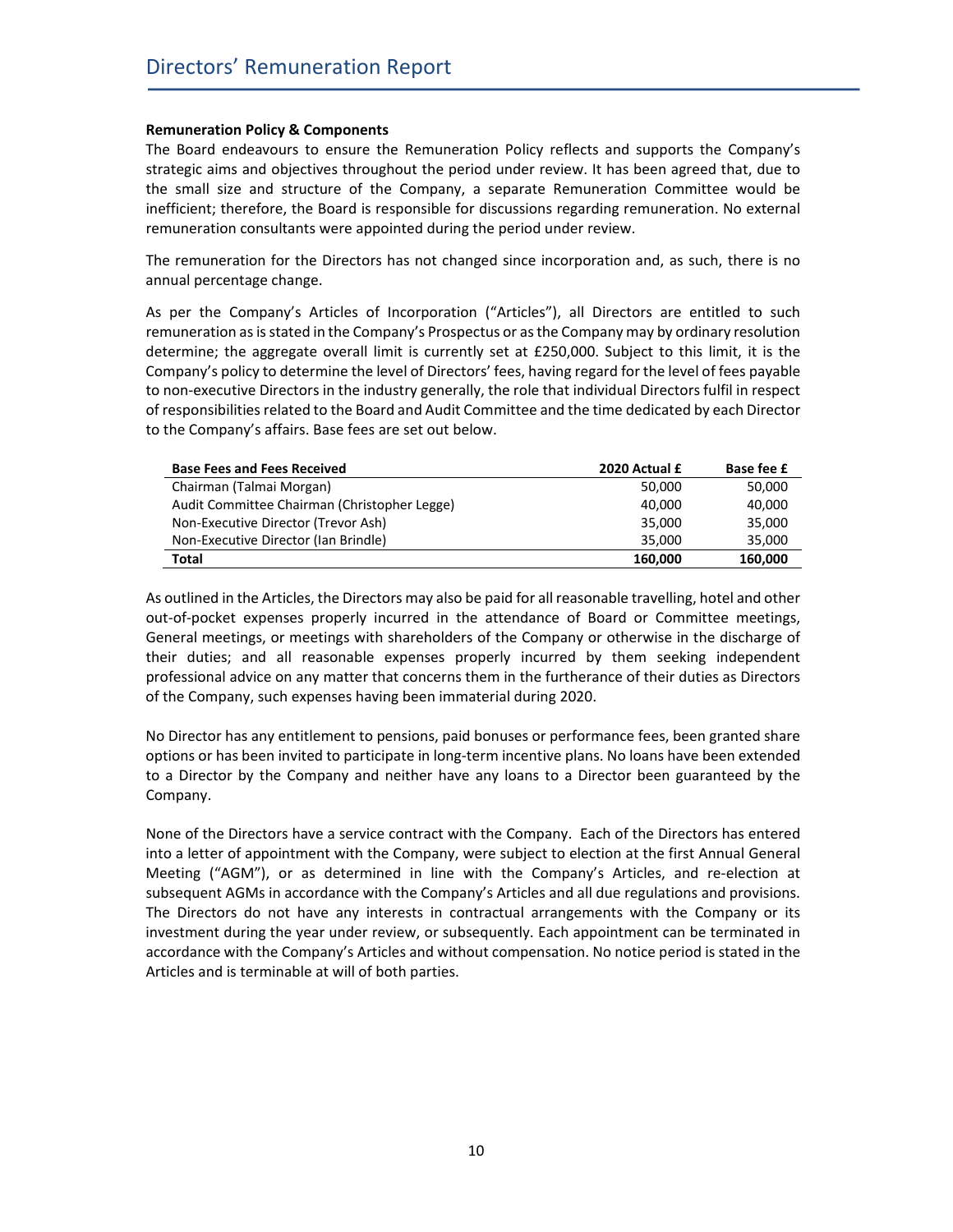Directors' and Officers' liability insurance cover is maintained by the Company but is not considered a benefit in kind nor does it constitute part of the Directors' Remuneration. The Company's Articles indemnify each Director, Secretary, agent and officer of the Company, former or present, out of assets of the Company in relation to charges, losses, liabilities, damages and expenses incurred during the course of their duties, in so far as the law allows and provided that such indemnity is not available in circumstances of fraud, wilful misconduct or negligence.

**Talmai Morgan** Chairman 15 April 2021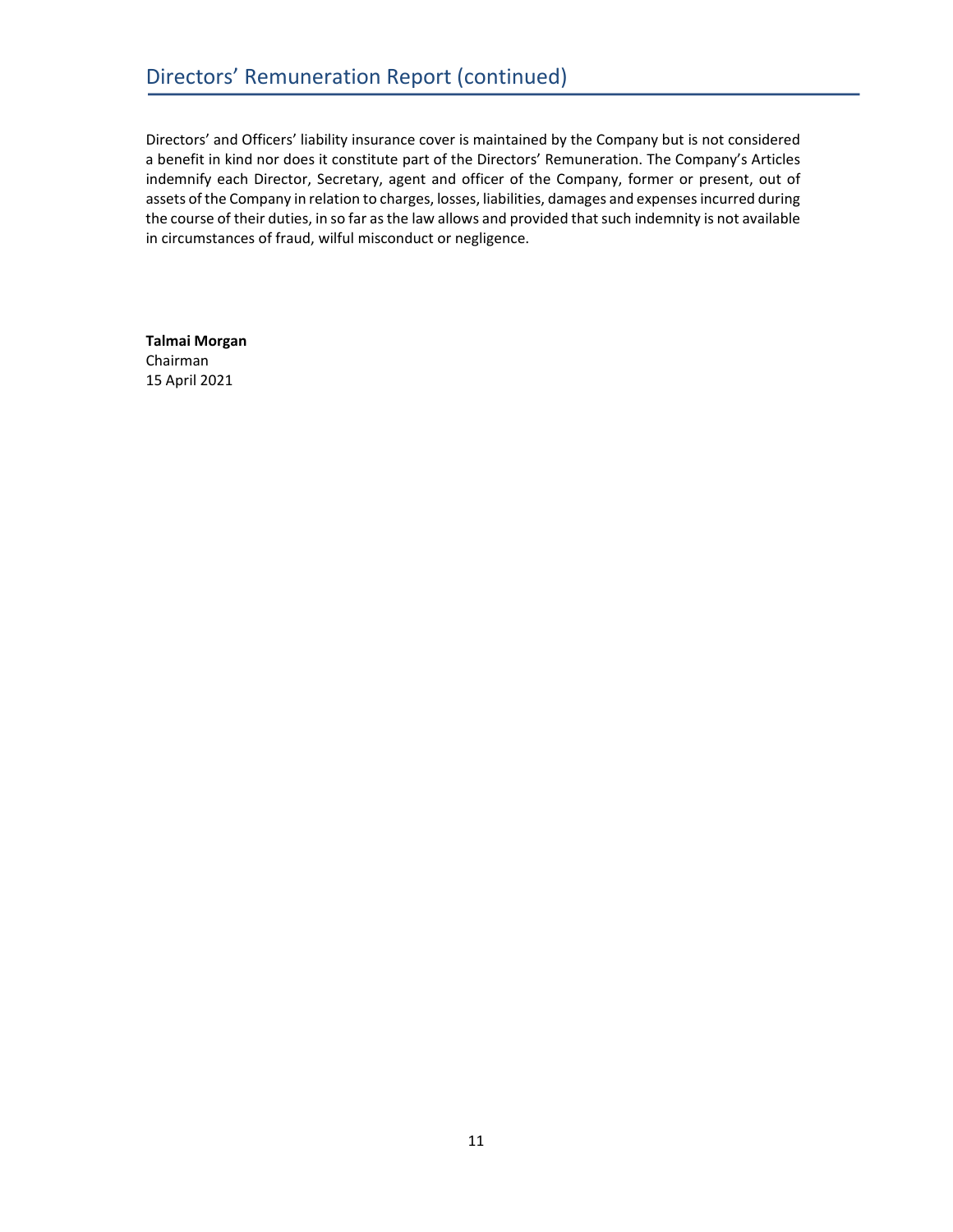As an unregulated Guernsey incorporated company quoted on the SFS, the Company is not required to comply with the UK Corporate Governance Code or the GFSC Finance Sector Code of Corporate Governance. The Directors, however, place great importance on ensuring that high standards of corporate governance are maintained. Accordingly, the Directors will take appropriate measures to ensure that the Company operates with due consideration to any codes of corporate governance that the Board deems appropriate and may choose to operate in accordance with the UK Corporate Governance Code and/or the GFSC Finance Sector Code of Corporate Governance, in each case having regard to the Company's size and nature of business. The Board perceives that good corporate governance practice is necessary for delivering sustainable value, enhancing business integrity and maintaining shareholder confidence in the Company. To further these aims, the Board has decided to voluntarily comply with the UK Corporate Governance Code dated July 2018 (the "Code"), which sets out guidance in the form of principles and provisions for companies to follow good corporate governance practice. Further information on the Code can be obtained from www.frc.org.uk.

Except as disclosed within the report, the Board is of the view that throughout the year ended 31 December 2020, the Company complied with the recommendations of the Code and the provisions of the Code. Key issues affecting the Company's corporate governance responsibilities, how they are addressed by the Board and application of the Code are presented below.

### **Board Leadership and Company Purpose**

The Board is composed entirely of non‐executive Directors, who meet as required without the presence of the Investment Manager and service providers to scrutinise the achievement of agreed goals and objectives and monitor performance. Through the Audit Committee, they are able to ascertain the integrity of financial information and confirm that all financial controls and risk management systems are robust. In addition, a non-executive Director may provide a written statement outlining any concerns to the Chairman upon resignation. See the statements on Board and Committee responsibilities for further information.

#### **Information and Support**

### *Information Provided to the Board*

Reports and papers, containing relevant, concise and clear information, are provided to the Board and Committees in a timely manner to enable review and consideration prior to both scheduled and ad‐ hoc specific meetings. This ensures that Directors are capable of contributing to, and validating, the development of Company strategy and management. The regular reports also provide information that enables scrutiny of the Company's Investment Manager and other service providers' performance. When required, the Board has sought further clarification of matters with the Investment Manager and other service providers, both in terms of further reports and via in‐depth discussions, in order to make a more informed decision for the Company. Should Directors raise concerns in relation to the operation of the Board or the management of the Company, these concerns are recorded in the Board minutes.

The Directors place a great deal of importance on communication with shareholders. The Investment Manager and Numis Securities Limited (the "Broker") aim to meet with large shareholders at least annually. The Board also receives reports from the Broker on shareholder issues. The Annual Report and Audited Consolidated Financial Statements are widely distributed to other parties who have an interest in the Company's performance and are available on the Company's website. The Chairman also meets with major shareholders independently of the Investment Manager from time to time. Due to Covid‐19 restrictions, virtual alternatives have been employed for such communication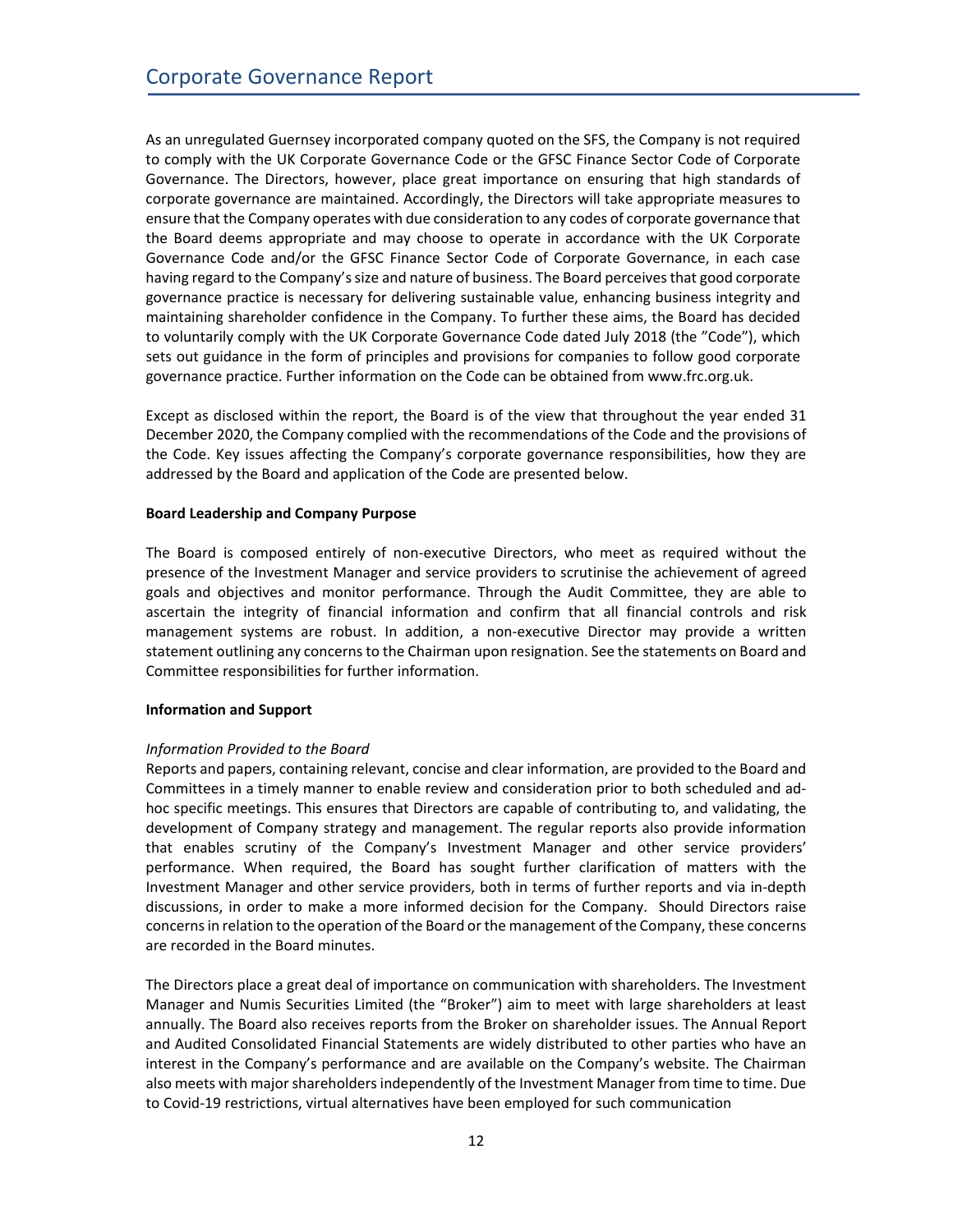All Directors are available for discussions with the shareholders, in particular the Chairman and the Audit Committee Chairman, at the AGM and as and when required.

### **Division of Responsibilities**

#### *The Chairman*

Appointed to the position of Chairman of the Board on 25 May 2017, Mr Morgan is responsible for leading the Board in all areas, including determination of strategy, organising the Board's business and ensuring the effectiveness of the Board and individual Directors. He also endeavours to produce an open culture of debate within the Board. Mr Morgan is a non‐executive Independent Director.

There are no executive Directors appointed to the Board and therefore no Chief Executive. The non‐ executive Directors are all independent and their responsibilities are clearly defined within the Schedule of Matters reserved to the Board. All day to day functions are outsourced to external service providers.

The Board believes that its balance of skills, experience and knowledge, provides for a sound base from which the interest of investors will be served to a high standard. Due to the size and structure of the Company, the appointment of a senior independent director is not deemed appropriate.

### *Board and Committee Meeting Attendance*

The Board met five times and the Audit Committee met three times during the year. Individual attendance at Board and Audit Committee meetings is set out below.

|                                | <b>Board</b> | <b>Audit Committee</b> |
|--------------------------------|--------------|------------------------|
| Talmai Morgan                  |              | N/A                    |
| Trevor Ash                     |              |                        |
| Christopher Legge              |              |                        |
| Ian Brindle                    |              |                        |
| <b>Total Meetings for Year</b> |              |                        |

The Board ensures that the Company's contracts of engagement with the Investment Manager, Administrator and other service providers are operating satisfactorily so as to ensure the safe and accurate management and administration of the Company's affairs and business and that they are competitive and reasonable for Shareholders. Terms of Reference that contain a formal schedule of matters reserved for the Board of Directors and its duly authorised Committee for decision has been approved and can be reviewed at the Company's registered office.

Management of the Investment Partnership is the responsibility of the General Partner, which has delegated investment decisions and day‐to‐day management of the Investment Partnership to the Investment Manager underthe terms of an Investment Management Agreement. Through its majority interest in the Investment Partnership, the Company and therefore the Board, has the ability to approve proposed investments and to remove the General Partner. The performance of the Investment Manager is subject to regular review by the Board.

Other matters for the Board include review of the Company's overall strategy and business plans; approval of the Company's half‐yearly and annual financial statements; review and approval of any alteration to the Group's accounting policies or practices and valuation of investments; approval of any alteration to the Company's capital structure; approval of dividend policy; appointments to the Board and constitution of Board Committees; and performance review of key service providers.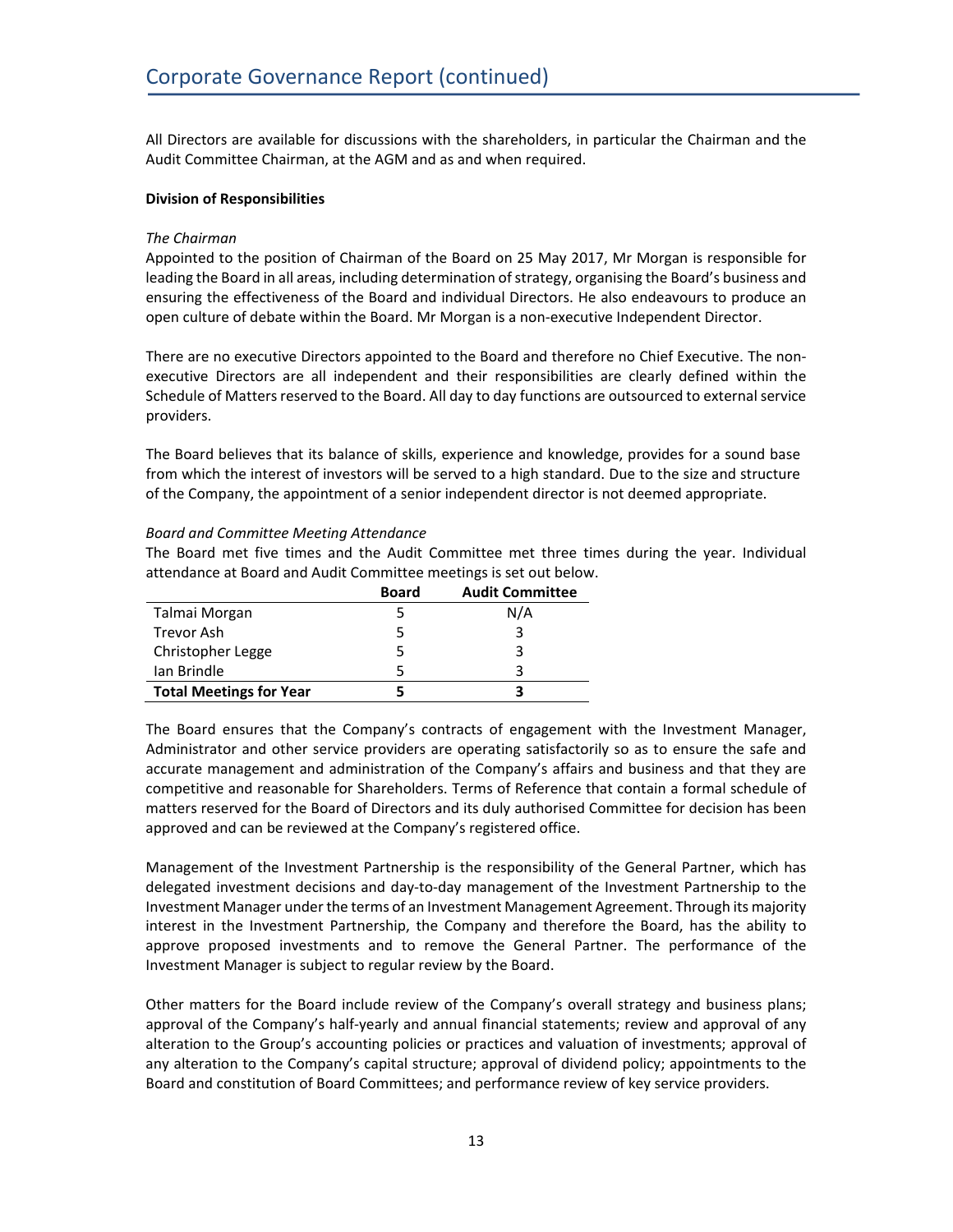The Company holds appropriate Directors' and Officers' Liability Insurance coverin respect of any legal action taken against the Board.

### **Commitment**

### *Chairman's Commitment*

Prior to the Chairman's appointment, discussions were undertaken to ensure the Chairman was sufficiently aware of the time needed for his role and agreed to upon signature of his appointment letter. Other significant commitments of the Chairman were disclosed prior to appointment to the Board, and any changes declared as and when they arise. These commitments, and their subsequent impact, can be identified in his biography on page 4.

### *Non‐executive Directors' Commitments*

The terms and conditions of appointment for non‐executive Directors are outlined in their letters of appointment and are available for inspection by any person at the Company's registered office during normal business hours and at the AGM for fifteen minutes prior to and during the meeting, subject to COVID‐19 restrictions. As with the Chairman, significant appointments are declared prior to appointment, any changes reported as and when appropriate.

### *Development*

The Board believes that the Company's Directors should develop their skills and knowledge through participation at relevant courses. The Chairman is responsible for reviewing and discussing the training and development of each Director according to identified needs. Upon appointment, all Directors participate in discussions with the Chairman and other Directors to understand the responsibilities of the Directors, in addition to the Company's business and procedures.

The Company also provides regular opportunities for the Directors to obtain a thorough understanding of the Company's business by regularly meeting members of the senior management team from the Investment Manager and other service providers, both in person and by phone.

#### *Company Secretary*

Under the direction of the Chairman, the Company Secretary facilitates the flow of information between the Board, Committees, Investment Manager and other service providers' through the development of comprehensive meeting packs, agendas and other media.

Full access to the advice and services of the Company Secretary is available to the Board; in turn, the Company Secretary is responsible for advising on all governance matters through the Chairman. The Articles and schedule of matters reserved for the Board indicate the appointment and resignation of the Company Secretary is an item reserved for the full Board. A review of the performance of the Company Secretary is undertaken by the Board on a regular basis.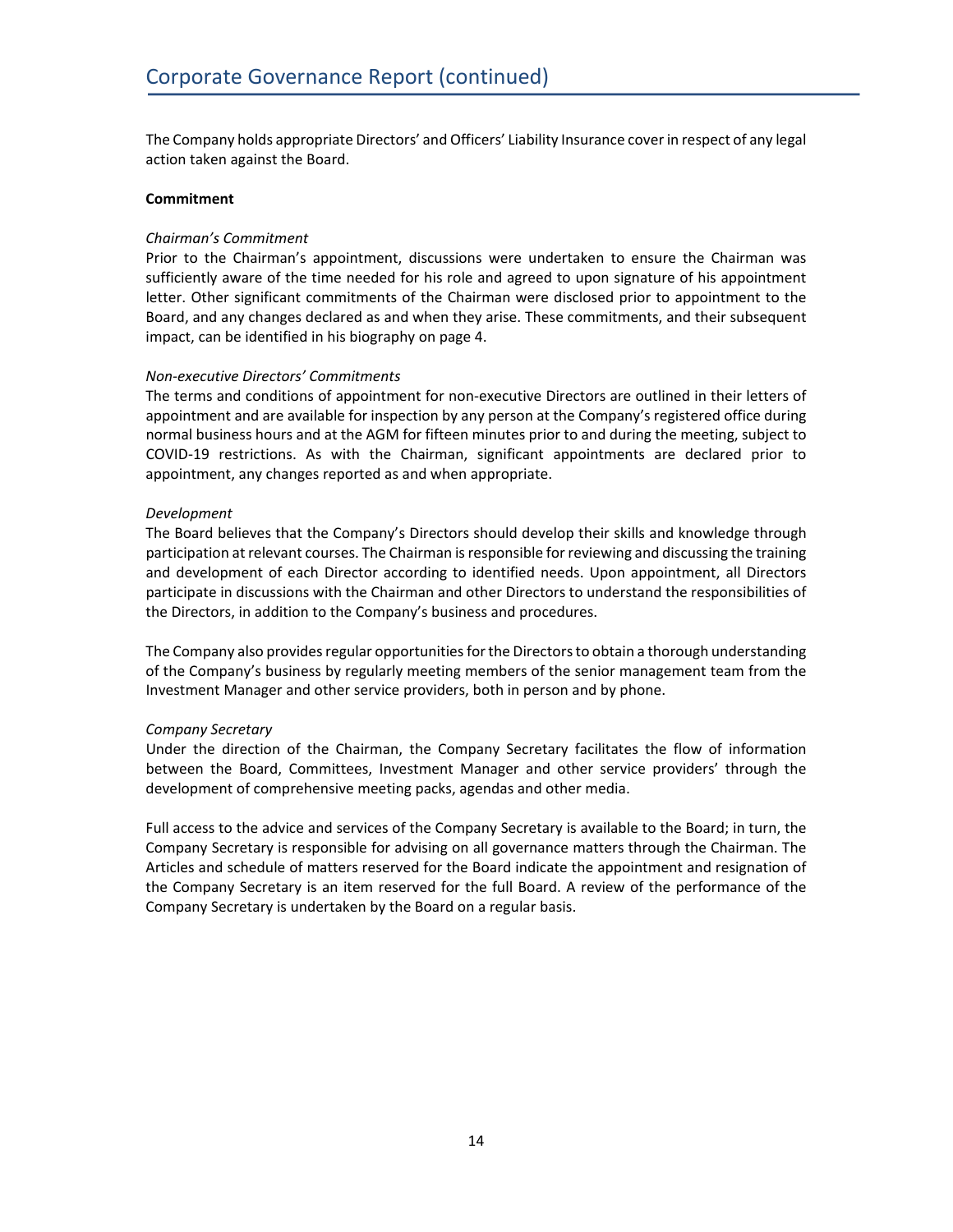### **Composition, succession and evaluation**

#### **Board Appointments Process**

### *Appointment Process*

There is currently no Nomination Committee for the Company as it is deemed that the size, composition and structure of the Company would mean the process would be inefficient and counter‐ productive.

The Board has chosen not to adopt a definitive policy with quantitative targetsfor board diversity. The Board believes that the current mix of skills, experience, knowledge and age of the Directors is appropriate to the requirements of the Company. In accordance with the Code, any Director who has served on the Board for longer than nine years will be subject to rigorous review to ensure the need for progressive refreshing of the Board is complied with.

Each Director is required to be elected by shareholders at the first AGM following his initial appointment to the Board. The Board recommends the on‐going annual re‐election of each Director and supporting biographies, including length of service, are disclosed on page 4.

The Board consists of four non‐executive members. For further information relating to the Board, please refer to page 4.

For the purposes of assessing compliance with the Code, the Board considers the Directors are independent of the Investment Manager and free from any business or other relationship that could materially interfere with the exercise of their independent judgment.

Talmai Morgan, Trevor Ash and Christopher Legge are directors of Sherborne Investors (Guernsey) B Limited, a company with similar investment objectives and the same Investment Manager as the Company. As Sherborne Investors (Guernsey) B Limited has a different STC, it is the Board's view that this does not affect their independence.

### **Evaluation**

### *Board and Director Evaluation*

Using a pre‐determined template based on the Code's provisions as a basis for review, the Board undertakes an evaluation of its performance and that of the Audit Committee. This waslast completed in March 2021 with a positive outcome. Additionally, an evaluation focusing on individual commitment, performance and contribution of each Director is conducted. The Chairman will meet with each Director to fully understand their views of the Company's strengths and to identify potential weaknesses. If appropriate, new members would be proposed to resolve the perceived issues, or a resignation sought. Due to the size and structure of the Board the evaluation of the Chairman of the Board and Audit Committee is dealt with within the Board and Audit evaluations.

Given the Company's size and the structure of the Board, no external facilitator or independent third party is used in the performance evaluation.

New Directors would receive an induction from the Investment Manager. All Directors receive other relevant training as necessary.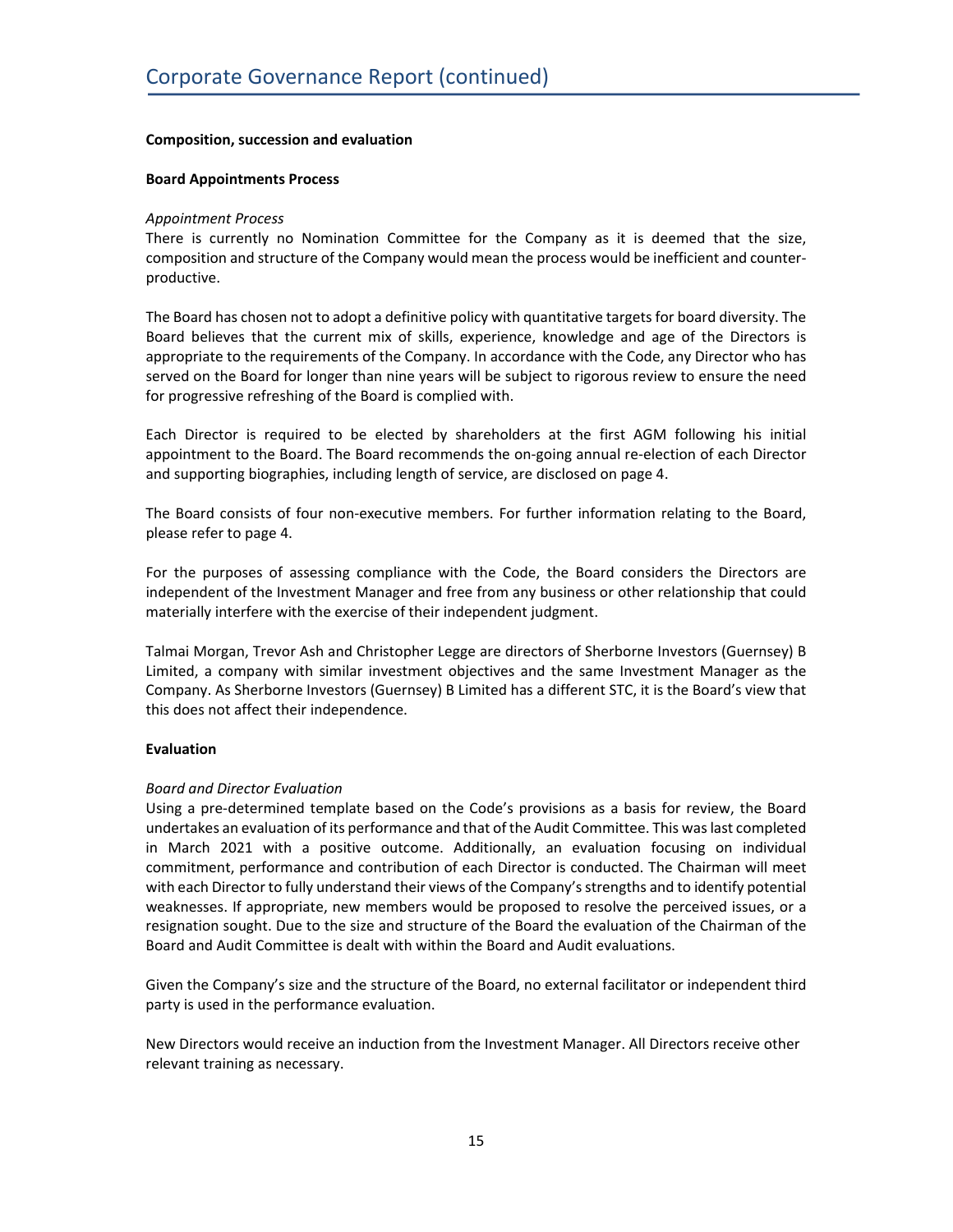### *Re‐election and Board Tenure*

The Board has considered the need for a policy regarding tenure of office; however, the Board believes that any decisions regarding tenure should consider the Company's investment objective and the average length of seeking to achieve that, the need for continuity and maintenance of knowledge and experience and to balance this against the need to periodically refresh Board composition and have a balance of skills, experience, age and length of service.

# **Audit, Risk and Internal Control**

The Board has established an Audit Committee composed of Christopher Legge, Trevor Ash and Ian Brindle, each of whom are independent. Mr Legge is a Chartered Accountant and is a previous partner of Ernst & Young, further information is provided on page 4. The Chairman of the Board, is not a member of the Audit Committee, in accordance with Provision 24 of the Code which states that the Chair of the Board shall not be a member of the Audit Committee. The Committee, its membership and its terms of reference, which can be found on the Company's website, are kept under regular review by the Board.

The Audit Committee meets at least twice a year and is responsible for ensuring that the financial performance of the Company is properly reported on and monitored, including reviews of the half‐ yearly and annual financial statements, results announcements, internal control systems and procedures and accounting policies.

The Audit Committee is intended to assist the Board in discharging its responsibilities for the integrity of the Company's financial statements, as well as aid the assessment of the Company's internal control effectiveness and objectivity of external auditors. Further information on the Committee's responsibilities is given in the Report of the Audit Committee on pages 21 to 24. The work of the Audit Committee is set out separately in the Report of the Audit Committee on pages 21 to 24.

The Board has reviewed the need for an internal audit function and has decided that the systems and procedures employed by the Administrator and Investment Manager, including their own internal controls and procedures, provide sufficient assurance that a sound system of risk management and internal control, which safeguards shareholders' investment and the Group and Company's assets, is maintained. An internal audit function specific to the Group is therefore considered unnecessary, as explained on pages 18 to 19.

The Audit Committee considers the scope and effectiveness of the Company's external audit. The Company's Auditor, Deloitte LLP, may also provide additional non‐audit services to the Company, which in the Audit Committee's opinion, will not compromise the independence of Deloitte LLP's audit team. Further information is provided in the Report of the Audit Committee on pages 21 to 24.

The Directors' Responsibility Statement confirms that the financial statements, prepared in accordance with the applicable set of accounting standards, give a true and fair view of the assets, liabilities, financial position and profit or loss of the Group as a whole, whilst the Chairman's Statement includes a fair view of the development and performance of the business and the position of the Group.

# *Financial and Business Reporting*

An explanation of the Directors' roles and responsibilities in preparing the Annual Report and Audited Consolidated Financial Statements for the year ended 31 December 2020 is provided in the Directors' Report, pages 5 to 9, and Statement of Directors' Responsibilities, pages 25 to 26.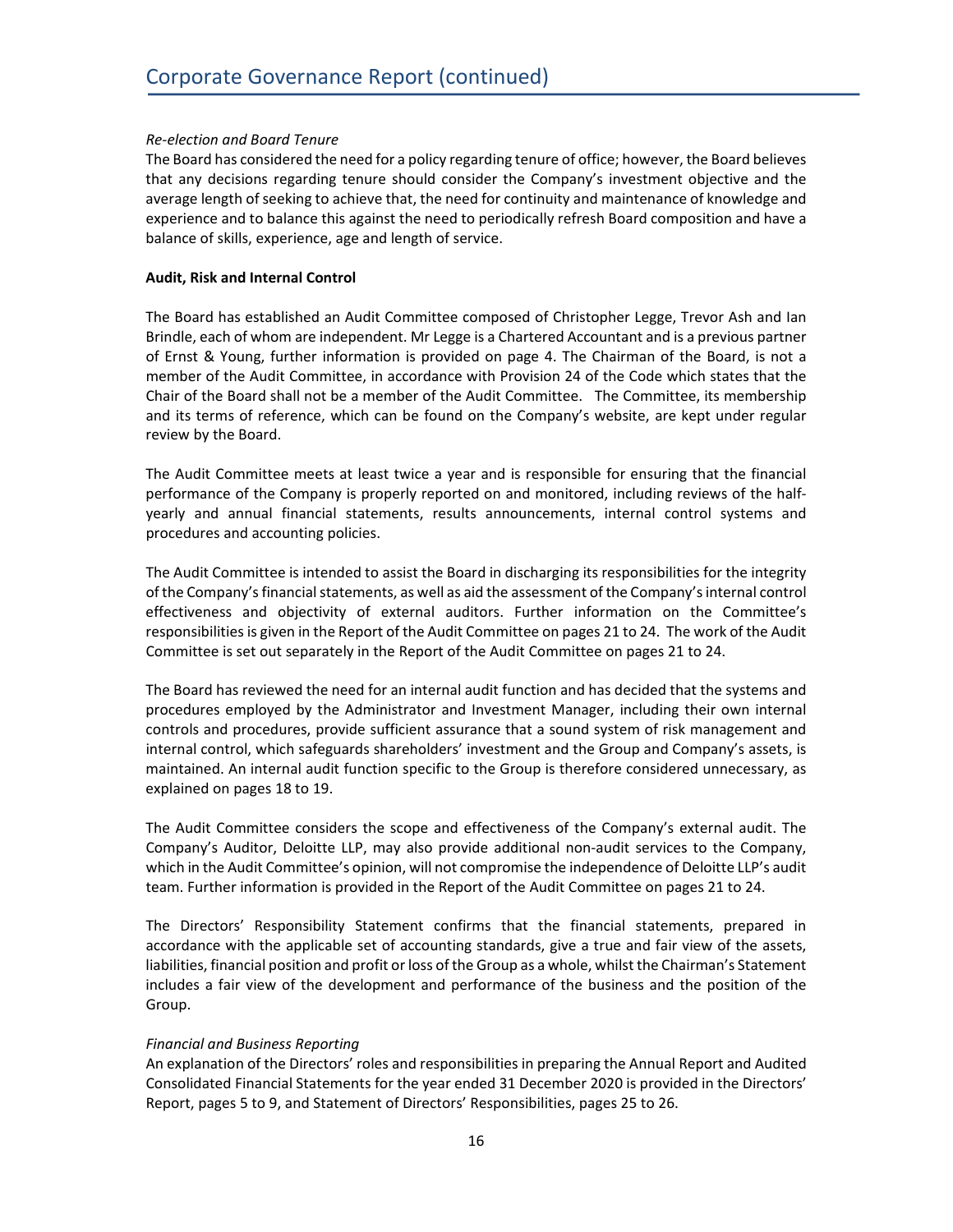Further information enabling shareholders to assess the Company's performance, business model and strategy can be sourced in the Chairman's Statement, page 3, and the Directors' Report on pages 5 to 9.

In respect of the UK Criminal Finances Act 2017 which has introduced a new corporate criminal offence of "failing to take reasonable steps to prevent the facilitation of tax evasion", the Board confirms it is committed to zero tolerance towards the criminal facilitation of tax evasion.

### *Going concern*

The Consolidated Financial Statements have been prepared on the going concern basis. The net current asset position at year end is £2.3 million. The estimated net current asset position as at 31 March 2021 is £2.1m. During the year, the coronavirus (COVID‐19) pandemic has caused extensive disruptions to businesses and economic activities globally. The uncertainties over the emergence and spread of COVID-19 have caused market volatility on a global scale. Further detail on the Covid-19 related impact to the company can be found in the Chairman's Statement on page 3. At 31 March 2021 the Company had an estimated NAV of £554.2 million and, as stated in the Chairman's Statement on page 3, the Funds are the second largest shareholder of Barclays. The Company, via the Funds, has sufficient liquid assets to meet expected costs despite Barclays having cancelled interim dividend payments through 2020. On 18 February 2021 Barclays re‐established capital distributions announcing a total payout equivalent to 5.0 pence per share, consistent with the temporary guardrails announced by the PRA in December 2020. This payout is comprised of a 1.0 pence per ordinary share 2020 full year dividend and a share buyback of up to £700 million which commenced in March 2021. The full year dividend for 2020 of 1.0 pence per ordinary share was paid on 1 April 2021 to shareholders on the share register on 26 February 2021. The Investment Manager, affiliates of which are also the investment manager of the Funds has the full intent and ability to provide the Investment Partnership with funds as and if required. Therefore, after making enquiries and based on the sufficient cash reserves as at 31 December 2020, the Directors are of the opinion that the Group has adequate resources to continue its operational activities for the foreseeable future. The Board is therefore of the opinion that the going concern basis should be adopted in the preparation of the Consolidated Financial Statements. Further detail can be found in the Viability Statement on pages 7 to 8.

#### *Investment Manager*

After careful consideration of the Investment Manager's performance, primarily in terms of advice, managing the portfolio and communicating effectively with shareholders, the Board agreed that it would be in the best interests of the Company that the Investment Manager continues on the current agreed contractual terms.

The Investment Management Agreement will continue in force until terminated: (i) upon the dissolution of the Investment Partnership; (ii) by the Investment Manager, voluntarily, upon 180 days' prior written notice to the Managing Partner and the Investment Partnership; or (iii) automatically upon removal of the General Partner.

### *Risk Management and Risk Control*

The Board is required to annually review the effectiveness of the Company's key internal controls such as financial, operational and compliance controls and risk management. The Board has documented the controls to be reviewed and will review their effectiveness on an ongoing basis. The controls are designed to ensure that the risk of failure to achieve business objectives is managed rather than eliminated, and are intended to provide reasonable, rather than absolute, assurance against material misstatement or loss. Through regular meetings and meetings of the Audit Committee, the Board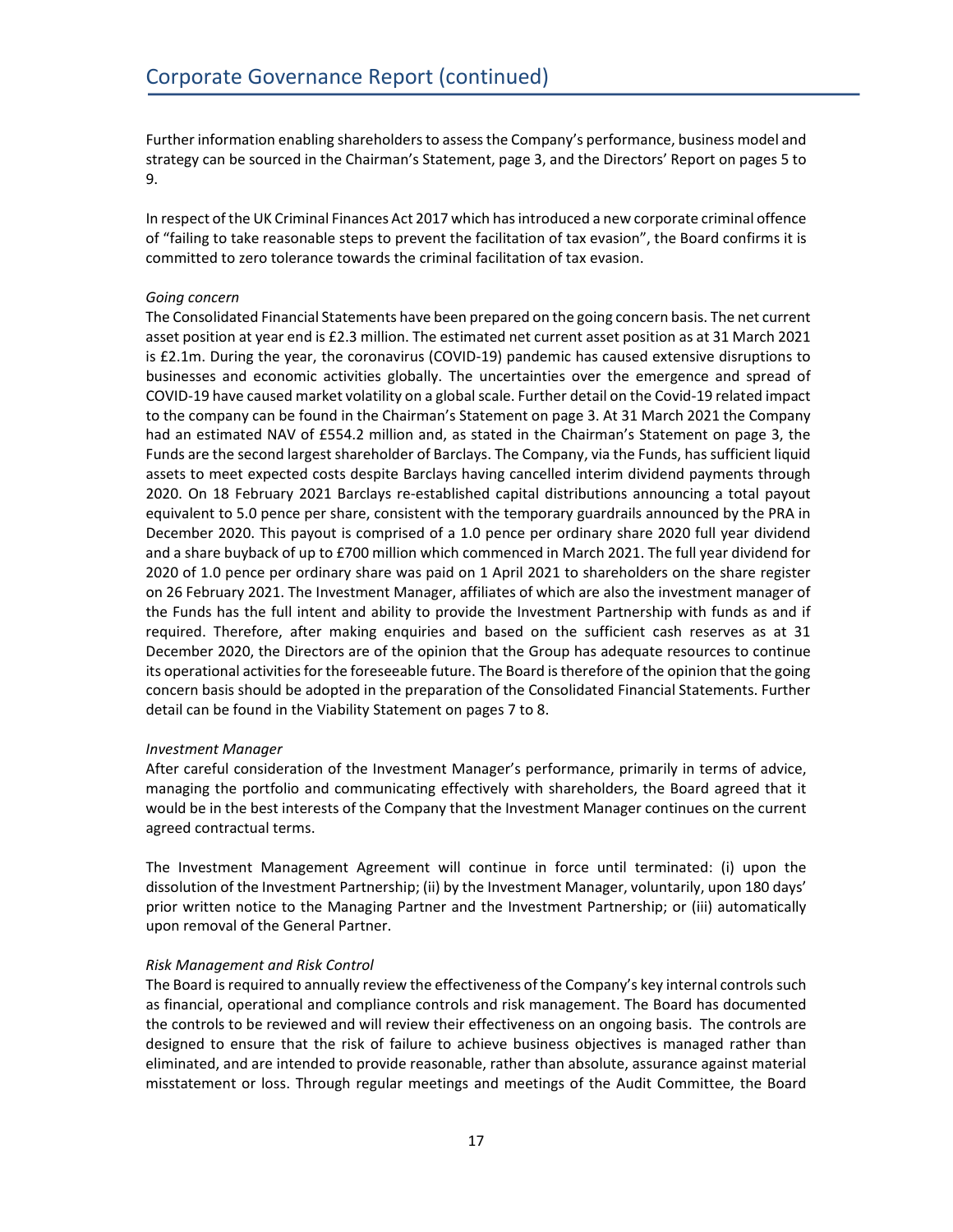seeks to maintain full and effective control over all strategic, financial, regulatory and operational issues.

The Board maintains an organisational and committee structure with clearly defined lines of responsibility and delegation of authorities. The Company's system of internal control includes *inter alia* the overall control exercise, procedures for the identification and evaluation of business risk, the control procedures themselves and the review of these internal controls by the Audit Committee on behalf of the Board. Each of these elements that make up the Company's system of internal control is explained in further detail as follows:

# (i) Control environment

The Company is ultimately dependent upon the quality and integrity of the staff and management of both its Investment Manager, and Administration and Company Secretarial service provider. In each case, qualified and able individuals have been selected at all levels. The staffs of both the Investment Manager and Administrator are aware of the internal controls relevant to their activities and are also collectively accountable for the operation of those controls. Appropriate segregation and delegation of duties is in place. The Audit Committee undertakes a review of the Company's financial controls on a regular basis.

In its role as a third-party fund administration services provider, Apex Fund and Corporate Services (Guernsey) Limited produced an annual PERE SSAE 18 and ISAE 3402 Type 2 Assurance Report on the internal control procedures in place for the year ended 30 September 20 and this is subject to review by the Audit Committee and the Board, no exceptions were noted during the review.

During March 2021 the board performed a thorough evaluation of the controls of both its Investment Manager, and Administration and Company Secretarial service provider. No exceptions were noted during the review.

### (ii) Identification and evaluation of business risks

Another key business risk is the performance of the Company's investment. This is managed by the Investment Manager, who undertakes regular analysis and reporting of business risks in relation to the STC, who then propose appropriate courses of action to the Board for their review.

### (iii) Key procedures

In addition to the above, the Board's key procedures involve a comprehensive system for reporting financial results to the Board regularly. A review of controls is conducted by the Audit Committee annually, and a twice‐yearly review of investment valuations by the Board, including reports on the underlying investment performance.

Due to the size and nature of the Company and the outsourcing of key services to the Administrator and Investment Manager, the Company does not have an internal audit function. It is the view of the Board that the controls in relation to the operating, accounting, compliance and IT risks performed robustly throughout the year. In addition, all key procedures have been in full compliance with the various policies and external regulations, including:

- **IDED Investment policy, as outlined in the IPO documentation**
- Personal Account Dealing
- **Whistleblowing Policy**
- Anti-Bribery Policy
- **Applicable Financial Conduct Authority Regulations**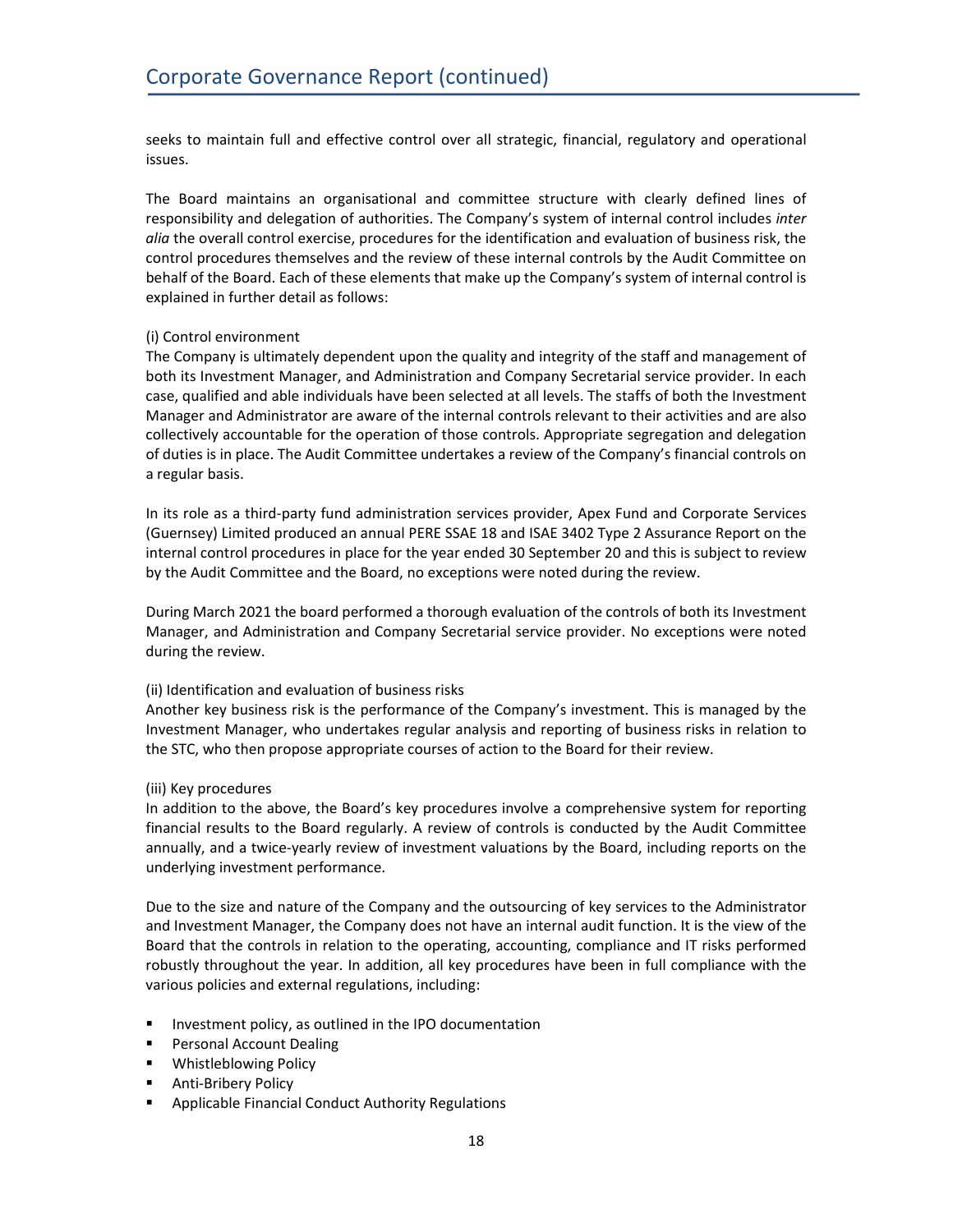- **Treatment and handling of confidential information**
- **EXECONFLICTS** of interest
- **Compliance policies**
- **Market Abuse Regulation**

The Company has delegated the provision of all services to external service providers whose work is overseen by the Board. Each year a short questionnaire is circulated to all external service providers requesting thorough details in regard to controls, personnel and information technology, amongst others. This is in order to provide additional detail when reviewing the performance pursuant to their terms of engagement.

There were no protected disclosures made pursuant to the whistleblowing policy of service providers in relation to the Company, during the year ended 31 December 2020. (unchanged from prior year) In summary, the Board considers that the Company's existing internal controls, coupled with the analysis of risks inherent in the business models of the Company and its subsidiaries, continue to provide appropriate tools for the Company to monitor, evaluate and mitigate its risks.

### **Remuneration**

There is currently no Remuneration Committee for the Company as it is deemed that the size, composition and structure of the Company would mean the process would be inefficient and counter‐ productive.

### *Level and Components of Remuneration*

Directors are paid in accordance with agreed principles covering various functions. Further information can be sourced in the Directors' Remuneration Report, pages 10 to 11.

### *Procedures*

The Company has a formal remuneration policy, outlined in the Directors' Remuneration Report, on pages 10 to 11.

#### **UK Companies Act, Section 172 Statement**

Whilst directly applicable to UK domiciled companies, the intention of the Code is that the below matters set out in section 172 of the UK Companies Act, 2006 are reported on by all listed entities.

Under Section 172, directors have a duty to promote the success of the Company for the benefit of its members as a whole and in doing so have regard to the consequences of any decisions in the long term, as well as having regard to the Company's stakeholders amongst other considerations.

The importance of stakeholder considerations, particularly in the context of decision-making, is taken into account at every Board meeting. All discussions involve careful consideration of the longer‐term consequences of any decisions and their implications for stakeholders.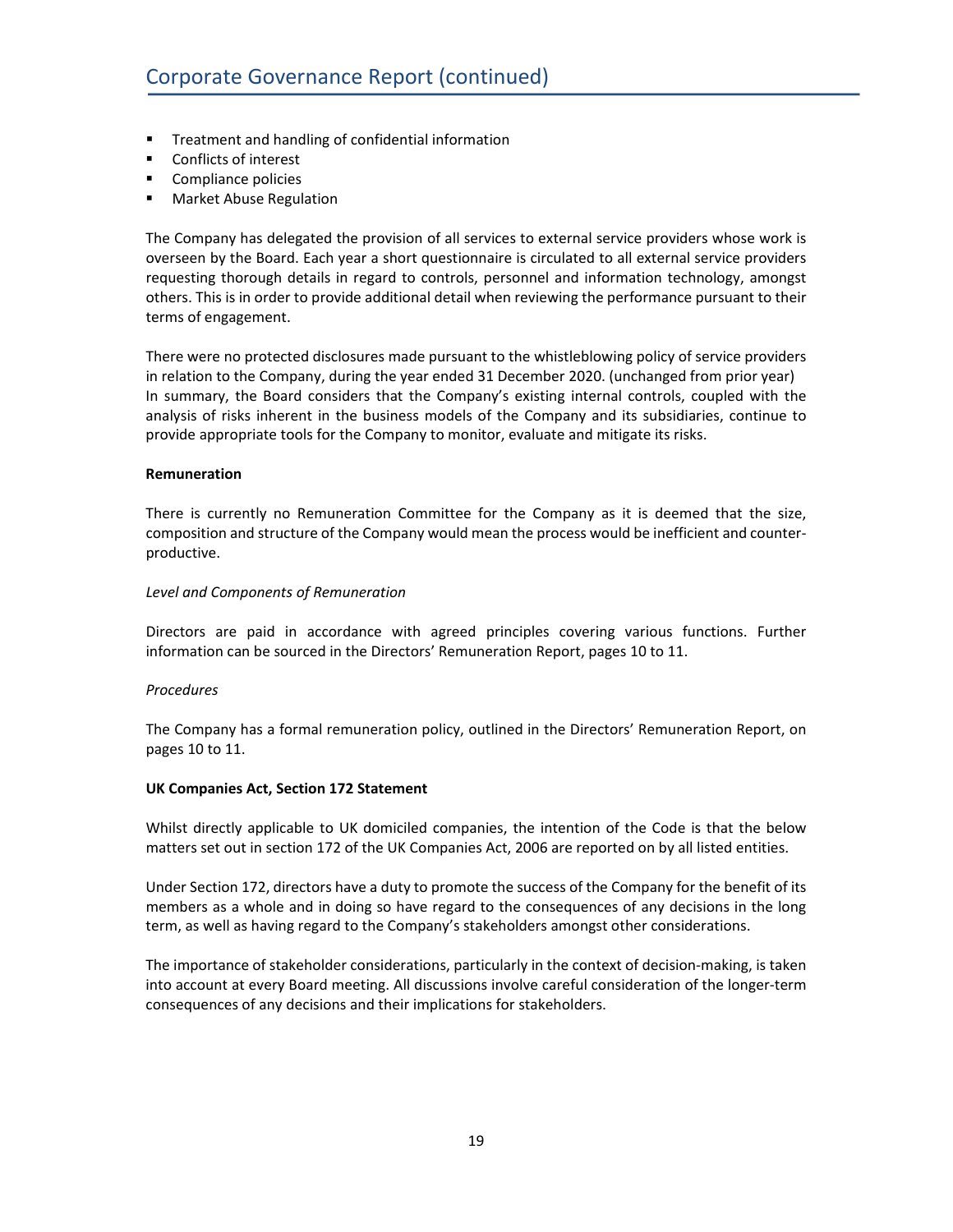### *Risk Management*

In order to minimise the risk of failure to achieve business objectives and promote the success of the Company, the Company and the Board actively identifies, evaluates, manages and mitigates risk as well as continually evolving the approach to risk management. Further details in connection with Risk Management can be found on pages 6 to 7 of the Directors Report and pages 17 to 18 of the Corporate Governance Report.

### *People, Community and Environment*

As an externally managed investment company, the Company has no direct employees and minimal direct impact on the environment, nor is it responsible for the emission of greenhouse gases. The principal responsibility to shareholders is ensuring that the portfolio is properly managed. The Investment Manager is responsible for the management of the portfolio and engages with the STC in relation to their corporate governance practices and wider community responsibilities.

### *Business Relationships*

In order for the Company to succeed, it requires to develop and maintain long term relationships with service providers for services such as custodian, investment management, administration, company secretarial, external audit, among others. The Company values all of its service providers and engages with them on a regular basis.

### *Business Conduct*

The Company is committed to act responsibly and ensure that the business operates in a responsible and effective manner and with high standards in order to meet its objectives.

### *Shareholders*

The Board place a great deal of importance on communication with all shareholders and envisage to continuing effective dialogue with all shareholders. Further information in connection with shareholder engagement can be found on page 12 of the Corporate Governance Report. Throughout 2021, the Board, both individually and collectively, will continue to review and challenge how the Company can continue to act in good faith to promote the success of the Company for the benefit of its members in the decisions taken.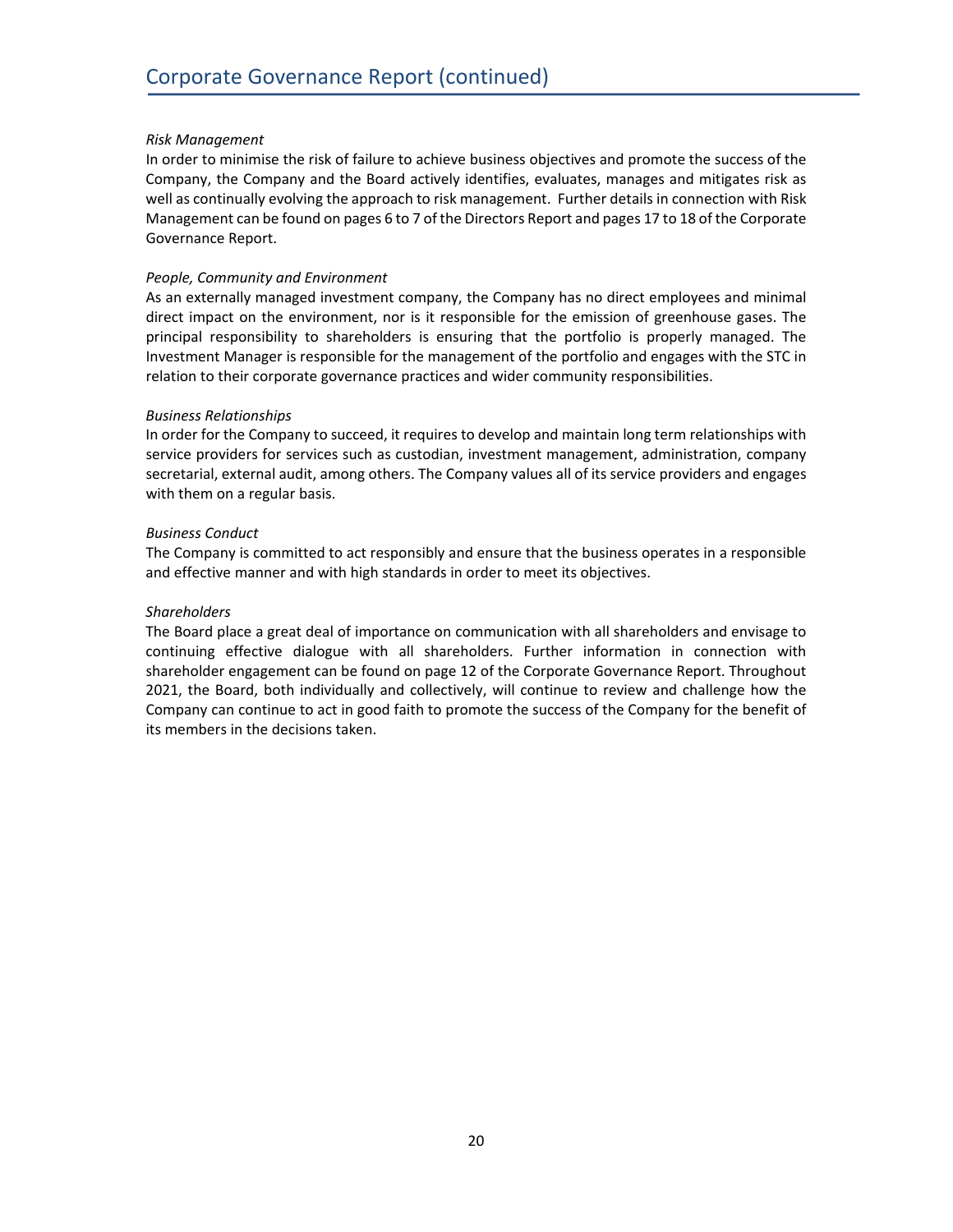The Board is supported by the Audit Committee, which is comprised of three of the Directors, not including the Chairman of the Board. The Board has considered the composition of the Committee and is satisfied that there are sufficient recent relevant skills and experience, in particular with the Chairman of the Audit Committee, Christopher Legge, having a background as a Chartered Accountant. The Board is also satisfied that the Committee as a whole has competence relevant to the sector in which the Company operates.

# **Role and Responsibilities**

The primary role and responsibilities of the Audit Committee are outlined in the Committee's Terms of Reference, available at the registered office, including:

- Monitoring the integrity of the financial statements of the Company and any formal announcement relating to the Company's financial performance, consideration of the viability statement and reviewing significant financial reporting judgements contained within said statements and announcements;
- Reviewing the Company's internal financial controls, and the Company's internal control and risk management systems;
- Monitoring the need for an internal audit function annually;
- Monitoring and reviewing the scope, independence, objectivity and effectiveness of the external auditors, taking into consideration relevant regulatory and professional requirements;
- Making recommendations to the Board in relation to the appointment, re-appointment and removal of the external auditors and approving their remuneration and terms of engagement, which in turn can be placed to the shareholders for their approval at the AGM;
- Developing and implementing policy on the engagement of the external auditor to supply nonaudit services, taking into account relevant ethical guidance regarding the provision of non‐audit services by the external auditors, and reporting to the Board, identifying any matters in respect of which it considers that action or improvement is needed and making recommendations as to the steps to be taken;
- Reviewing the arrangements in place to enable Directors and staff of service providers to, in confidence, raise concerns about possible improprieties in matters of financial reporting or other matters insofar as they may affect the Company;
- Providing advice to the Board on whether the annual financial statements, taken as a whole, are fair, balanced and understandable and provide the information necessary for shareholders to assess the Company's performance, business model and strategy; and
- Reporting to the Board on how the Committee discharged all relevant responsibilities, undertaken by the Chairman at each Board meeting.

# **Financial Reporting**

The primary role of the Audit Committee in relation to the financial reporting is to review with the Administrator, Investment Manager and the Auditor the appropriateness of the Annual Report and Audited Consolidated Financial Statements and Interim Condensed Consolidated Financial Statements, concentrating on, amongst other matters:

- The quality and acceptability of accounting policies and practices;
- The clarity of the disclosures and compliance with financial reporting standards and relevant financial and governance reporting requirements;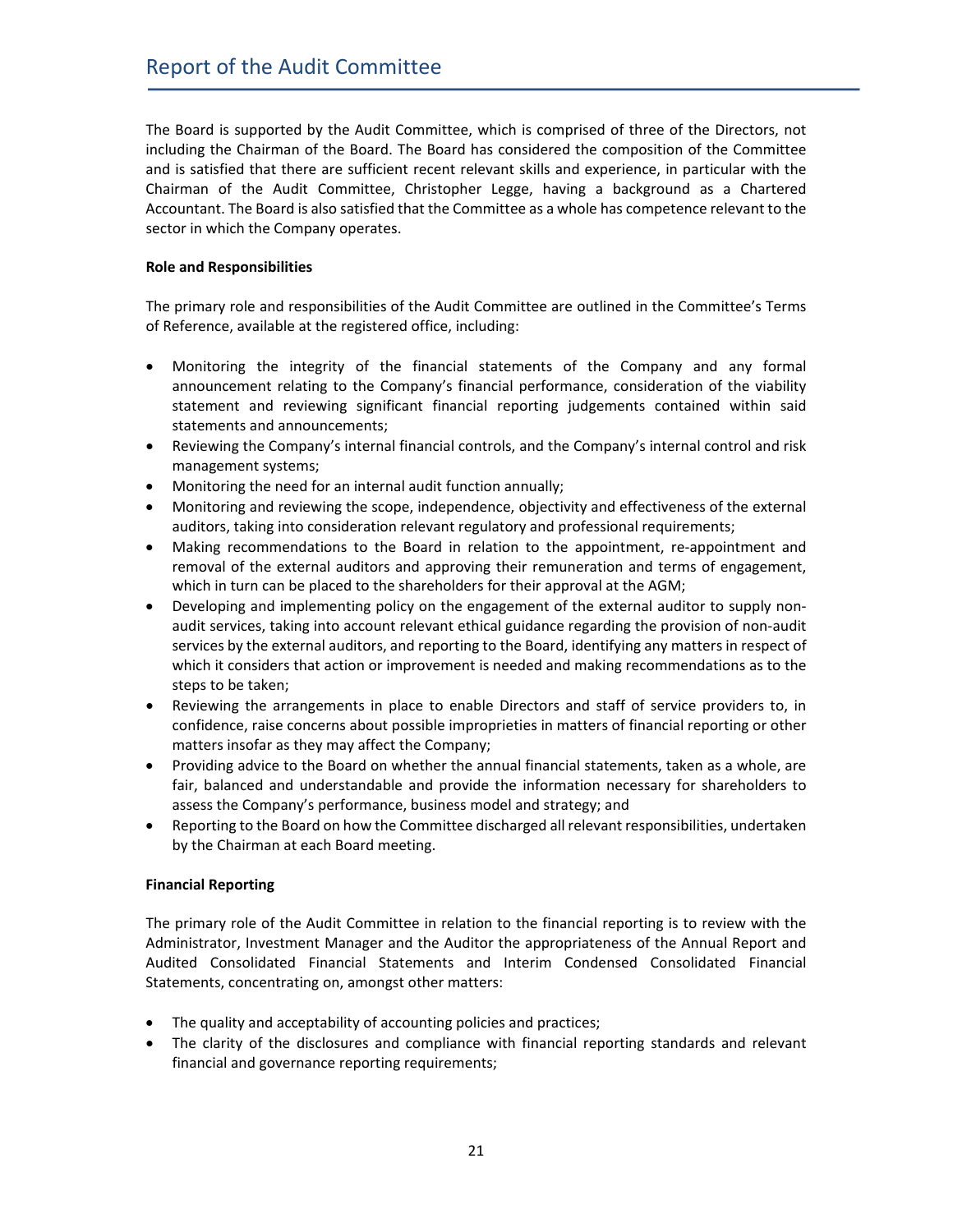- Material areas in which significant judgements have been applied or there has been discussion with the Auditor;
- Whether the Annual Report and Audited Consolidated Financial Statements, taken as a whole, is fair, balanced and understandable and provides the information necessary for the shareholders to assess the Company's performance, business model and strategy; and
- Any correspondence from regulators in relation to the Company's financial reporting.

To aid its review, the Audit Committee considers reports from the Administrator and Investment Manager and also reports from the Auditor on the outcomes of their half‐year review and annual audit. The Audit Committee supports the Auditor in displaying the necessary professional scepticism their role requires.

The Committee met three times during the year under review; individual attendance of Directors is outlined on page 13. The main matters discussed at those meetings were:

- Review of auditor independence;
- Review and approval of the annual audit plan of the external auditors;
- Discussion and approval of the fee for the external audit;
- Detailed review of the Half Year Report and Accounts and Annual Report and Consolidated Financial Statements and recommendation for approval by the Board;
- Discussion of reports from the external auditors following their interim review and annual audit;
- Assessment of the effectiveness of the external audit process as described below;
- Review of the Company's key risks and internal controls, including valuation uncertainty as described below; and
- Consideration of the UK Corporate Governance Code 2018, Guidance on Audit Committees and other regulatory guidelines, and the subsequent impact upon the Company.

The Committee has also reviewed and considered the whistleblowing policies in place for the Investment Manager and Administrator and is satisfied the relevant staff can raise concerns in confidence about possible improprieties in matters of financial reporting or other matters insofar as they may affect the Company.

### **Annual General Meeting**

The Audit Committee Chairman, or other members of the Audit Committee appointed forthe purpose, shall attend each AGM of the Company, prepared to respond to any shareholder questions on the Audit Committee's activities.

### **Internal Audit**

The Audit Committee considers at least once a year whether or not there is a need for an internal audit function. Currently, the Audit committee does not consider there to be a need for an internal audit function, given that there are no employees in the Group and all outsourced functions are with parties / administrators who have their own internal controls and procedures. This is evidenced by the internal control reports provided by the providers, which give sufficient assurance that a sound system of internal control is maintained.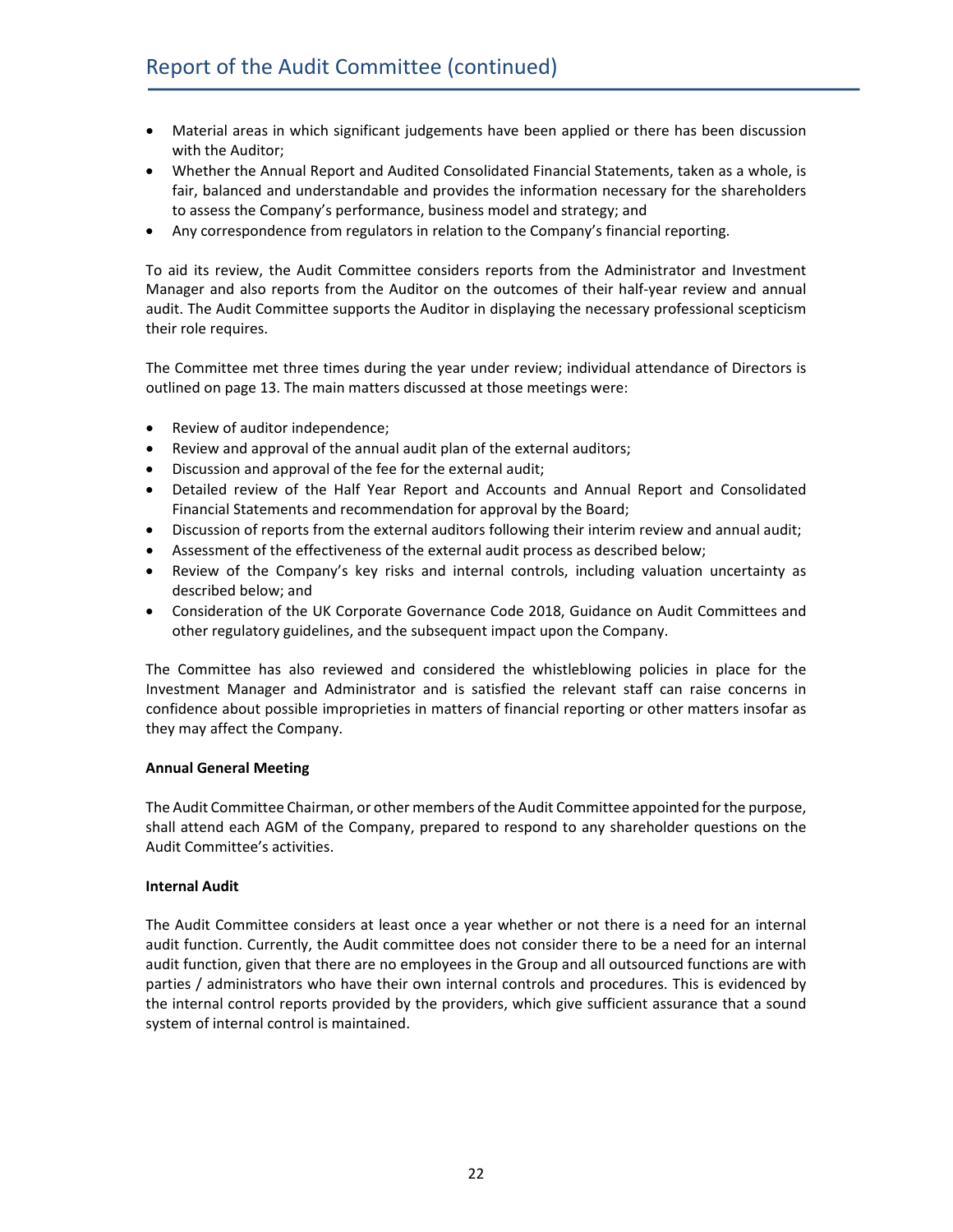# **Significant Risks in Relation to the Financial Statements**

Throughout the year, the Audit Committee identified a number of significant issues and areas of key audit risks in respect of the Annual Report and Audited Consolidated Financial Statements. The Committee reviewed the external audit plan at an early stage and concluded that the appropriate areas of audit risk relevant to the Company had been identified and that suitable audit procedures had been put in place to obtain reasonable assurance that the financial statements as a whole would be free of material misstatements. The below table sets out the key areas of risk identified and how the Committee addressed the issues.

| <b>Significant Issue</b>                                                                                                                                                                                                                                                                     | <b>Actions to Address Issue</b>                                                                                                                                                                                                                                                                                                                                                                                                                                                                                                                                                                                                                                                                                                                                                                                     |
|----------------------------------------------------------------------------------------------------------------------------------------------------------------------------------------------------------------------------------------------------------------------------------------------|---------------------------------------------------------------------------------------------------------------------------------------------------------------------------------------------------------------------------------------------------------------------------------------------------------------------------------------------------------------------------------------------------------------------------------------------------------------------------------------------------------------------------------------------------------------------------------------------------------------------------------------------------------------------------------------------------------------------------------------------------------------------------------------------------------------------|
| Valuation and ownership of investment - focus<br>upon one target company means that any<br>errors in valuation, depending on their size, can<br>be highly material. A key risk is incorrect pricing<br>used based on requirement of IFRS taking into<br>account the market for those shares. | The Audit Committee and Board review detailed<br>portfolio valuations on a regular<br>basis<br>throughout the year under review, and receive<br>confirmation from the Investment Manager that<br>the pricing basis is appropriate and in line with<br>relevant accounting standards.<br>At 31 December 2020, the Group's investment<br>consists solely of a non-controlling interest in<br>Whistle Investors III LLC ("Whistle III"). Whistle III,<br>which has received unqualified audit opinions<br>since inception, measures its balance sheet at fair<br>value. The net asset value of Whistle III, obtained<br>from the audited Whistle III financial statements<br>at year end, is used as a proxy for fair value to<br>measure the fair value of the Investment<br>Partnership's investment in Whistle III. |
|                                                                                                                                                                                                                                                                                              |                                                                                                                                                                                                                                                                                                                                                                                                                                                                                                                                                                                                                                                                                                                                                                                                                     |

# **Auditor Tenure and Objectivity**

The Company's Auditor, Deloitte LLP, has been appointed to act pursuant to an Engagement Letter signed in August 2020. The Committee reviews the Auditor's performance on a regular basis with a detailed formal review conducted on an annual basis to ensure the Company receives an optimal service. The re-appointment of the Company's Auditor will be subject to annual shareholder approval at the AGM. The Auditor is required to rotate the audit partner regularly every five years. A new audit partner was appointed to the Company during 2019. There are no contractual obligations restricting the choice of external auditor and the Company will consider putting the audit services contract out to tender at least every ten years. In line with the audit committee's review of auditor independence and audit partner rotation the tender of the audit was considered during 2019, however it was the collective view of the audit committee that they were satisfied with Deloitte's performance and therefore would recommend them for re‐appointment at the Company's Annual General Meeting. The re‐appointment of Deloitte was approved by the shareholders at the AGM held on 27 May 2020.

Deloitte LLP regularly updates the Committee on the rotation of audit partners, staff, level of fees in proportion to overall fee income of the Company, details of any relationships between the Auditor, the Company and any target company, and also provides overall confirmation from the Auditor of their independence and objectivity.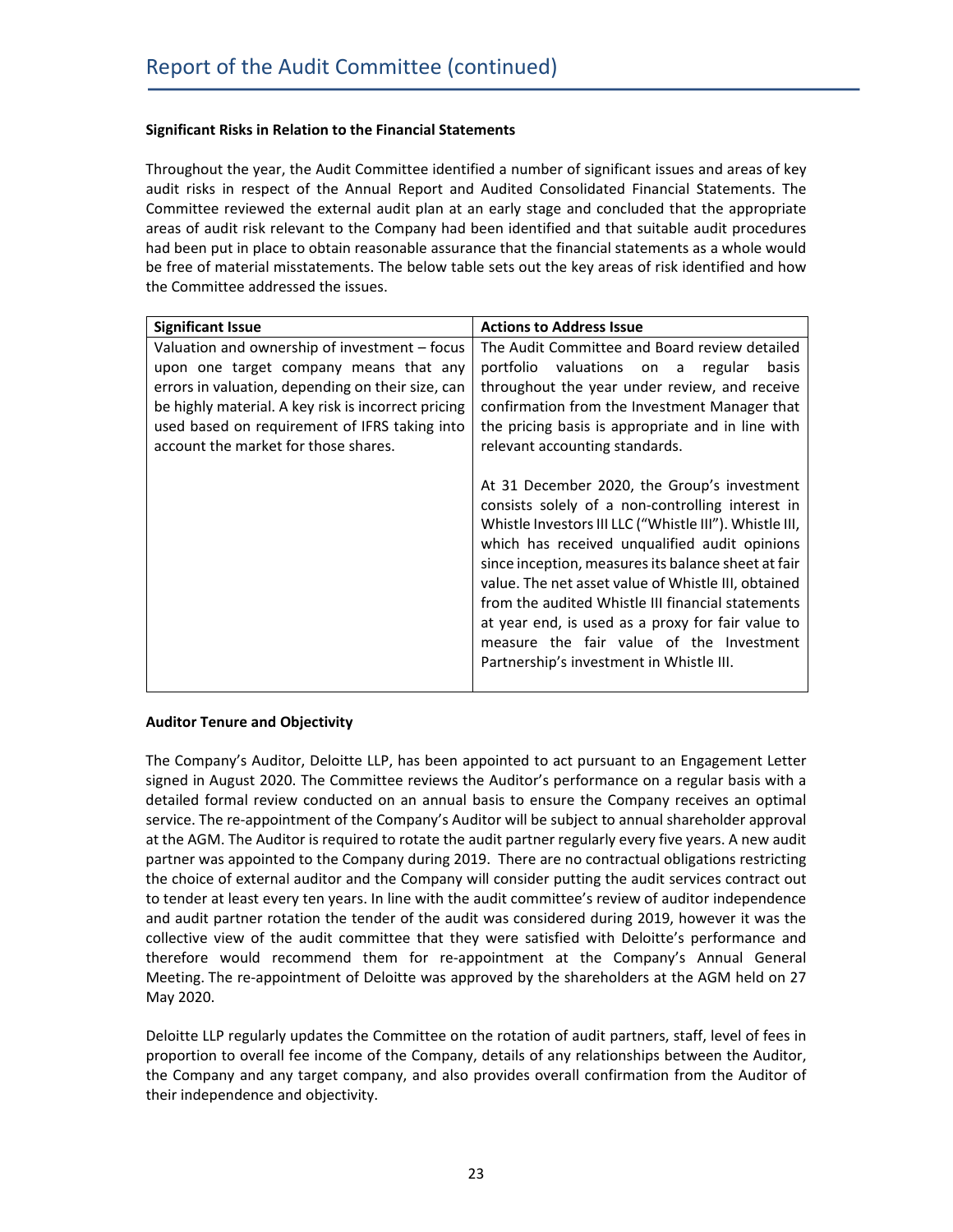In addition to the audit related remuneration, £23,000 non‐audit fees were paid to the Auditor in relation to the interim review and £28,542 in tax compliance fees. The tax compliance services provided by Deloitte during 2020, in respect of the 2019 financial year, were completed prior to 31 December 2020. Prior to the implementation of the new Crown Dependency Audit Rules 2020 for the period commencing 1 January 2021, Deloitte have ceased providing tax compliance services to the Company. Tax compliance services during 2020 were provided by individuals separate to the audit engagement team.

The Audit Committee undertook a formal review of the external auditor for the year ended 31 December 2020, with no issues arising. As a result of their review, the Committee is satisfied that Deloitte LLP is independent of the Company, the Investment Manager and other service providers and recommends the continuing appointment of the Auditor to the Board. There are currently no plans for retendering the audit.

# **Conclusions in Respect of the Financial Statements**

The production and the audit of the Company's Annual Report and Audited Consolidated Financial Statements is a comprehensive process requiring input from a number of different contributors. In order to reach a conclusion on whether the Company's financial statements are fair, balanced and understandable, the Board has requested that the Committee advise on whether it considers that the Annual Report and Financial Statements fulfils these requirements. In outlining their advice, the Committee has considered the following:

- The comprehensive documentation that is in place outlining the controls in place for the production of the Annual Report, including the verification processes in place to confirm the factual content;
- The detailed reviews undertaken at various stages of the production process by the Investment Manager, Administrator and the Committee that are intended to ensure consistency and overall balance; and
- The controls enforced by the Investment Manager, Administrator and other third party service providers to ensure complete and accurate financial records and security of the Company's assets.

As a result of the work performed during the year, the Audit Committee has concluded it has acted in accordance with its Terms of Reference and ensured the independence and objectivity of the external Auditor. The Annual Report for the year ended 31 December 2020, taken as a whole, is fair, balanced and understandable and provides the information necessary for shareholders to assess the Company's performance, business model and strategy, and has reported on these findings to the Board. The Board's conclusions in this respect are set out in the Statement of Directors' Responsibilities on pages 25 to 26.

**Christopher Legge** Audit Committee Chairman 15 April 2021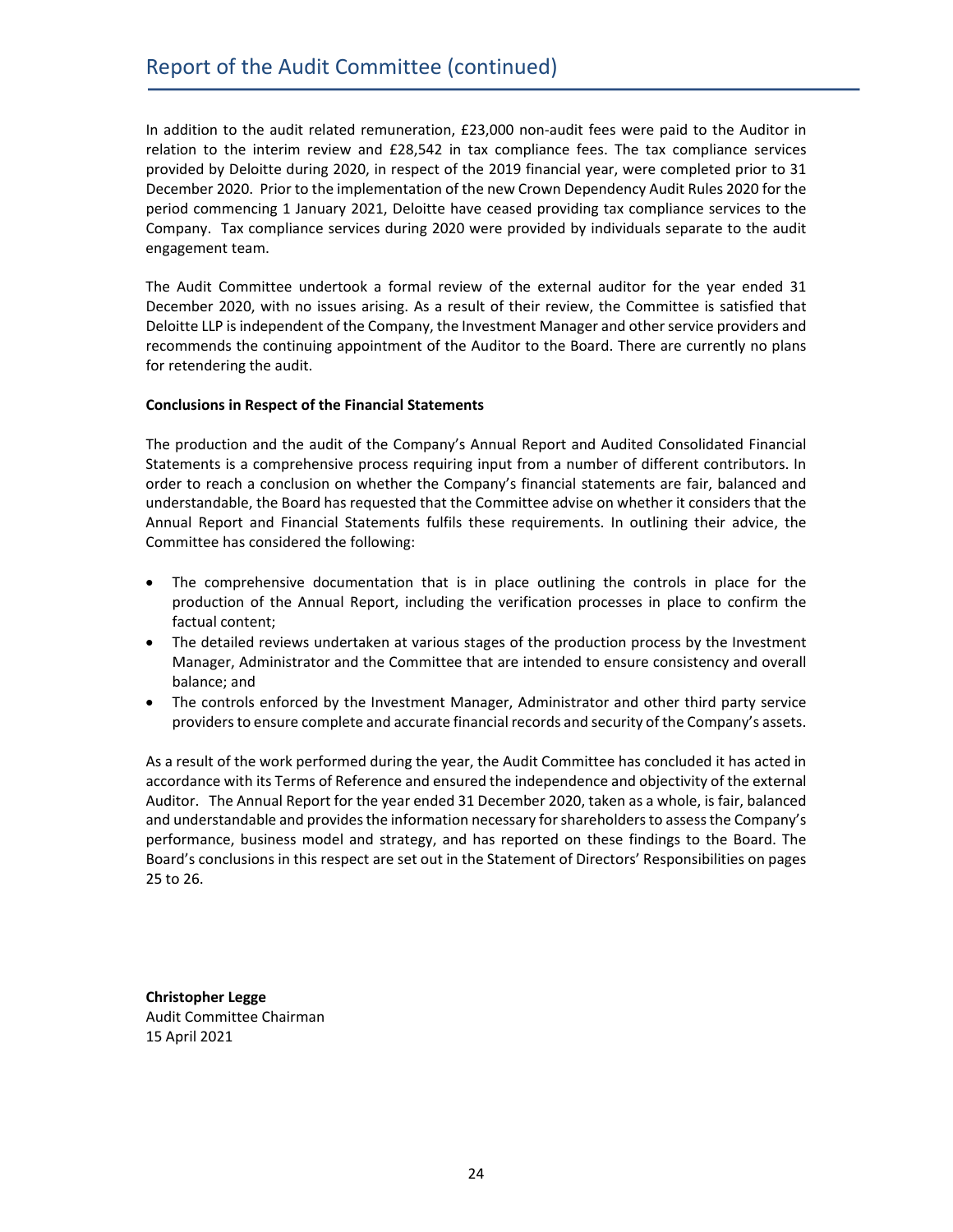The Directors are responsible for preparing the Annual Report and the Consolidated Financial Statements for each financial year which give a true and fair view, in accordance with applicable laws and regulations, of the state of affairs of the Company and of the profit and loss of the Company for that year.

The Companies (Guernsey) Law, 2008 requires the directors to prepare financial statements for each financial year. The financial statements have been prepared in accordance with International Financial Reporting Standards ("IFRS") as adopted by the European Union. In preparing these financial statements, International Accounting Standard 1 ("IAS1") requiresthat directors:

- properly select and apply accounting policies;
- present information, including accounting policies, in a manner that provides relevant, reliable, comparable and understandable information;
- provide additional disclosures when compliance with the specific requirements in IFRSs are insufficient to enable users to understand the impact of particular transactions, other events and conditions on the Group'sfinancial position and financial performance; and
- make an assessment of the Group's ability to continue as a going concern.

The Directors confirm that they have complied with the above requirements in preparing the Consolidated Financial Statements. The Directors are responsible for keeping proper accounting records that are sufficient to show and explain the Group's transactions and disclose with reasonable accuracy at any time the financial position of the Company and enable them to ensure that the financial statements comply with the Companies (Guernsey) Law, 2008.

They are also responsible for safeguarding the assets of the Company and hence for taking reasonable steps for the prevention and detection of fraud and other irregularities. The Directors are responsible for the maintenance and integrity of the corporate and financial information included on the Company's website. Legislation in Guernsey governing the preparation and dissemination of financial statements may differ from legislation in other jurisdictions.

### **Responsibility statement**

We confirm that to the best of our knowledge:

- the financial statements, prepared in accordance with IFRS as adopted in the European Union, give a true and fair view of the assets, liabilities, financial position and profit or loss of the Group;
- the Chairman's Statement, Directors' Report and Corporate Governance Statement include a fair review of the development and performance of the business and the position of the Group, together with a description of the principal risks and uncertainties that they face; and
- the annual report and consolidated financial statements, taken as a whole, are fair, balanced and understandable and provide the information necessary for shareholders to assess the Company's performance, business model and strategy.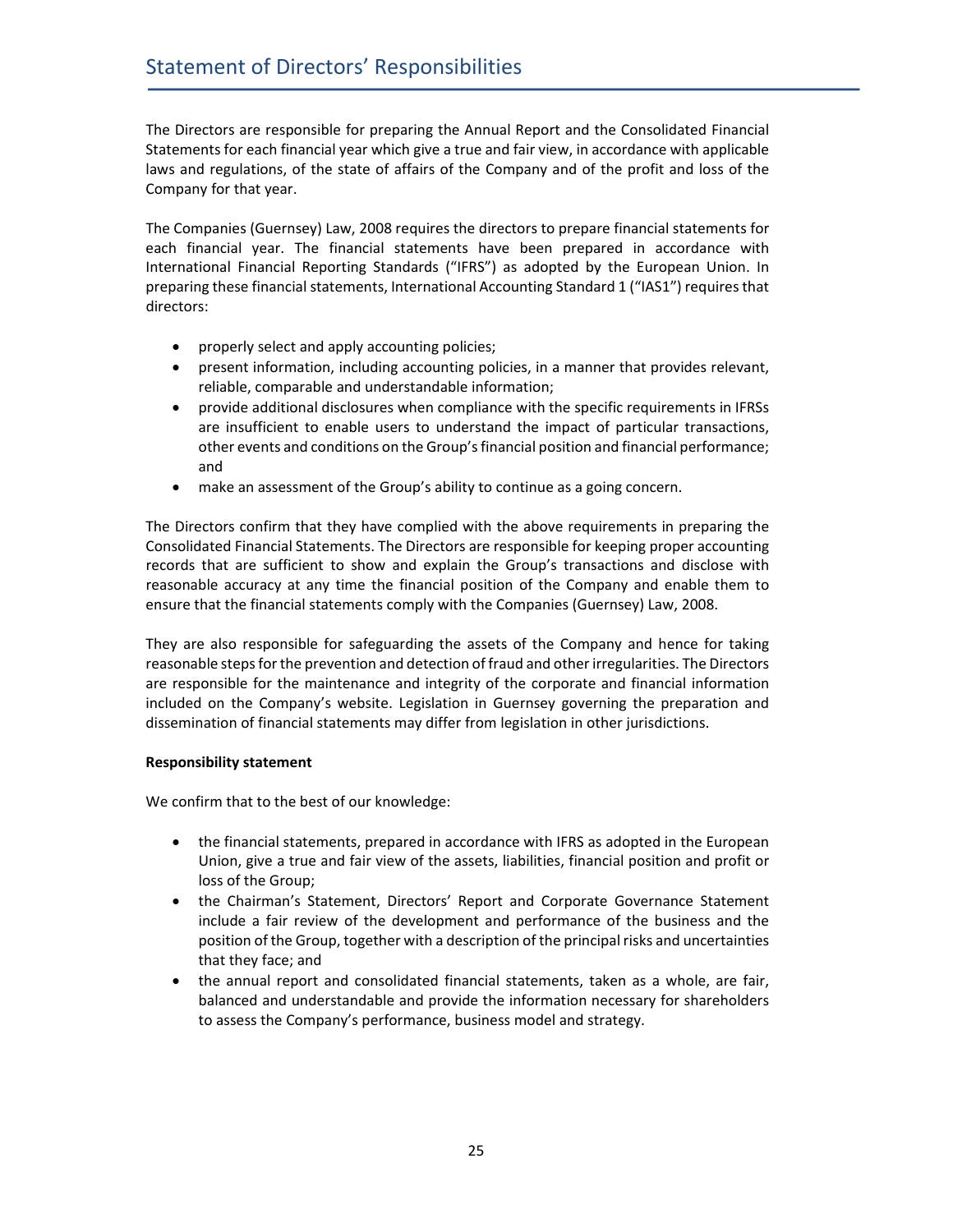In accordance with section 249 of the Companies (Guernsey) Law, 2008, each of the Directors confirms that, to the best of their knowledge:

- There is no relevant audit information of which the Company's Auditors are unaware; and
- All Directors have taken the necessary steps that they ought to have taken to make themselves aware of any relevant audit information and to establish that the Auditor is aware of said information.

### **For Sherborne Investors (Guernsey) C Limited**

**Talmai Morgan** Chairman 15 April 2021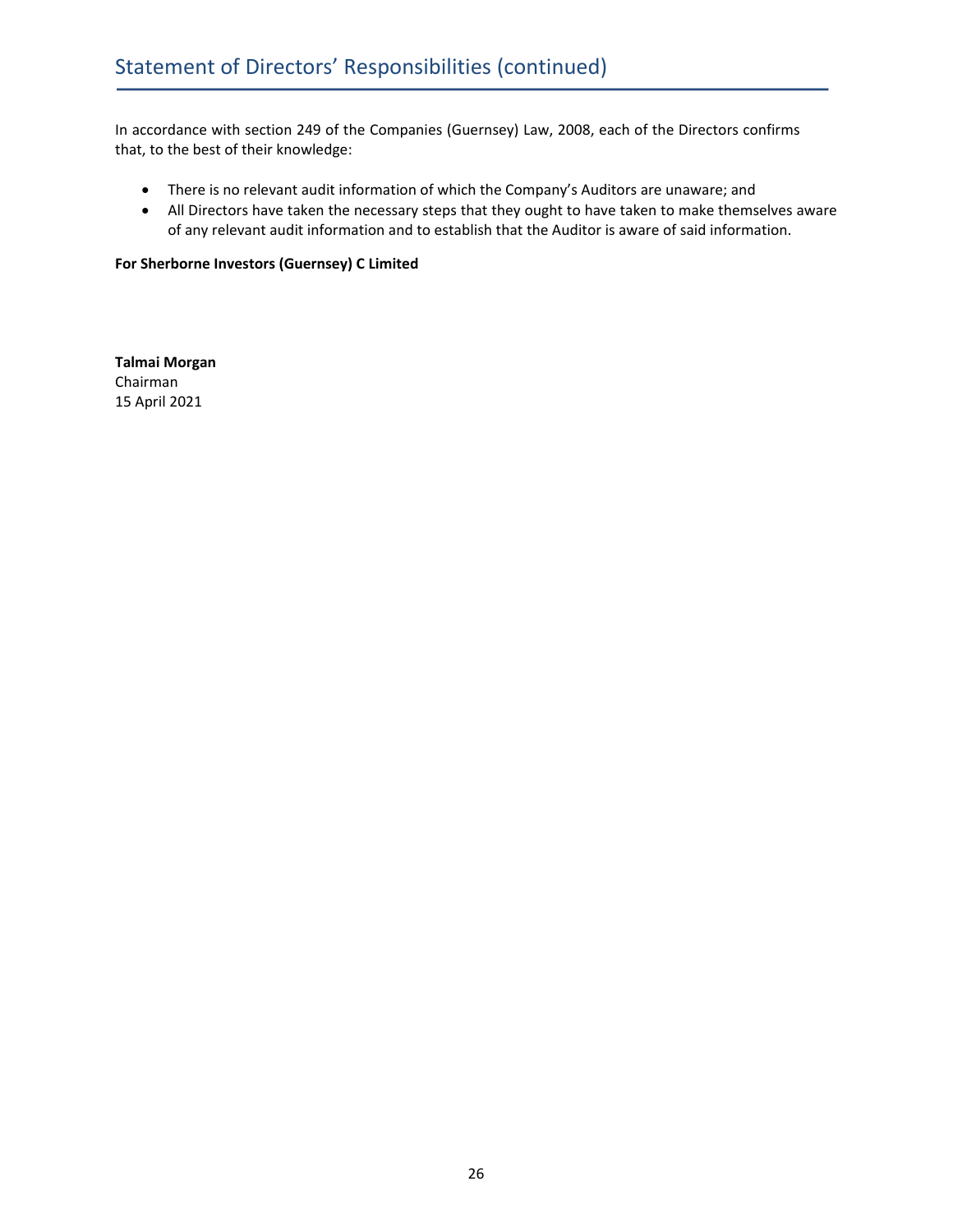# **Report on the audit of the financial statements**

# 1. Opinion

In our opinion the financial statements of Sherborne Investors (Guernsey) C Limited (the 'parent company') and its subsidiaries (the 'group'):

- give a true and fair view of the state of the group's affairs as at 31 December 2020 and of its loss for the year then ended;
- have been properly prepared in accordance with International Financial Reporting Standards (IFRSs) as adopted by the European Union;
- have been prepared in accordance with the requirements of the Companies (Guernsey) Law, 2008.

We have audited the financial statements which comprise:

- the Consolidated Statement of Comprehensive Income;
- the Consolidated Statement of Financial Position;
- the Consolidated Statement of Changes in Equity;
- the Consolidated Statement of Cash Flows; and
- the related notes 1 to 13.

The financial reporting framework that has been applied in their preparation is applicable law and IFRSs as adopted by the European Union.

# 2. Basis for opinion

We conducted our audit in accordance with International Standards on Auditing (UK) (ISAs (UK)) and applicable law. Our responsibilities under those standards are further described in the auditor's responsibilities for the audit of the financial statements section of our report.

We are independent of the group in accordance with the ethical requirements that are relevant to our audit of the financial statements in the UK, including the Financial Reporting Council's (the 'FRC's') Ethical Standard as applied to listed entities and we have fulfilled our other ethical responsibilities in accordance with these requirements.

We believe that the audit evidence we have obtained is sufficient and appropriate to provide a basis for our opinion.

| <b>Key audit matters</b> | The key audit matter that we identified in the current year was:                                                                                                             |  |  |  |
|--------------------------|------------------------------------------------------------------------------------------------------------------------------------------------------------------------------|--|--|--|
|                          | • Valuation and ownership of investments at fair value through profit or loss.                                                                                               |  |  |  |
| <b>Materiality</b>       | The materiality that we used for the group financial statements in the current<br>year was £4,215,000 which was determined on the basis of 1% of net asset<br>value ("NAV"). |  |  |  |
| <b>Scoping</b>           | The response to the risk of material misstatement was performed directly by the<br>group audit engagement team.                                                              |  |  |  |

# 3. Summary of our audit approach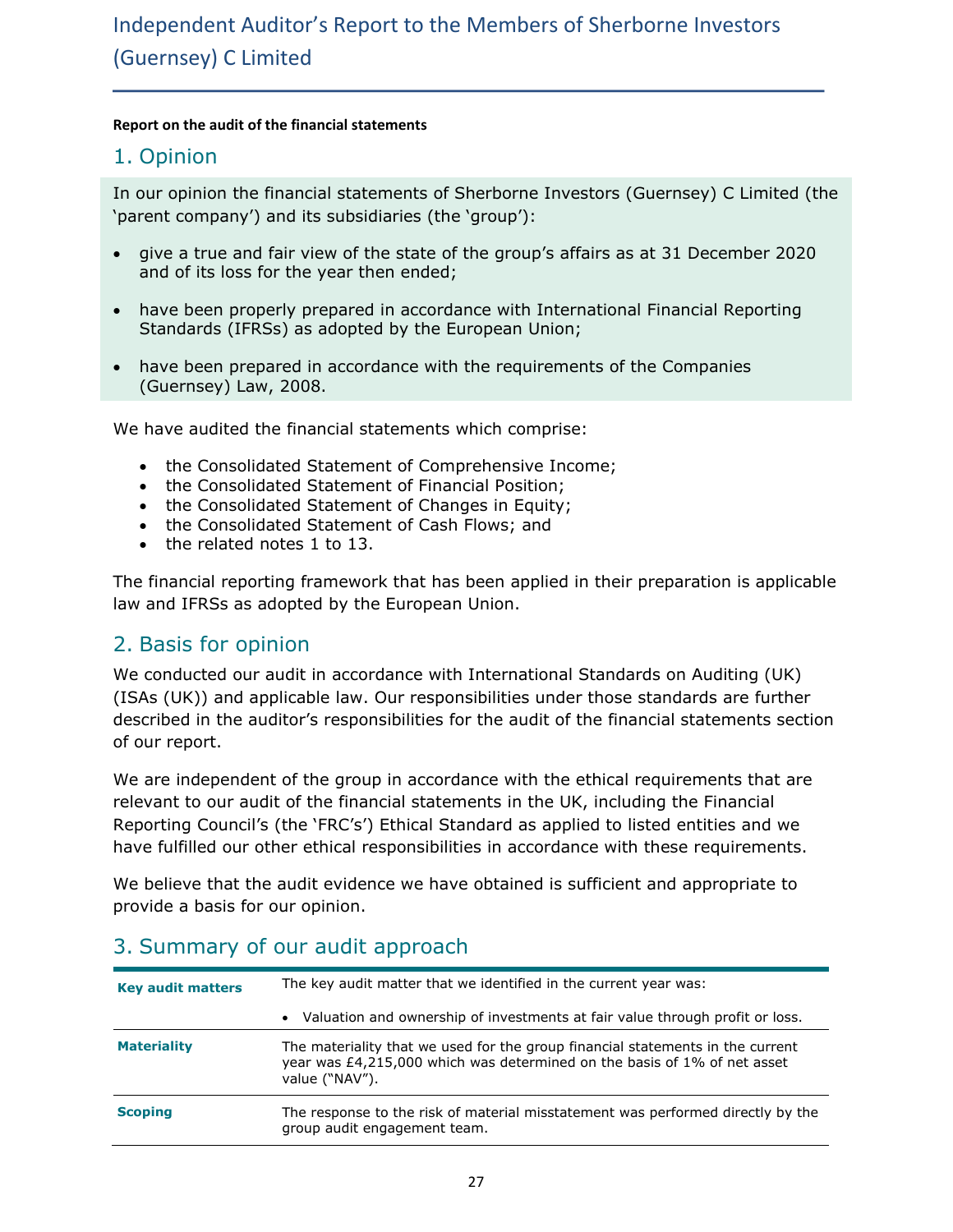**Significant changes in**  There were no significant changes to the audit approach in the current year. **our approach** 

# 4. Conclusions relating to going concern

In auditing the financial statements, we have concluded that the directors' use of the going concern basis of accounting in the preparation of the financial statements is appropriate.

Our evaluation of the directors' assessment of the group's and parent company's ability to continue to adopt the going concern basis of accounting included:

- Evaluating the cash flow forecasts for reasonableness;
- Challenge of the key assumptions made by management including consideration of the impact of COVID-19, assessment of Barclay's shares post year end and the subsequent impact on the valuation of Whistle III, how Barclays' current performance has impacted the Group's viability assessment, Barclays plans to resume regular payments of dividends and the liquidity of Barclays shares; and
- Evaluating the appropriateness of the financial statement disclosures for going concern.

Based on the work we have performed, we have not identified any material uncertainties relating to events or conditions that, individually or collectively, may cast significant doubt on the group's and parent company's ability to continue as a going concern for a period of at least twelve months from when the financial statements are authorised for issue.

In relation to the reporting on how the group has applied the UK Corporate Governance Code, we have nothing material to add or draw attention to in relation to the directors' statement in the financial statements about whether the directors considered it appropriate to adopt the going concern basis of accounting.

Our responsibilities and the responsibilities of the directors with respect to going concern are described in the relevant sections of this report.

# 5. Key audit matters

Key audit matters are those matters that, in our professional judgement, were of most significance in our audit of the financial statements of the current period and include the most significant assessed risks of material misstatement (whether or not due to fraud) that we identified. These matters included those which had the greatest effect on: the overall audit strategy, the allocation of resources in the audit; and directing the efforts of the engagement team.

These matters were addressed in the context of our audit of the financial statements as a whole, and in forming our opinion thereon, and we do not provide a separate opinion on these matters.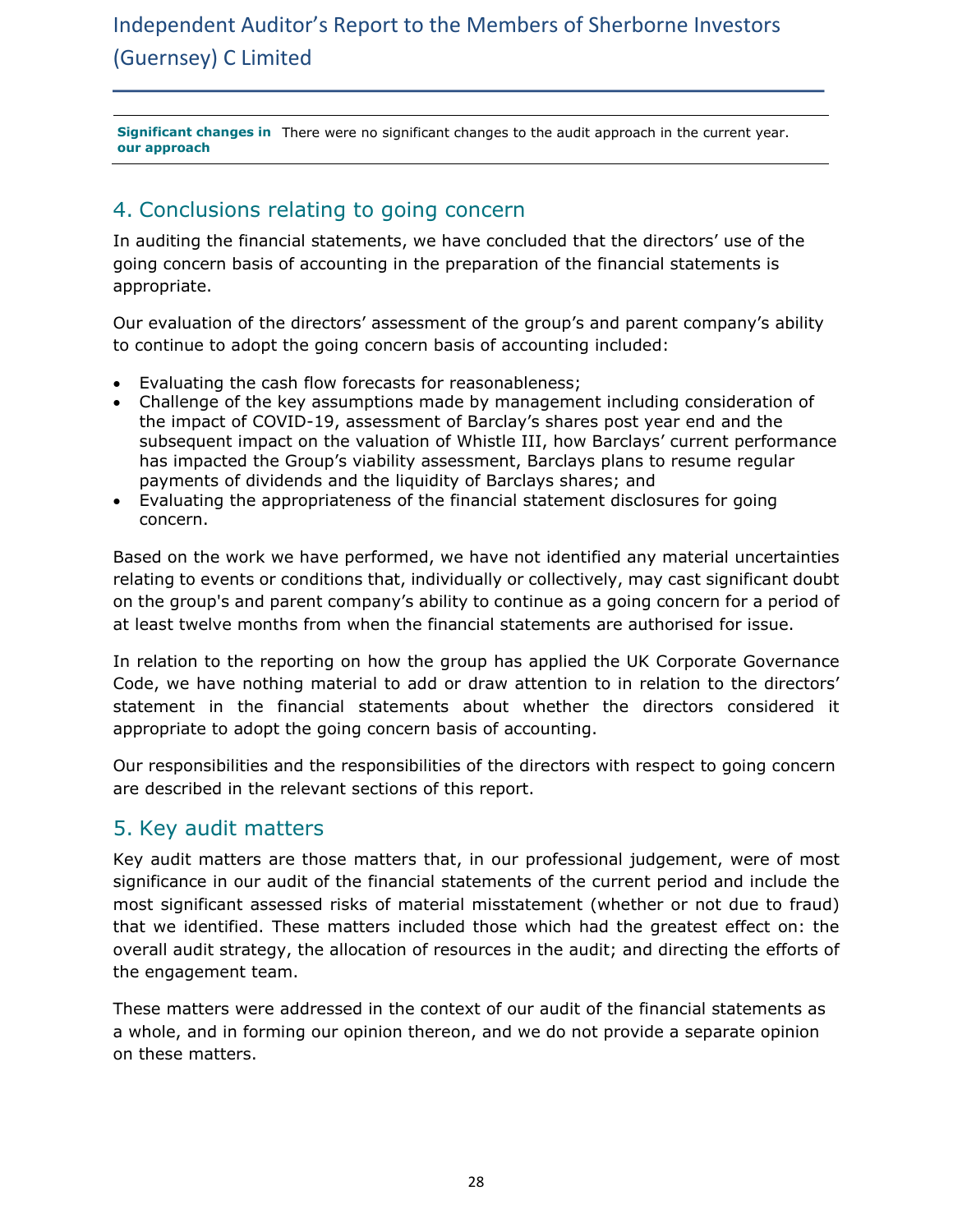|                                            | 5.1. Valuation and ownership of investments at fair value through profit or loss                                                                                                                                                                                                                                                                                                                                                                                                                                                                                                                                                                                                                                                                     |  |  |  |  |
|--------------------------------------------|------------------------------------------------------------------------------------------------------------------------------------------------------------------------------------------------------------------------------------------------------------------------------------------------------------------------------------------------------------------------------------------------------------------------------------------------------------------------------------------------------------------------------------------------------------------------------------------------------------------------------------------------------------------------------------------------------------------------------------------------------|--|--|--|--|
| <b>Key audit matter</b><br>description     | The group has a single Level 3 investment in Whistle III as at 31 December 2020<br>of £419.3m (2019: £537.8m).                                                                                                                                                                                                                                                                                                                                                                                                                                                                                                                                                                                                                                       |  |  |  |  |
|                                            | Management have designated it as Level 3 in the fair value hierarchy due to the<br>attributed fair value being comprised of the NAV of the entity. The material<br>balances within this entity are its investments which are designated as Level 1,<br>Level 2 and Level 3 investments, as such not all inputs into the valuation of<br>Whistle III are observable and there may be judgement or estimation uncertainty<br>within this balance, and also the corresponding movement in unrealised gains or<br>losses.                                                                                                                                                                                                                                |  |  |  |  |
|                                            | Investments are the most quantitatively significant balance on the Consolidated<br>Statement of Financial Position and is an area of focus as they drive the<br>performance and net asset value of the group. Owing to the fact that Key<br>Performance Indicators and performance based remuneration are based on the<br>net asset value of the group we have determined there to be the potential for fraud<br>through possible manipulation of the balance, whether through manipulation of<br>the ownership holding or through the value attributed to the holding.                                                                                                                                                                              |  |  |  |  |
|                                            | Further details are included within the director's report on pages 6 to 9, the audit<br>committee report on pages 21 to 24, critical accounting estimates and judgements<br>note in note 1 to the financial statements.                                                                                                                                                                                                                                                                                                                                                                                                                                                                                                                              |  |  |  |  |
| How the scope of our<br>audit responded to | In order to test the investments balance as at 31 December 2020 we performed<br>the following procedures:                                                                                                                                                                                                                                                                                                                                                                                                                                                                                                                                                                                                                                            |  |  |  |  |
| the key audit matter                       | We obtained an understanding of relevant controls around the<br>$\bullet$<br>reconciliation of investments held and the year-end valuation of<br>investments. This included obtaining an understanding of controls of the<br>administrator, Apex Fund and Corporate Services (Guernsey) Limited;<br>We evaluated the ownership of Whistle III by agreeing the ownership<br>$\bullet$<br>amount to the Limited Liability Company Agreement as provided by the<br>Managing Member of Whistle III;<br>We challenged the recognition of Whistle III as an investment that is held<br>$\bullet$<br>at fair value through profit or loss despite SIGC, LP having a major<br>shareholding by assessing the circumstance against the criteria in IFRS<br>10; |  |  |  |  |
|                                            | We obtained the audited financial statements of Whistle III from the<br>$\bullet$<br>investment manager and assessed whether the NAV materially reflected<br>that entity's fair value;                                                                                                                                                                                                                                                                                                                                                                                                                                                                                                                                                               |  |  |  |  |
|                                            | We assessed the correlation of the movement in the NAV of Whistle III<br>with the movement in the observable Barclays share price;<br>We assessed the impact of coronavirus pandemic on the valuation of the<br>investment and the adequacy of the disclosure made; and<br>We obtained confirmation from the auditors of Whistle III of the<br>$\bullet$<br>procedures they performed on the material balances and any reportable<br>matters, of which there were none.                                                                                                                                                                                                                                                                              |  |  |  |  |
| <b>Key observations</b>                    | Based on the work performed we conclude that the valuation and ownership of<br>the investment held at fair value through profit or loss is appropriate.                                                                                                                                                                                                                                                                                                                                                                                                                                                                                                                                                                                              |  |  |  |  |

# 6. Our application of materiality

# **6.1. Materiality**

We define materiality as the magnitude of misstatement in the financial statements that makes it probable that the economic decisions of a reasonably knowledgeable person would be changed or influenced. We use materiality both in planning the scope of our audit work and in evaluating the results of our work.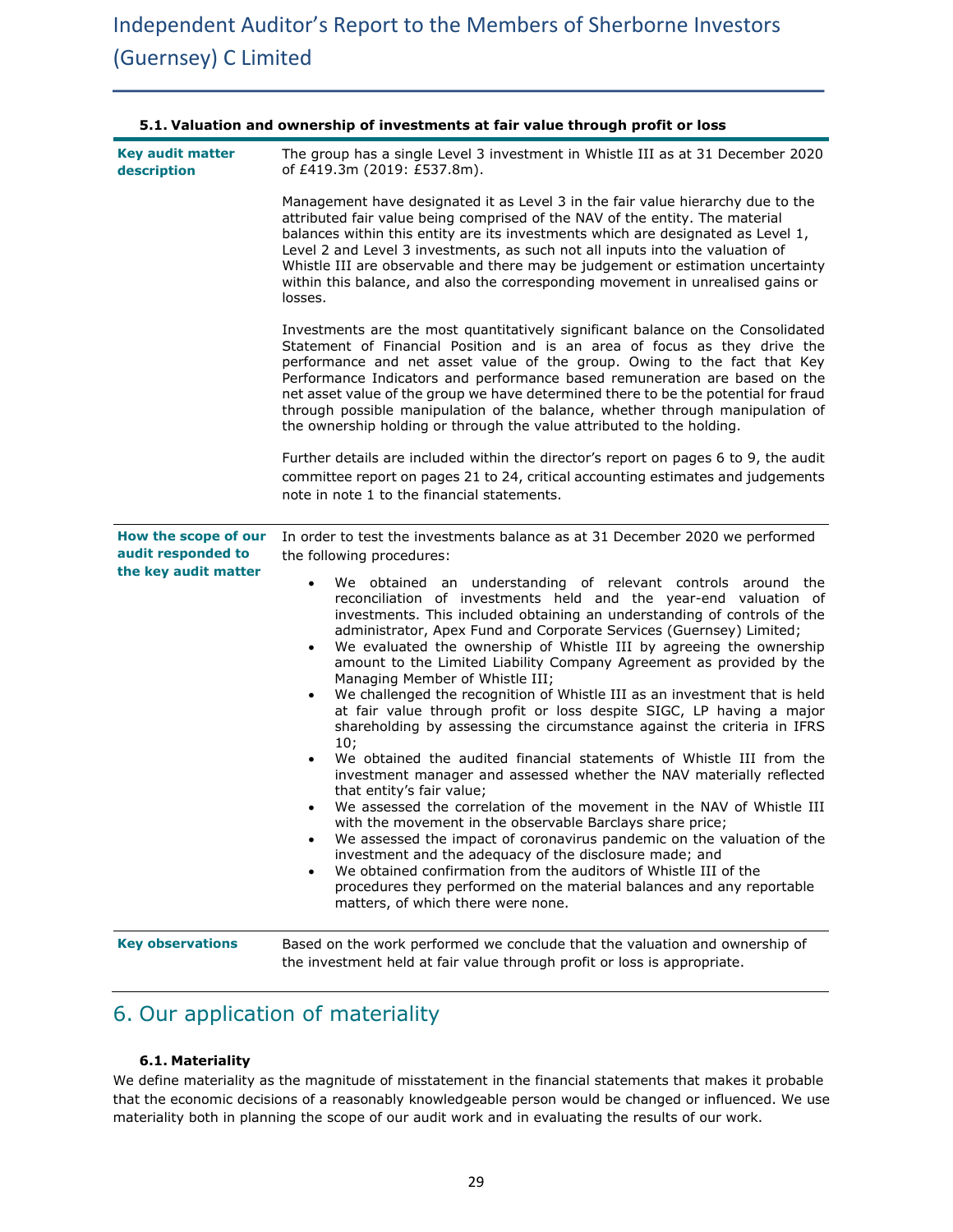# Independent Auditor's Report to the Members of Sherborne Investors (Guernsey) C Limited

Based on our professional judgement, we determined materiality for the financial statements as a whole as follows:

| Group<br><b>Materiality</b>                      | £4,215,000 (2019: £5,463,000)                                                                                                                                                                                                                                                                                                                                                                                                                                                                                                                                                   |  |  |  |  |
|--------------------------------------------------|---------------------------------------------------------------------------------------------------------------------------------------------------------------------------------------------------------------------------------------------------------------------------------------------------------------------------------------------------------------------------------------------------------------------------------------------------------------------------------------------------------------------------------------------------------------------------------|--|--|--|--|
| <b>Basis for</b><br>determining<br>materiality   | 1% of the group NAV (2019: 1% of the group NAV)                                                                                                                                                                                                                                                                                                                                                                                                                                                                                                                                 |  |  |  |  |
| <b>Rationale for</b><br>the benchmark<br>applied | In determining the materiality, we considered what the most important balances on<br>which the users of the financial statements would judge the performance of the group.<br>As the investment objective of the group is to invest in a Selected Target Company<br>("STC") by the investment manager and realise a return on the growth in fair value of<br>the investment, we consider the NAV of the group to be a key performance indicator for<br>shareholders. We have taken into account industry benchmarking and applied the same<br>benchmark of 1% as in prior year. |  |  |  |  |
| NAV<br>Group materiality                         | Group materiality<br>£4.215m<br>NAV: £421.569m<br>Component<br>materiality £4.2m<br>Audit Committee<br>reporting threshold<br>£0.21m                                                                                                                                                                                                                                                                                                                                                                                                                                            |  |  |  |  |

#### **6.2. Performance materiality**

We set performance materiality at a level lower than materiality to reduce the probability that, in aggregate, uncorrected and undetected misstatements exceed the materiality for the financial statements as a whole. Group performance materiality was set at 70% of group materiality for the 2020 audit (2019: 70%). In determining performance materiality, we considered the quality of the control environment including that present at the administrator, Apex Fund and Corporate Services (Guernsey) Limited based on its ISAE 3402 report as well as our past experience of the audit, which has indicated a low number of corrected and uncorrected misstatements identified in prior periods.

#### **6.3. Error reporting threshold**

We agreed with the Audit Committee that we would report to the Committee all audit differences in excess of £210,000 (2019: £273,000), as well as differences below that threshold that, in our view, warranted reporting on qualitative grounds. We also report to the Audit Committee on disclosure matters that we identified when assessing the overall presentation of the financial statements.

# 7. An overview of the scope of our audit

### **7.1. Identification and scoping of components**

Our group audit was scoped by obtaining an understanding of the group and its environment, including groupwide controls, and assessing the risks of material misstatement at the group level.

Sherborne Investors (Guernsey) C Limited is a limited partner in SIGC, LP ("the Investment Partnership"), holding a 99.98% capital interest. The Investment Partnership holds the underlying investment in the STC.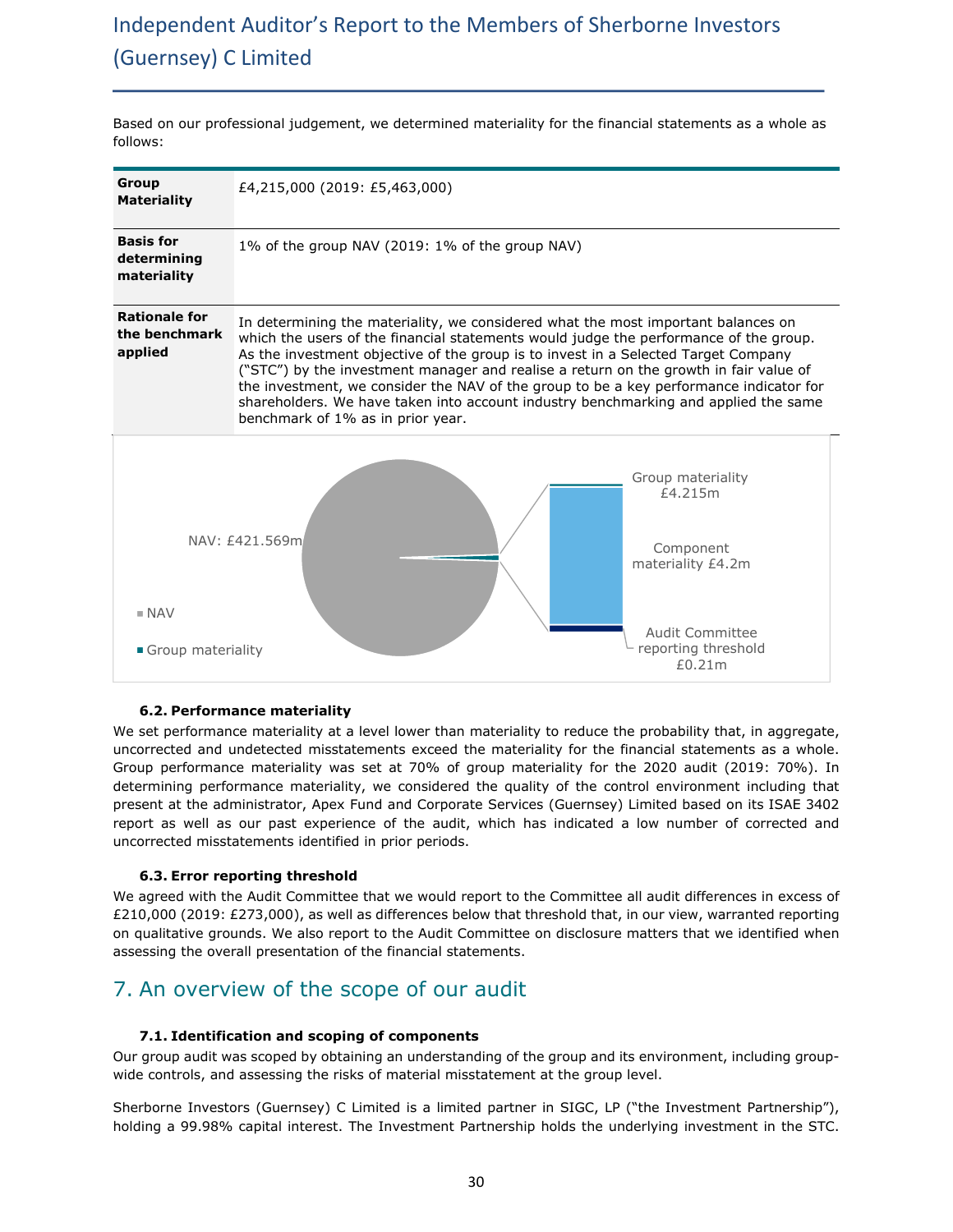We have audited both the group and the Investment Partnership and therefore the audit team have audited the whole group directly.

At the parent entity level we also tested the consolidation process and carried out analytical procedures to confirm our conclusion that there were no significant risks of material misstatement of the aggregated financial information of the remaining components not subject to audit or audit of specified account balances.

The administrator maintains the books and records of the group. Our audit therefore included obtaining an understanding of this service organisation (including obtaining and reviewing their controls assurance report) and its relationship with the entity.

### **7.2. Our consideration of the control environment**

The accounting function for the group is provided by Apex Fund and Corporate Services (Guernsey) Limited ("Apex"). We have obtained their ISAE 3402 Report for the period 1 October 2019 to 30 September 2020 which documents the suitability of design and operating effectiveness of controls. We have reviewed the report and extracted the controls relevant to the accounting functions undertaken by Apex. As the reporting date of the group is 31 December 2020 we have obtained a bridging letter from Apex detailing that there have not been any material changes to the internal control environment nor any material deficiencies in the internal controls.

# 8. Other information

The other information comprises the information included in the annual report, other than the financial statements and our auditor's report thereon. The directors are responsible for the other information contained within the annual report.

Our opinion on the financial statements does not cover the other information and we do not express any form of assurance conclusion thereon.

Our responsibility is to read the other information and, in doing so, consider whether the other information is materially inconsistent with the financial statements or our knowledge obtained in the course of the audit, or otherwise appears to be materially misstated.

If we identify such material inconsistencies or apparent material misstatements, we are required to determine whether this gives rise to a material misstatement in the financial statements themselves. If, based on the work we have performed, we conclude that there is a material misstatement of this other information, we are required to report that fact.

We have nothing to report in this regard.

# 9. Responsibilities of directors

As explained more fully in the directors' responsibilities statement, the directors are responsible for the preparation of the financial statements and for being satisfied that they give a true and fair view, and for such internal control as the directors determine is necessary to enable the preparation of financial statements that are free from material misstatement, whether due to fraud or error.

In preparing the financial statements, the directors are responsible for assessing the group's ability to continue as a going concern, disclosing as applicable, matters related to going concern and using the going concern basis of accounting unless the directors either intend to liquidate the group or to cease operations, or have no realistic alternative but to do so.

# 10. Auditor's responsibilities for the audit of the financial statements

Our objectives are to obtain reasonable assurance about whether the financial statements as a whole are free from material misstatement, whether due to fraud or error, and to issue an auditor's report that includes our opinion. Reasonable assurance is a high level of assurance, but is not a guarantee that an audit conducted in accordance with ISAs (UK) will always detect a material misstatement when it exists. Misstatements can arise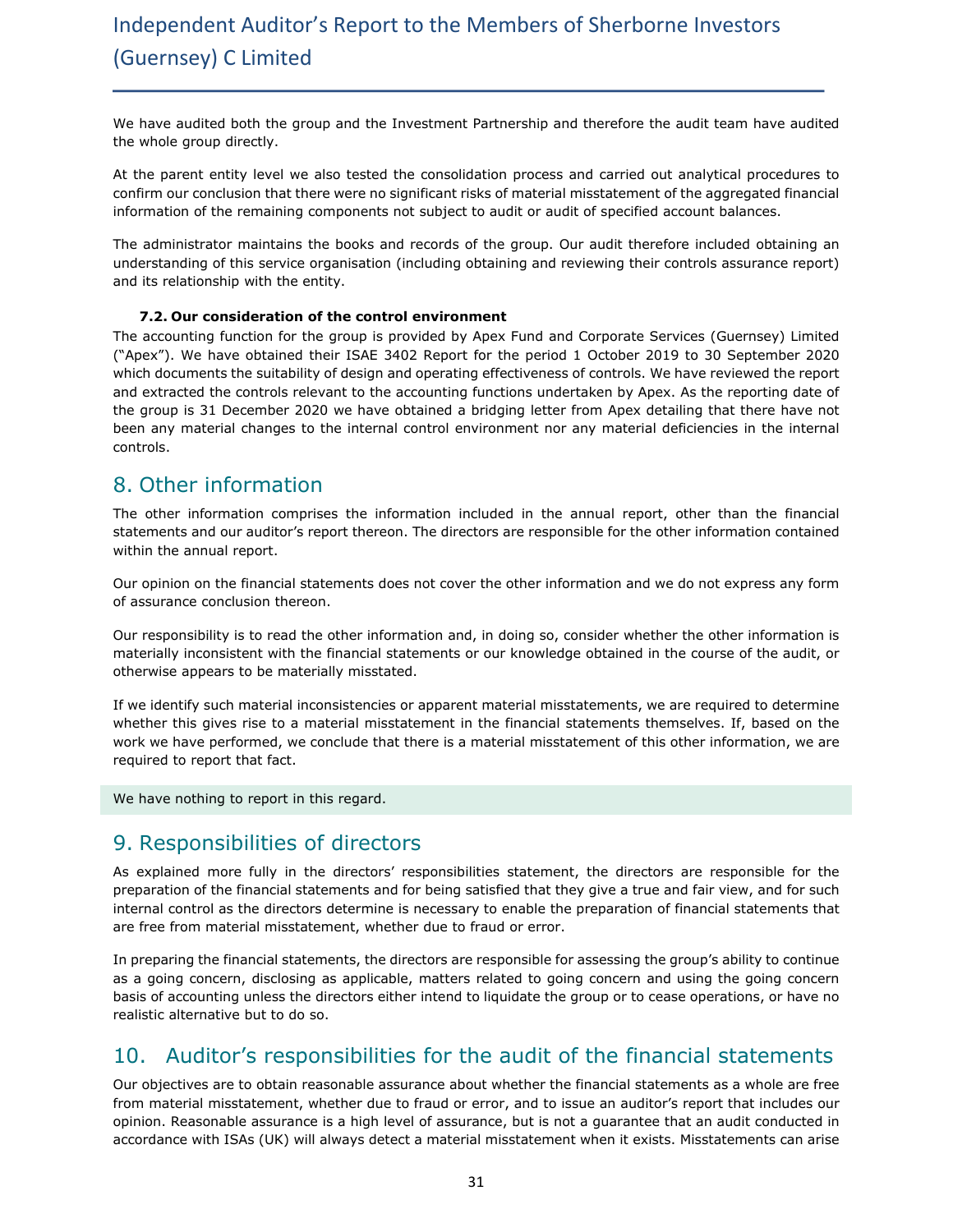from fraud or error and are considered material if, individually or in the aggregate, they could reasonably be expected to influence the economic decisions of users taken on the basis of these financial statements.

A further description of our responsibilities for the audit of the financial statements is located on the FRC's website at: www.frc.org.uk/auditorsresponsibilities. This description forms part of our auditor's report.

# 11. Extent to which the audit was considered capable of detecting irregularities, including fraud

Irregularities, including fraud, are instances of non‐compliance with laws and regulations. We design procedures in line with our responsibilities, outlined above, to detect material misstatements in respect of irregularities, including fraud. The extent to which our procedures are capable of detecting irregularities, including fraud is detailed below.

# **11.1. Identifying and assessing potential risks related to irregularities.**

In identifying and assessing risks of material misstatement in respect of irregularities, including fraud and non-compliance with laws and regulations, we considered the following:

- the nature of the industry and sector, control environment and business performance including the design of the group's remuneration policies;
- results of our enquiries of management and the Audit Committee about their own identification and assessment of the risks of irregularities;
- any matters we identified having obtained and reviewed the group's documentation of their policies and procedures relating to:
	- $\circ$  identifying, evaluating and complying with laws and regulations and whether they were aware of any instances of non-compliance;
	- $\circ$  detecting and responding to the risks of fraud and whether they have knowledge of any actual, suspected or alleged fraud; and
	- o the internal controls established to mitigate risks of fraud or non-compliance with laws and regulations; and
- the matters discussed among the audit engagement team and involving relevant internal specialists, including tax specialists, regarding how and where fraud might occur in the financial statements and any potential indicators of fraud.

As a result of these procedures, we considered the opportunities and incentives that may exist within the organisation for fraud and identified the greatest potential for fraud in the following area: the valuation and ownership of investments at fair value through profit or loss. In common with all audits under ISAs (UK), we are also required to perform specific procedures to respond to the risk of management override.

We also obtained an understanding of the legal and regulatory framework that the group operates in, focusing on provisions of those laws and regulations that had a direct effect on the determination of material amounts and disclosures in the financial statements. The key laws and regulations we considered in this context included the Companies (Guernsey) Law, 2008 and the Listing Rules. In addition, we considered provisions of other laws and regulations that do not have a direct effect on the financial statements but compliance with which may be fundamental to the group's ability to operate or to avoid a material penalty.

### **11.2. Audit response to risks identified**

As a result of performing the above, we identified the valuation and ownership of investments at fair value through profit or loss as a key audit matter related to the potential risk of fraud. The key audit matters section of our report explains the matter in more detail and also describes the specific procedures we performed in response to that key audit matter.

In addition to the above, our procedures to respond to risks identified included the following: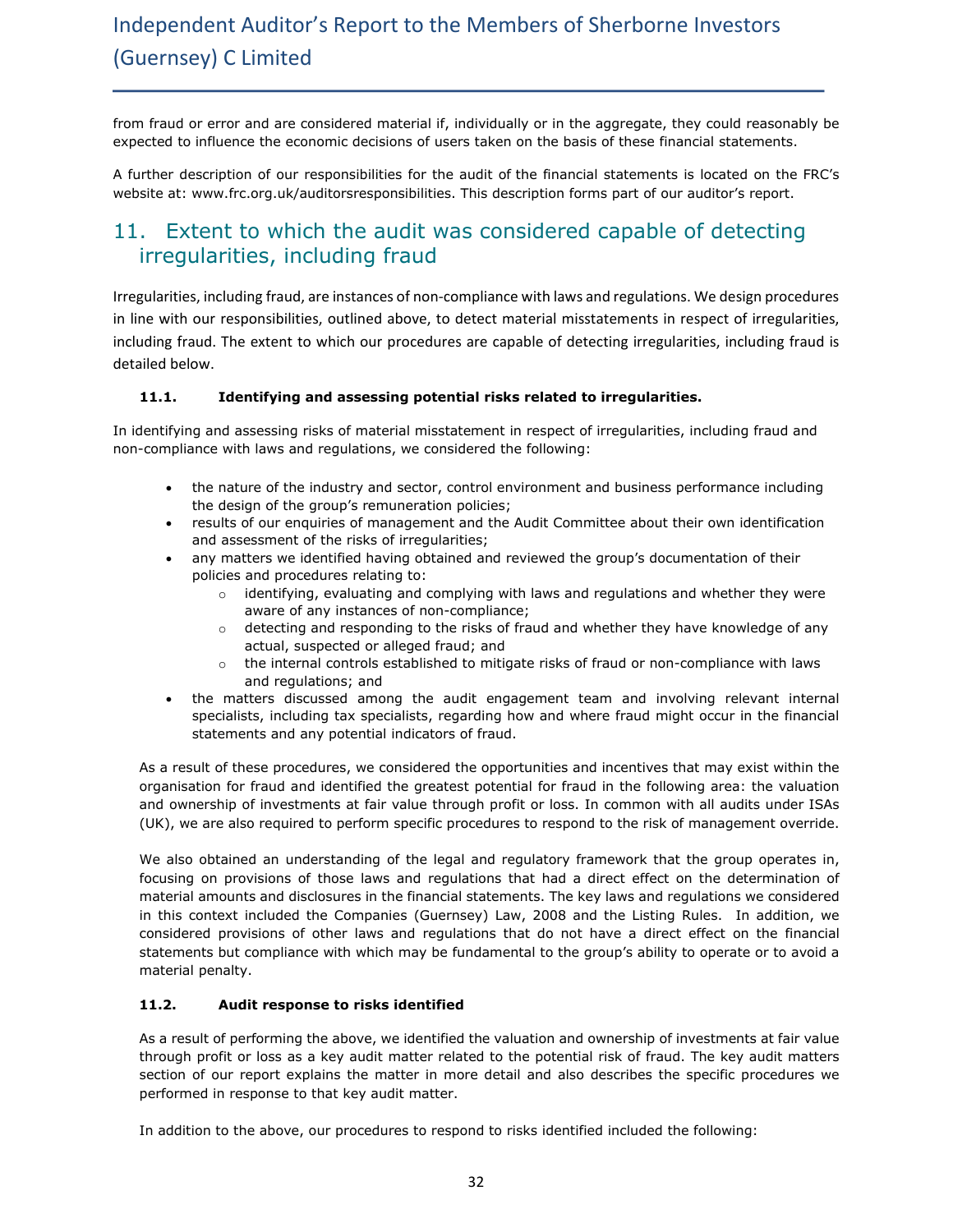# Independent Auditor's Report to the Members of Sherborne Investors (Guernsey) C Limited

- reviewing the financial statement disclosures and testing to supporting documentation to assess compliance with provisions of relevant laws and regulations described as having a direct effect on the financial statements;
- enquiring of management and the audit committee concerning actual and potential litigation and claims;
- performing analytical procedures to identify any unusual or unexpected relationships that may indicate risks of material misstatement due to fraud;
- reading minutes of meetings of those charged with governance; and
- in addressing the risk of fraud through management override of controls, testing the appropriateness of journal entries and other adjustments; assessing whether the judgements made in making accounting estimates are indicative of a potential bias; and evaluating the business rationale of any significant transactions that are unusual or outside the normal course of business.

We also communicated relevant identified laws and regulations and potential fraud risks to all engagement team members including internal specialists, and remained alert to any indications of fraud or non-compliance with laws and regulations throughout the audit.

# Report on other legal and regulatory requirements

# 12. Corporate Governance Statement

Based on the work undertaken as part of our audit, we have concluded that each of the following elements of the Corporate Governance Statement is materially consistent with the financial statements and our knowledge obtained during the audit:

- the directors' statement with regards to the appropriateness of adopting the going concern basis of accounting and any material uncertainties identified set out on page 17;
- the directors' explanation as to its assessment of the group's prospects, the period this assessment covers and why the period is appropriate set out on pages 7 to 8;
- the directors' statement on fair, balanced and understandable set out on page 25;
- the board's confirmation that it has carried out a robust assessment of the emerging and principal risks set out on page 6;
- the section of the annual report that describes the review of effectiveness of risk management and internal control systems set out on pages 7 to 8; and
- the section describing the work of the audit committee set out on pages 21 to 24.

# 13. Matters on which we are required to report by exception

### **13.1. Adequacy of explanations received and accounting records**

Under the Companies (Guernsey) Law, 2008 we are required to report to you if, in our opinion:

- we have not received all the information and explanations we require for our audit; or
- proper accounting records have not been kept by the parent company; or
- the financial statements are not in agreement with the accounting records.

We have nothing to report in respect of these matters.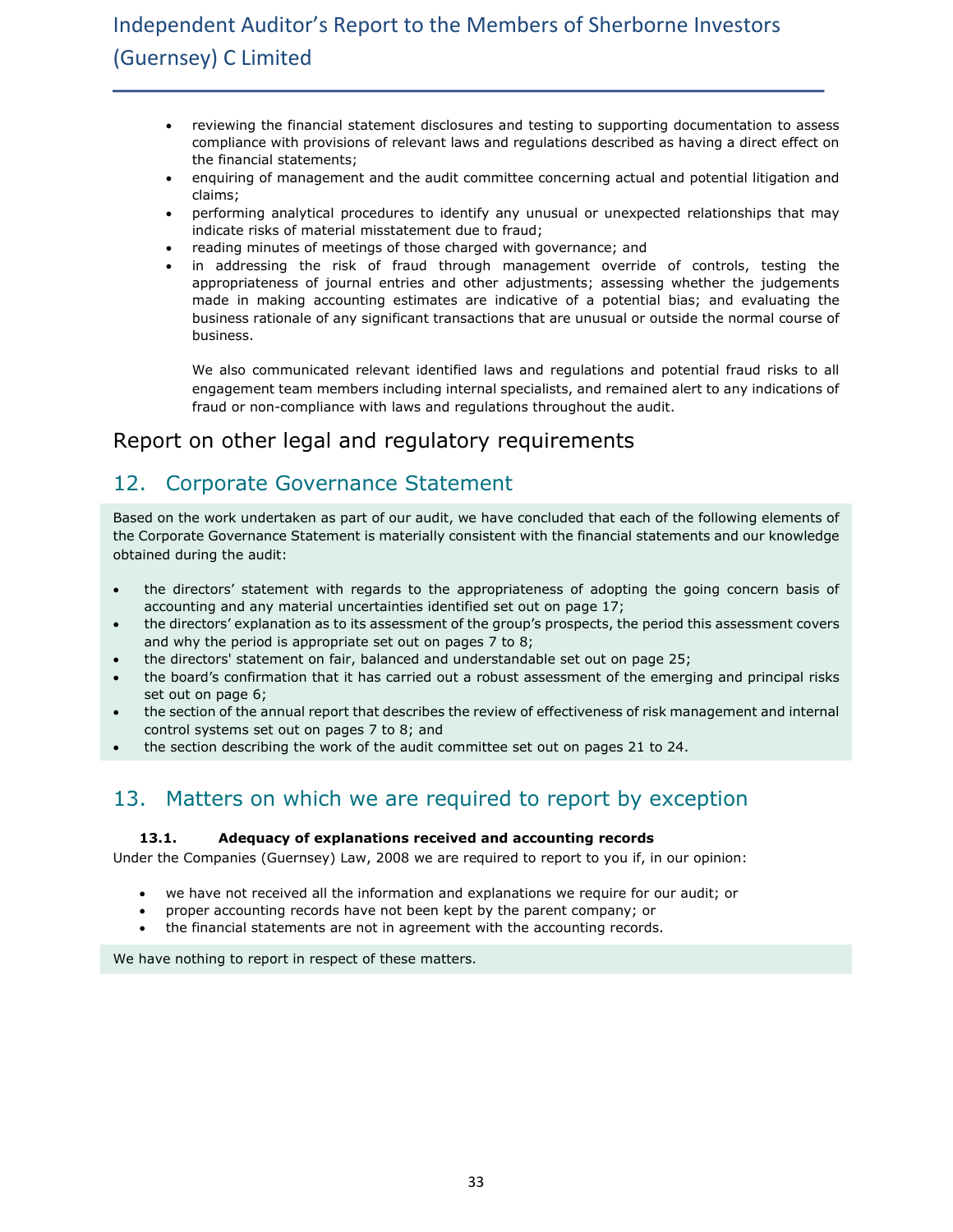# 14. Use of our report

This report is made solely to the company's members, as a body, in accordance with Section 262 of the Companies (Guernsey) Law, 2008. Our audit work has been undertaken so that we might state to the company's members those matters we are required to state to them in an auditor's report and for no other purpose. To the fullest extent permitted by law, we do not accept or assume responsibility to anyone other than the company and the company's members as a body, for our audit work, for this report, or for the opinions we have formed.

Nicola Sarah Paul FCA For and on behalf of Deloitte LLP Recognised Auditor St. Peter Port, Guernsey 15 April 2021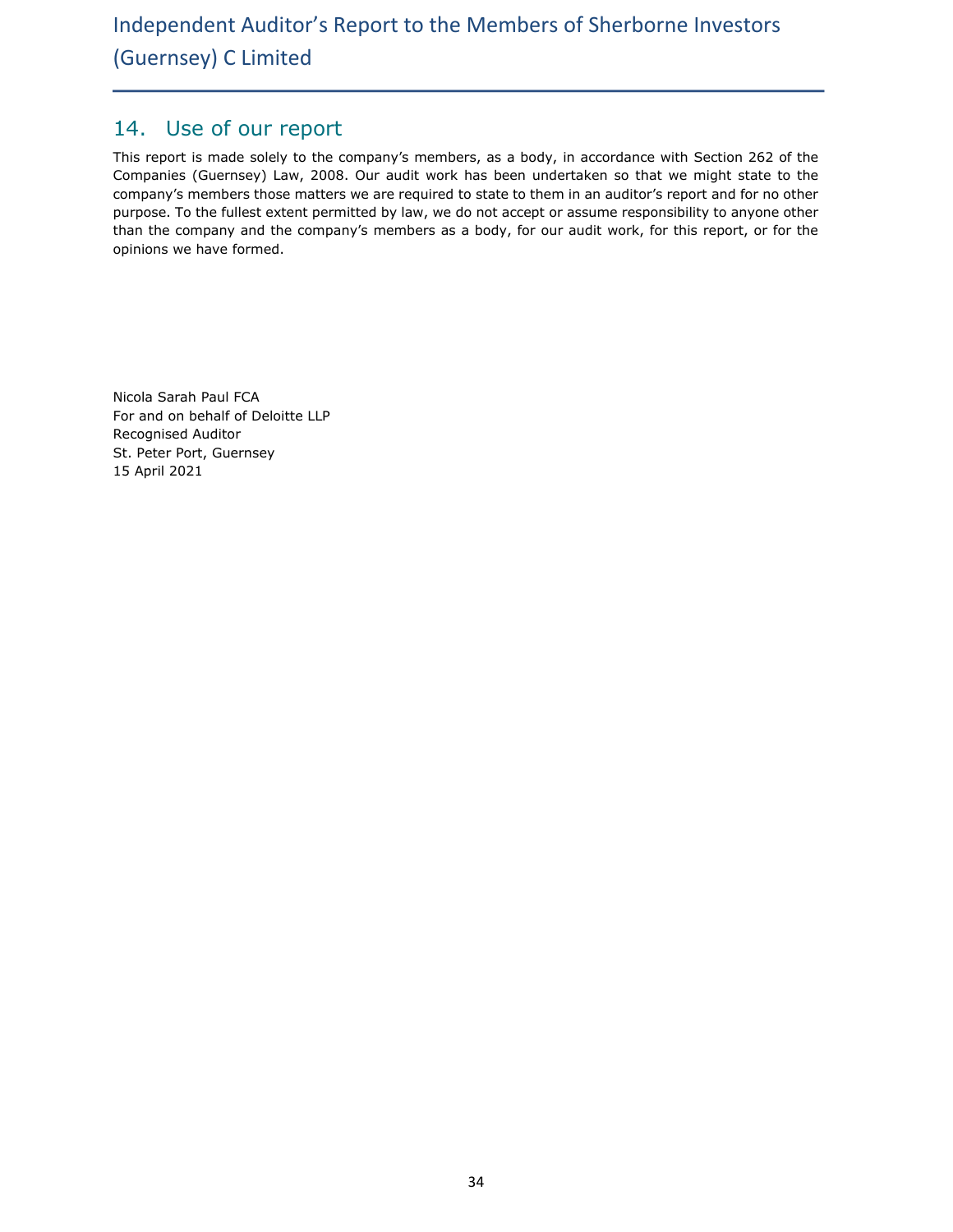|                                                                                         |              | 1 January 2020 to 31<br>December 2020 |                 | 1 January 2019 to 31<br>December 2019 |             |
|-----------------------------------------------------------------------------------------|--------------|---------------------------------------|-----------------|---------------------------------------|-------------|
|                                                                                         | <b>Notes</b> | £                                     |                 | £                                     | £           |
| <b>Income</b>                                                                           | 1(e)         |                                       |                 |                                       |             |
| Unrealised (loss)/gain on financial assets                                              |              |                                       |                 |                                       |             |
| at fair value through profit or loss                                                    | 1(d), 5      |                                       | (120,607,066)   |                                       | 77,433,561  |
| Dividend income                                                                         | 6            |                                       |                 |                                       | 6,105,282   |
| Interest income                                                                         |              |                                       | 1,194           |                                       | 62,870      |
| <b>Total (loss)/income</b>                                                              |              |                                       | (120, 605, 872) |                                       | 83,601,713  |
| <b>Expenses</b>                                                                         | 1(f)         |                                       |                 |                                       |             |
| Management fees                                                                         | 10           | 3,669,168                             |                 | 4,211,140                             |             |
| Professional fees                                                                       |              | 246,404                               |                 | 1,314,395                             |             |
| Directors' fees                                                                         | 2,10         | 160,000                               |                 | 160,000                               |             |
| Administrative fees                                                                     |              | 142,964                               |                 | 151,290                               |             |
| Other fees                                                                              |              | 1,654                                 |                 | 193,688                               |             |
| <b>Total operating expenses</b>                                                         |              |                                       | 4,220,190       |                                       | 6,030,513   |
| <b>Total Comprehensive (loss)/income</b>                                                |              |                                       | (124, 826, 062) |                                       | 77,571,200  |
| <b>Total Comprehensive (loss)/income</b><br>attributable to:                            |              |                                       |                 |                                       |             |
| <b>Equity Shareholders</b>                                                              |              |                                       | (124, 801, 928) |                                       | 77,554,752  |
| Non-controlling interest (NCI)                                                          | 1(b)         |                                       | (24, 134)       |                                       | 16,448      |
| Weighted average number of shares<br>outstanding                                        | 4            |                                       | 700,000,000     |                                       | 700,000,000 |
| Basic and diluted earnings per share<br>attributable to shareholders (excluding<br>NCI) |              |                                       | (17.83)p        |                                       | 11.08p      |

All revenue and expenses are derived from continuing operations.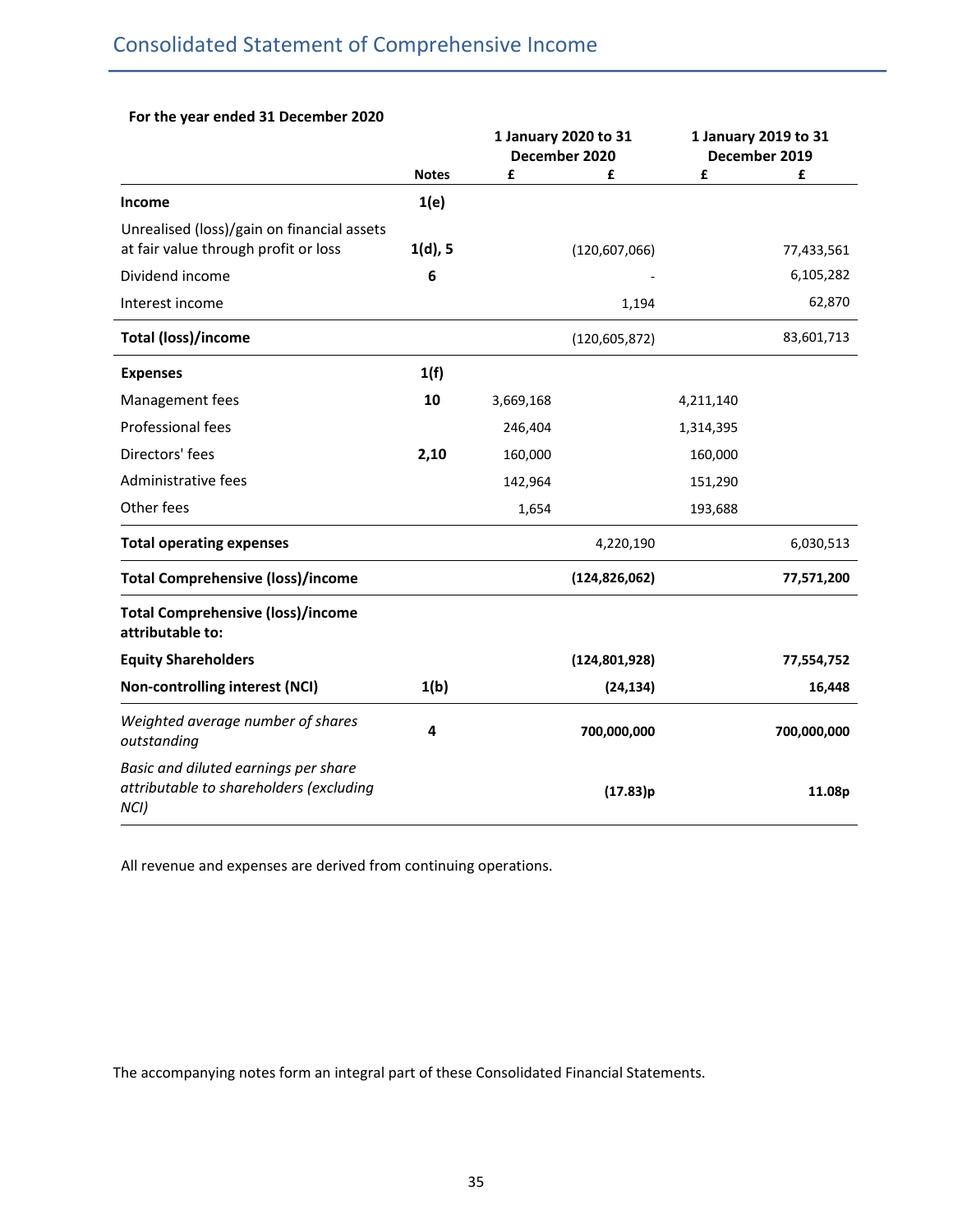# Consolidated Statement of Financial Position

# **As at 31 December 2020**

|                                       |              | 2020      |                 | 2019      |                 |
|---------------------------------------|--------------|-----------|-----------------|-----------|-----------------|
|                                       | <b>Notes</b> | £         | £               | £         | £               |
| <b>Non-Current Assets</b>             |              |           |                 |           |                 |
| Financial assets at fair value        |              |           |                 |           |                 |
| through profit or loss                | 1(d), 5      |           | 419,313,486     |           | 537,820,762     |
|                                       |              |           | 419,313,486     |           | 537,820,762     |
| <b>Current Assets</b>                 |              |           |                 |           |                 |
| Cash and cash equivalents             | 1(h), 11     | 2,312,076 |                 | 8,688,050 |                 |
| Prepaid expenses                      |              | 21,757    |                 | 17,224    |                 |
|                                       |              | 2,333,833 |                 | 8,705,274 |                 |
| <b>Current Liabilities</b>            |              |           |                 |           |                 |
| Trade and other payables              | 1(i), 7      | 78,058    |                 | 131,313   |                 |
|                                       |              | 78,058    |                 | 131,313   |                 |
| <b>Net Current Assets</b>             |              |           | 2,255,775       |           | 8,573,961       |
| <b>Net Assets</b>                     |              |           | 421,569,261     |           | 546,394,723     |
| <b>Capital and Reserves</b>           |              |           |                 |           |                 |
| Called up share capital and           |              |           |                 |           |                 |
| share premium                         | 8            |           | 688,939,403     |           | 688,939,403     |
| <b>Retained reserves</b>              |              |           | (267, 456, 731) |           | (142, 654, 803) |
| Equity attributable to the<br>Company |              |           | 421,482,672     |           | 546,284,600     |
| Non-controlling interest (NCI)        | 1(b)         |           | 86,589          |           | 110,123         |
| <b>Total Equity</b>                   |              |           | 421,569,261     |           | 546,394,723     |
| <b>NAV Per Share (excluding NCI)</b>  | 9            |           | 60.21p          |           | 78.04p          |

The Consolidated Financial Statements were approved by the Board of Directors for issue on 15 April 2021.

Signed on behalf of the Board:

Director **Director** *Director Director Director Director Director*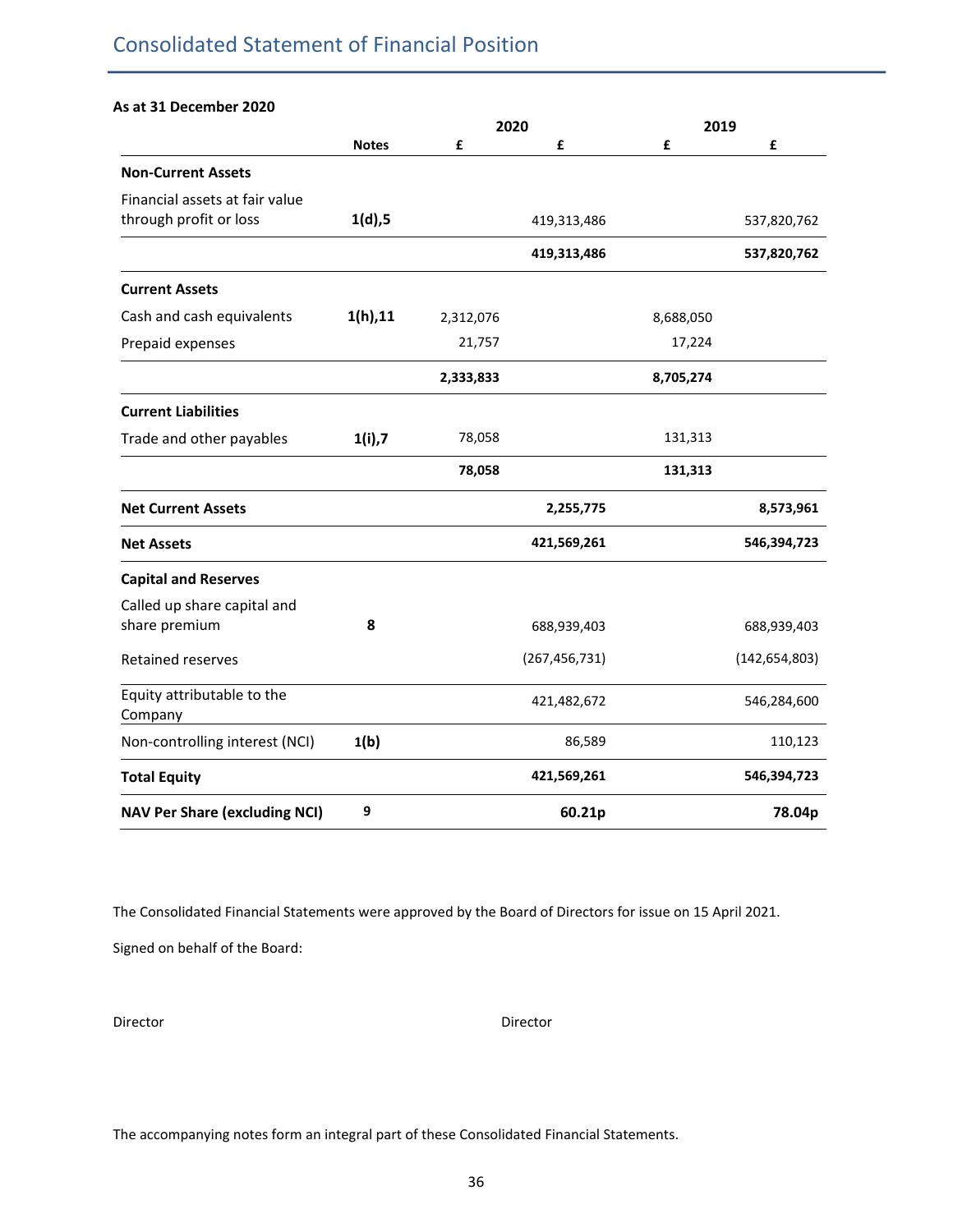|                                    |              | <b>Share</b><br>Capital<br>and Share<br>Premium | <b>Retained</b><br><b>Reserves</b> | Non-<br><b>Controlling</b><br><b>Interests</b> | <b>Total</b><br><b>Equity</b> |
|------------------------------------|--------------|-------------------------------------------------|------------------------------------|------------------------------------------------|-------------------------------|
|                                    | <b>Notes</b> | £                                               | £                                  | £                                              | £                             |
| Balance at 1 January 2020          |              | 688,939,403                                     | (142, 654, 803)                    | 110,123                                        | 546,394,723                   |
| Contributions                      |              |                                                 |                                    | 600                                            | 600                           |
| Comprehensive loss                 |              |                                                 | (124, 801, 928)                    | (24, 134)                                      | (124, 826, 062)               |
| <b>Balance at 31 December 2020</b> |              | 688,939,403                                     | (267, 456, 731)                    | 86,589                                         | 421,569,261                   |

|                                    | <b>Notes</b> | <b>Share</b><br>Capital<br>and Share<br>Premium<br>£ | <b>Retained</b><br><b>Reserves</b><br>£ | Non-<br>Controlling<br><b>Interests</b><br>£ | <b>Total</b><br><b>Equity</b><br>£ |
|------------------------------------|--------------|------------------------------------------------------|-----------------------------------------|----------------------------------------------|------------------------------------|
| <b>Balance at 1 January 2019</b>   |              | 688,939,403                                          | (220, 209, 555)                         | 93,675                                       | 468,823,523                        |
| Comprehensive income               |              |                                                      | 77,554,752                              | 16,448                                       | 77,571,200                         |
| <b>Balance at 31 December 2019</b> |              | 688,939,403                                          | (142, 654, 803)                         | 110,123                                      | 546,394,723                        |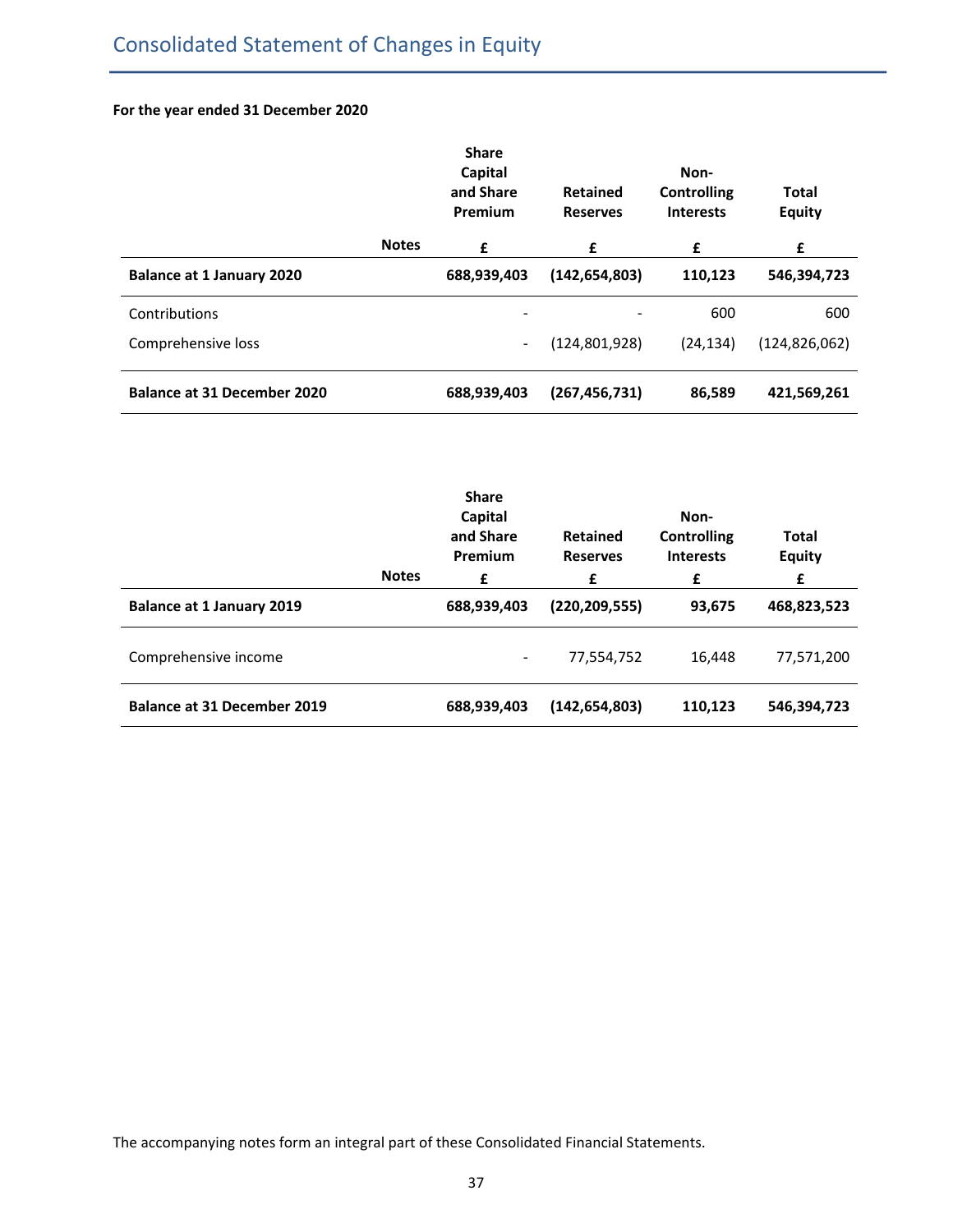# Consolidated Statement of Cash Flows

| For the year ended 31 December 2020                | <b>Notes</b> | 1 January 2020 to<br><b>31 December 2020</b><br>£ | 1 January 2019 to<br><b>31 December 2019</b><br>£ |
|----------------------------------------------------|--------------|---------------------------------------------------|---------------------------------------------------|
| Net cash flows (used in)/from operating activities | See below    | (4, 277, 978)                                     | 103,860                                           |
| <b>Investing activities</b>                        |              |                                                   |                                                   |
| Contribution to investments                        | 5            | (4,849,515)                                       | (20,000,000)                                      |
| Distribution from investments                      | 5            | 2,749,725                                         | (20,000,000)                                      |
| Interest income                                    |              | 1,194                                             | 62,870                                            |
| Net cash flows used in investing activities        |              | (2,098,596)                                       | (19, 937, 130)                                    |
| <b>Financing activities</b>                        |              |                                                   |                                                   |
| Contributions from non-controlling interest        |              | 600                                               |                                                   |
| Net cash flows from financing activities           |              | 600                                               |                                                   |
| Net movement in cash and cash equivalents          |              | (6, 375, 974)                                     | (19, 833, 270)                                    |
| Opening cash and cash equivalents                  |              | 8,688,050                                         | 28,521,320                                        |
| <b>Closing cash and cash equivalents</b>           |              | 2,312,076                                         | 8,688,050                                         |

# *Net cash flows (used in)/from operating activities*

| Total Comprehensive (loss)/income                                                  |   | (124, 826, 062) | 77,571,200     |
|------------------------------------------------------------------------------------|---|-----------------|----------------|
| Unrealised loss/(gain) on financial assets at fair<br>value through profit or loss | 5 | 120,607,066     | (77, 433, 561) |
| Movement in prepaid expenses                                                       |   | (4,533)         | 4,544          |
| Movement in trade and other payables                                               | 7 | (53,255)        | 24,547         |
| Interest income                                                                    |   | (1, 194)        | (62,870)       |
| Net cash flows (used in)/from operating activities                                 |   | (4,277,978)     | 103,860        |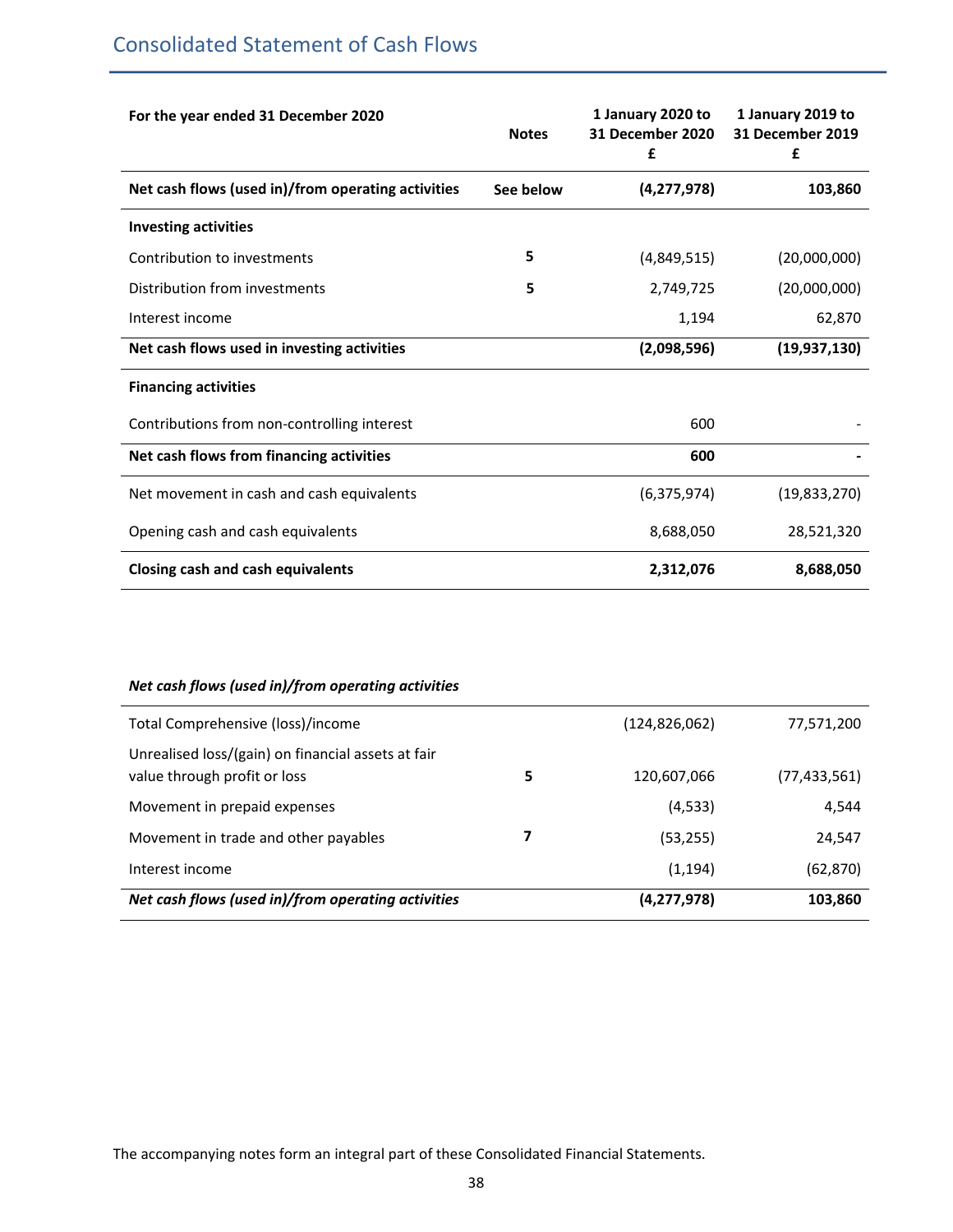# **1. Summary of significant accounting policies**

# **Reporting entity**

Sherborne Investors (Guernsey) C Limited (the "Company") is a closed‐ended investment company with limited liability formed under the Companies (Guernsey) Law, 2008 (as amended). The Company was incorporated and registered in Guernsey on 25 May 2017. The Company commenced dealings on the London Stock Exchange's Specialist Fund Segment on 12 July 2017. The Company's registered office is 1 Royal Plaza, Royal Avenue, St Peter Port, Guernsey, Channel Islands, GY1 2HL. The "Group" is defined as the Company and its subsidiaries, SIGC, LP (Incorporated) (the "Investment Partnership") and SIGC Midco Limited.

# **Basis of preparation**

The Consolidated Financial Statements of the Group have been prepared in accordance with International Financial Reporting Standards ("IFRS") as adopted in the European Union, which comprise standards and interpretations approved by the International Accounting Standards Board and International Accounting Standards and Standing Interpretations Committee interpretations approved by the International Accounting Standards Committee that remain in effect, together with applicable legal and regulatory requirements of Guernsey law. The Directors of the Company have taken the exemption in Section 244 of the Companies (Guernsey) Law, 2008 (as amended) and have therefore elected to only prepare Consolidated Financial Statements for the year.

These Consolidated Financial Statements have been prepared on the historical cost basis, as modified by the measurement at fair value of investments.

### **Going concern**

Under the UK Corporate Governance Code 2018 and applicable regulations, the Directors are required to satisfy themselves that it is reasonable to assume that the Group is a going concern.

The Board is of the opinion that the going concern basis should be adopted in the preparation of the Consolidated Financial Statements. Further detail can be found in the Viability Statement on pages 7 to 8.

The Directors have undertaken a rigorous review of the Group's ability to continue as a going concern including reviewing the ongoing cash flows and the level of cash balances as of the reporting date, as well as taking forecasts of future cash flows into consideration.

The coronavirus (COVID‐19) pandemic has caused extensive disruptions to businesses and economic activities globally. The uncertainties overthe emergence and spread of COVID‐19 have caused market volatility on a global scale. The specific impact on the Company's performance attributable to the pandemic is difficult to quantify. The situation is constantly evolving as governments and businesses continue to combat the impact of the pandemic. As stated in the Chairman's Statement on page 3, the Funds are the second largest shareholder of Barclays. The Company, via the Funds, has sufficient liquid assets to meet expected costs despite Barclays having cancelled interim dividend payments through 2020. On 18 February 2021 Barclays re‐established capital distributions announcing a total payout equivalent to 5.0 pence per share, consistent with the temporary guardrails announced by the PRA in December 2020. This payout is comprised of a 1.0 pence per ordinary share 2020 full year dividend and a share buyback of up to £700 million which commenced in March 2021. The Investment Manager, affiliates of which are also the investment manager of the Funds, has the full intent and ability to provide the Company (via the Investment Partnership) with funds as and if required.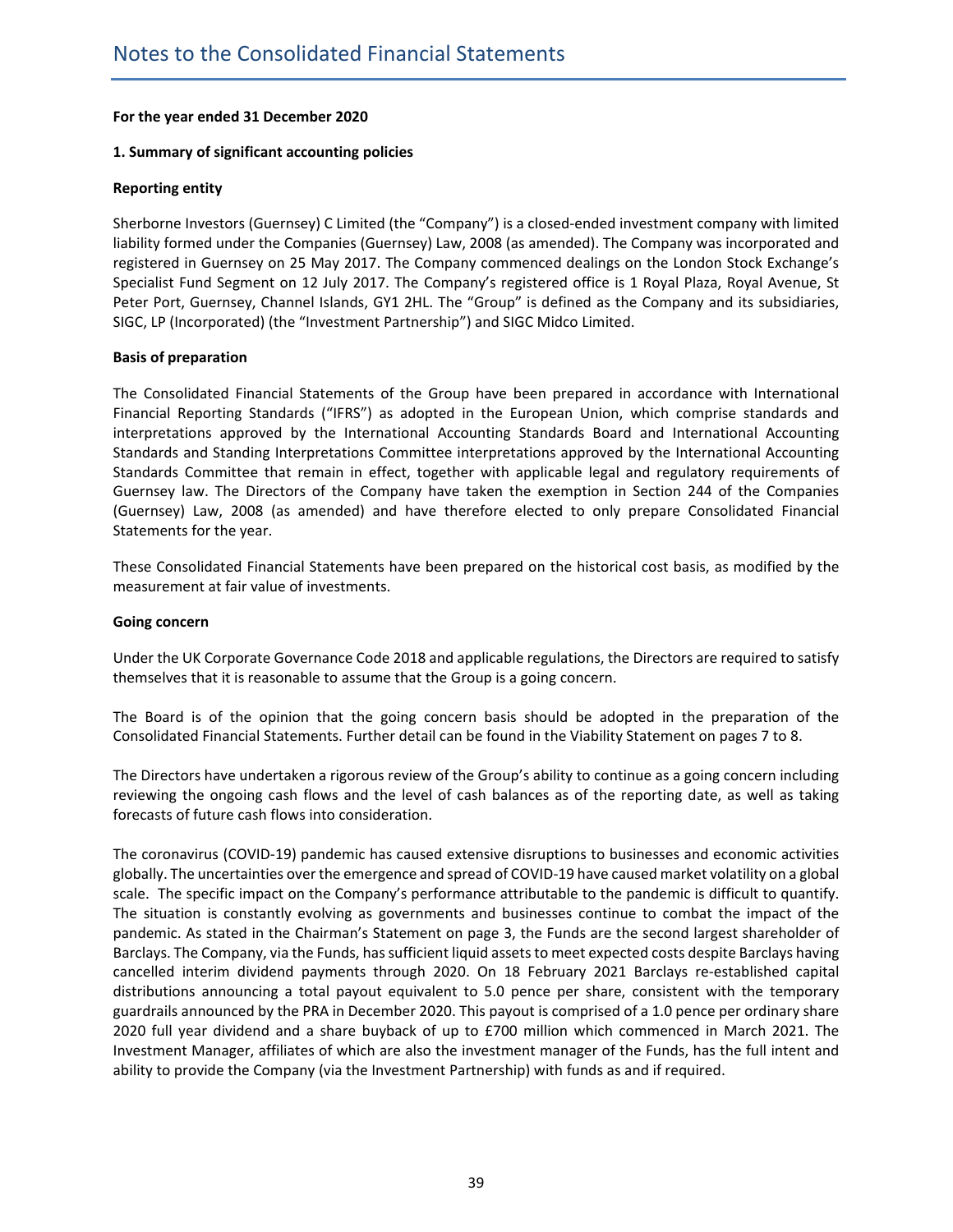# **1. Summary of significant accounting policies** *(continued)*

After making enquiries of Sherborne Investors Management (Guernsey) LLC (the "Investment Manager") and Apex Fund and Corporate Services (Guernsey) Limited (the "Administrator"), the Directors have a reasonable expectation that the Group has adequate resources to continue in operational existence for the foreseeable future. Accordingly, they continue to adopt a going concern basis in preparing these audited Consolidated Financial Statements. Please see the Corporate Governance section on page 17.

### **Critical accounting judgments and key sources of estimation uncertainty**

The preparation of the Group's Consolidated Financial Statements requires management to make estimates and assumptions that affect the reported amounts of assets, liabilities and contingencies at the date of the Group's Consolidated Financial Statements and revenue and expenses during the reported year. Actual results could differ from those estimated.

i) Critical accounting judgement: Incentive allocation

As more fully described in Note 10, the Special Limited Partner is entitled to receive an incentive allocation once aggregate distributions to partners of the Investment Partnership exceed a certain level. The basis of the incentive calculation differs depending on how the investment in the Selected Target Company ("STC") is ultimately characterised (i.e. as a Turnaround or Stake Building Investment). The incentive allocation has been computed on a Stake Building Investment basis, as it does not meet the criteria of a Turnaround investment.

ii) Critical accounting judgement: Consolidation of entities

As described further in Note 5, as of 31 December 2020 the Group holds a non‐controlling interest in Whistle Investors III LLC ("Whistle III"). Whilst the Group holds a majority interest in Whistle III and holds access to the rewards and benefits, it does not exercise control over the day to day operations nor does it have the ability to remove the controlling party. As such, Whistle III is not considered a subsidiary and is not consolidated but held at fair value through profit or loss.

iii) Source of estimation uncertainty: Financial assets at fair value through profit or loss

The Group's investments are measured at fair value for financial reporting purposes. The fair value of financial assets are based on the net asset value ("NAV") of the investment. The main contribution to their NAV is the quoted closing price on the London Stock Exchange at 31 December 2020. Please see Note 5 for further details.

### **Adoption of new and revised standards**

(i) New standards adopted as at 1 January 2020:

All new standards effective from 1 January 2020 have been adopted and do not have a material impact on the financial statements.

(ii) Standards, amendments and interpretations early adopted by the Group:

There were no standards, amendments and interpretations early adopted by the Group.

(iii) Standards, amendments and interpretations in issue but not yet effective:

Unless stated otherwise, the Directors do not consider the adoption of any new and revised Accounting Standards and interpretations to have a material impact as the new standards or amendment are not relevant to the operations of the Group.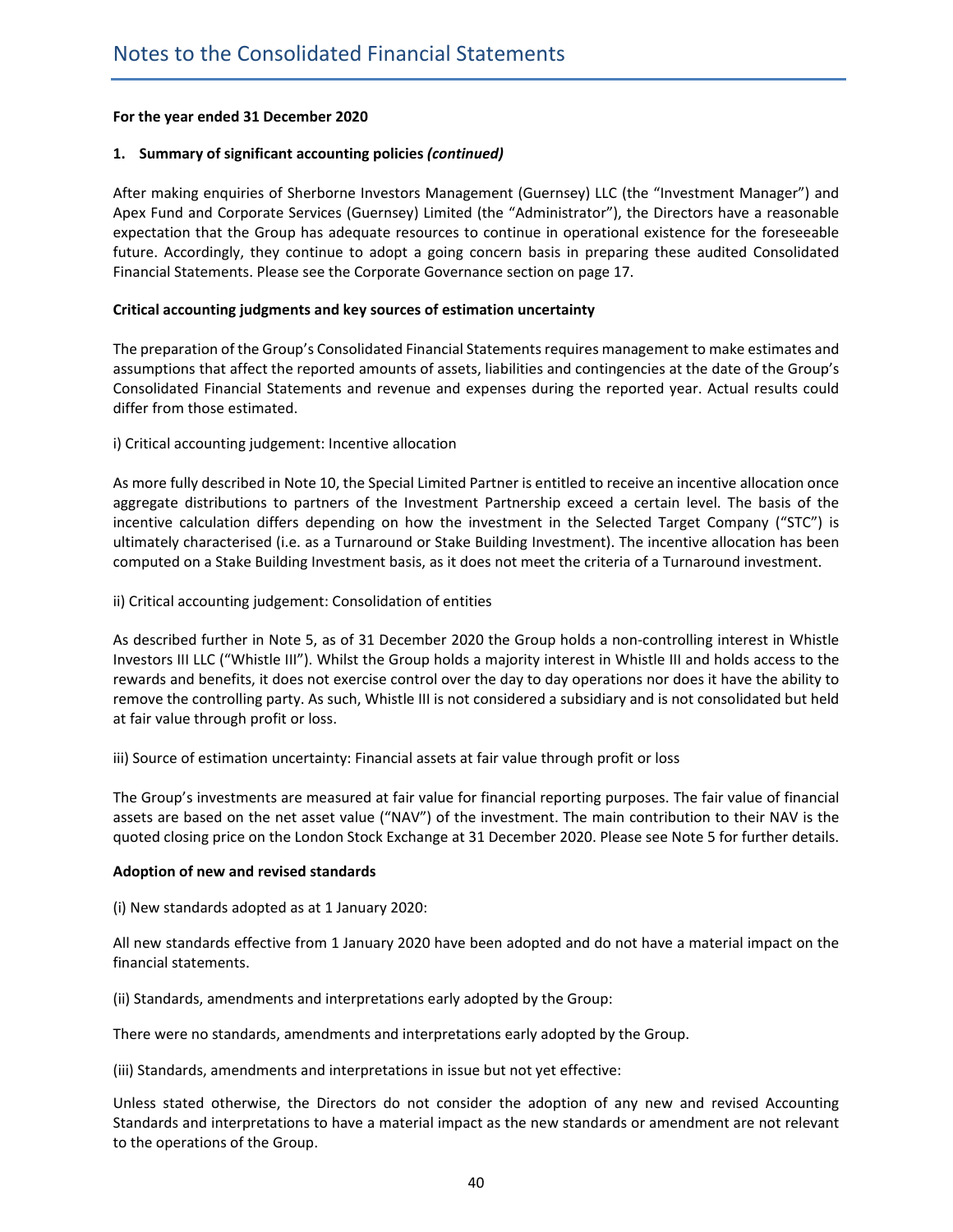# **1. Summary of significant accounting policies** *(continued)*

# **a. Basis of consolidation**

The Consolidated Financial Statements incorporate the financial statements of the Company and two entities controlled by the Company (its subsidiaries). Control is achieved where the Company has the power to govern the financial and operating policies of an investee entity so as to obtain benefits from its activities. Investments where a majority interest is held but control is not achieved are held at fair value through profit or loss.

Non‐controlling interests in the net assets of the consolidated subsidiaries are identified separately from the Group's equity therein. Non‐controlling interests consist of the amount of those interests at the date of the original business combination and the non‐controlling entities' share of changes in equity since the date of the combination. Losses applicable to the non‐controlling entitiesin excess of their interest in the subsidiaries equity are allocated against their interests to the extent that this would create a negative balance.

Where necessary, adjustments are made to the financial statements of the subsidiary to bring the accounting policies used into line with those used by the Group.

All intra‐group transactions, balances and expenses are eliminated on consolidation.

The Company, via SIGC Midco Limited, a 100% owned subsidiary, owns 99.98% of the capital interest in the Investment Partnership. Whilst the general partner of the Investment Partnership, Sherborne Investors (Guernsey) GP, LLC, a company registered in Delaware, USA, is responsible for directing the day to day operations of the Investment Partnership, the Company, through its majority interest in the Investment Partnership, has the ability to approve the proposed investment of the Investment Partnership and to remove the general partner. Hence, the Company has consolidated the Investment Partnership and SIGC Midco Limited in its financial statements.

# **b. Non‐controlling interest**

The interest of non-controlling parties in the subsidiary is measured at the minority's proportion of the net fair value of the assets, liabilities and contingent liabilities recognised.

### **c. Functional currency**

Items included in the Consolidated Financial Statements of the Group are measured using the currency of the primary economic environment in which the entity operates. The Consolidated Financial Statements are presented in Pound Sterling ("£"), which is the Group's functional and presentational currency. Transactions in currencies other than £ are translated at the rate of exchange ruling at the date of the transaction. Monetary assets and liabilities denominated in foreign currencies at the date of the Consolidated Statement of Financial Position are retranslated into £ at the rate of exchange ruling at that date. Exchange differences are reported in the Consolidated Statement of Comprehensive Income.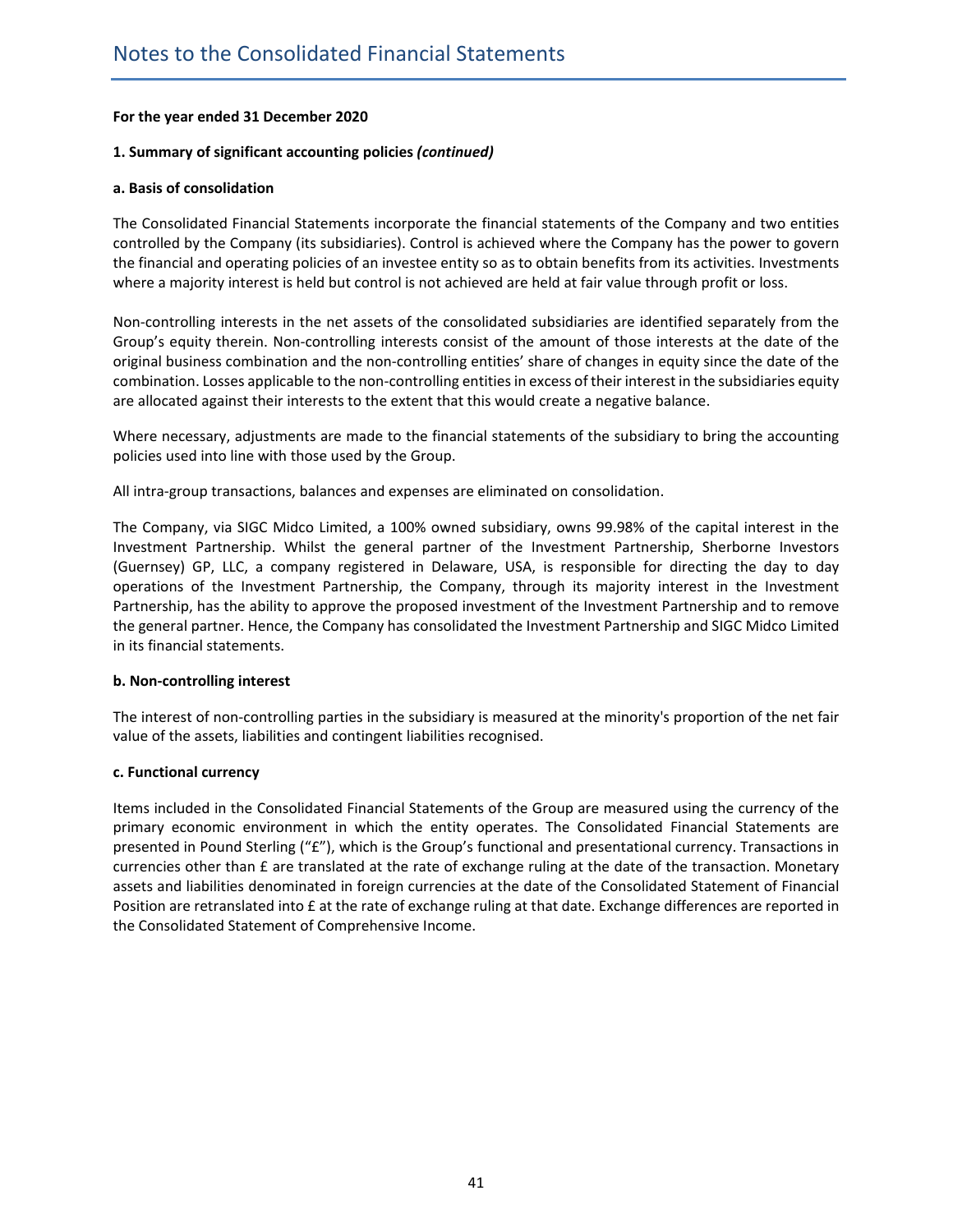# **1. Summary of significant accounting policies** *(continued)*

### **d. Financial assets at fair value through profit or loss**

Investments, including equity investments in associates, are designated at fair value through profit or loss in accordance with IFRS 9 'Financial instruments', as the Group's business model is to invest in financial assets with a view to profiting from their total return in the form of interest and changes in fair value. Under International Accounting Standard 28 'Investmentsin Associates', the fund can hold itsinvestments at fair value through profit or loss rather than as an associate as SIGC, LP (Incorporated) is a closed-ended fund.

Investments in voting shares and derivative contracts are initially recognised at cost and subsequently re‐ measured at fair value, as determined by the Directors. Unrealised gains or losses arising from the revaluation of investments in voting shares, convertible bonds and derivative contracts are taken directly to the Consolidated Statement of Comprehensive Income.

The Group's investments are measured at fair value for financial reporting purposes as described earlier in Note 1 under critical accounting judgements and key sources of estimation uncertainty.

In determining fair value in accordance with IFRS 13 'Fair Value Measurement' ("IFRS 13"), investments measured and reported at fair value are classified and disclosed in one of the following categories within the fair value hierarchy:

**Level I** ‐ An unadjusted quoted price for identical assets and liabilities in an active market provides the most reliable evidence of fair value and is used to measure fair value whenever available. As required by IFRS 13, the Group will not adjust the quoted price for these investments, even in situations where it holds a large position and a sale could reasonably impact the quoted price.

**Level II** ‐ Inputs are other than unadjusted quoted prices in active markets, which are either directly or indirectly observable as of the reporting date, and fair value is determined through the use of models or other valuation methodologies.

**Level III** ‐ Inputs are unobservable for the investment and include situations where there is little, if any, market activity for the investment. The inputs into the determination of fair value require significant management judgement or estimation.

The Group's investments are summarised by Level in Note 5. On disposal of shares or conversion of bonds, cost of investments are allocated on a first in, first out basis.

### **e. Revenue recognition**

Dividend income is recognised when the Group's right to receive payment has been established. Tax suffered on dividend income for which no relief is available is treated as an expense.

Investment income and interest receivable from short-term deposits and Treasury gilts are recognised on an accruals basis. Where receipt of investment income is not likely until the maturity orrealisation of an investment then the investment income is accounted for as an increase in the fair value of the investment.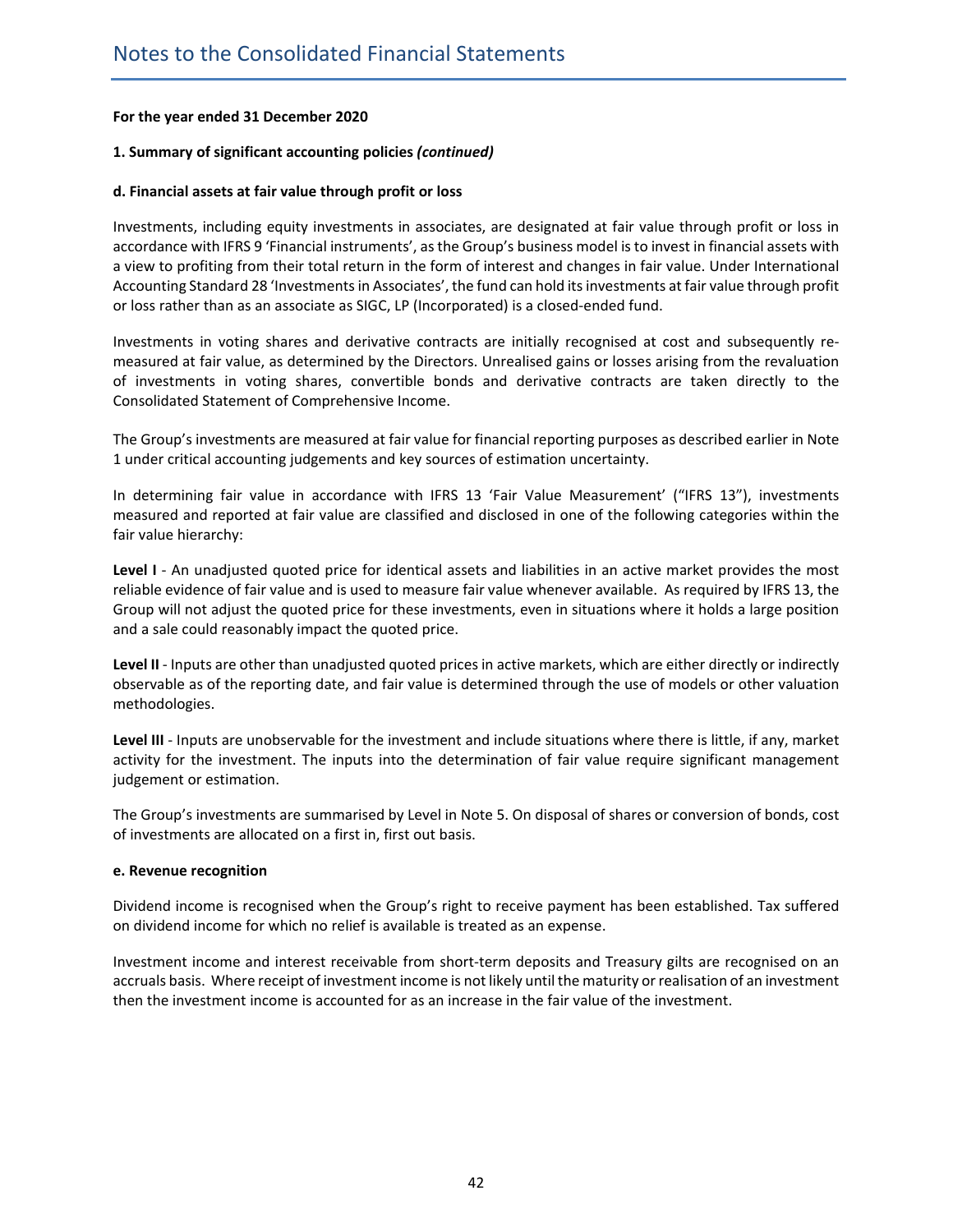# **1. Summary of significant accounting policies** *(continued)*

# **f. Expenses**

All expenses are accounted for on an accruals basis. Expenses are charged through the Consolidated Statement of Comprehensive Income in the year in which they occur.

### **g. Prepaid expenses and trade receivables**

Trade and other receivables are initially recognised at fair value and subsequently, where necessary, re‐ measured at amortised cost using the effective interest method. A provision for impairment of trade receivables is established when there is objective evidence the Group will not be able to collect all amounts due according to the original terms of the receivables. The Group only holds trade receivables with no financing component and which have maturities of less than 12 months at amortised cost and has therefore applied the simplified approach to expected credit loss.

# **h. Cash and cash equivalents**

Cash and cash equivalents comprise cash in hand, call and current balances with banks and similar institutions, which are readily convertible to known amounts of cash and which are subject to insignificant risk of changes in value. This definition is also used for the Consolidated Statement of Cash Flows. The carrying amount of these assets approximate their fair value, unless otherwise stated.

# **i. Trade and other payables**

Trade and other payables are initially recognised at fair value and subsequently, where necessary, re‐measured at amortised cost using the effective interest method.

### **j. Financial instruments**

Financial assets and liabilities are recognised in the Group's Consolidated Statement of Financial Position when the Group becomes a party to the contractual provisions of the instrument.

# **k. Segmental reporting**

As the Group invests in one investee company, there is no segregation between industry, currency or geographical location and therefore no further disclosures are required in conjunction with IFRS 8 'Operating Segments'.

### **l. Incentive allocation**

The incentive allocation is accounted for on an accruals basis and the calculation is disclosed in Note 10. The incentive allocation is payable to the non‐controlling interest and therefore recognised in the Consolidated Statement of Changes in Equity.

### **m. Treasury gilts**

Treasury gilts are initially recognised at fair value and subsequently re‐measured at amortised cost using the effective interest method. As at 31 December 2020, no Treasury gilts were held (2019: £nil). During October 2019 the entire balance of treasury gilts was disposed of in full.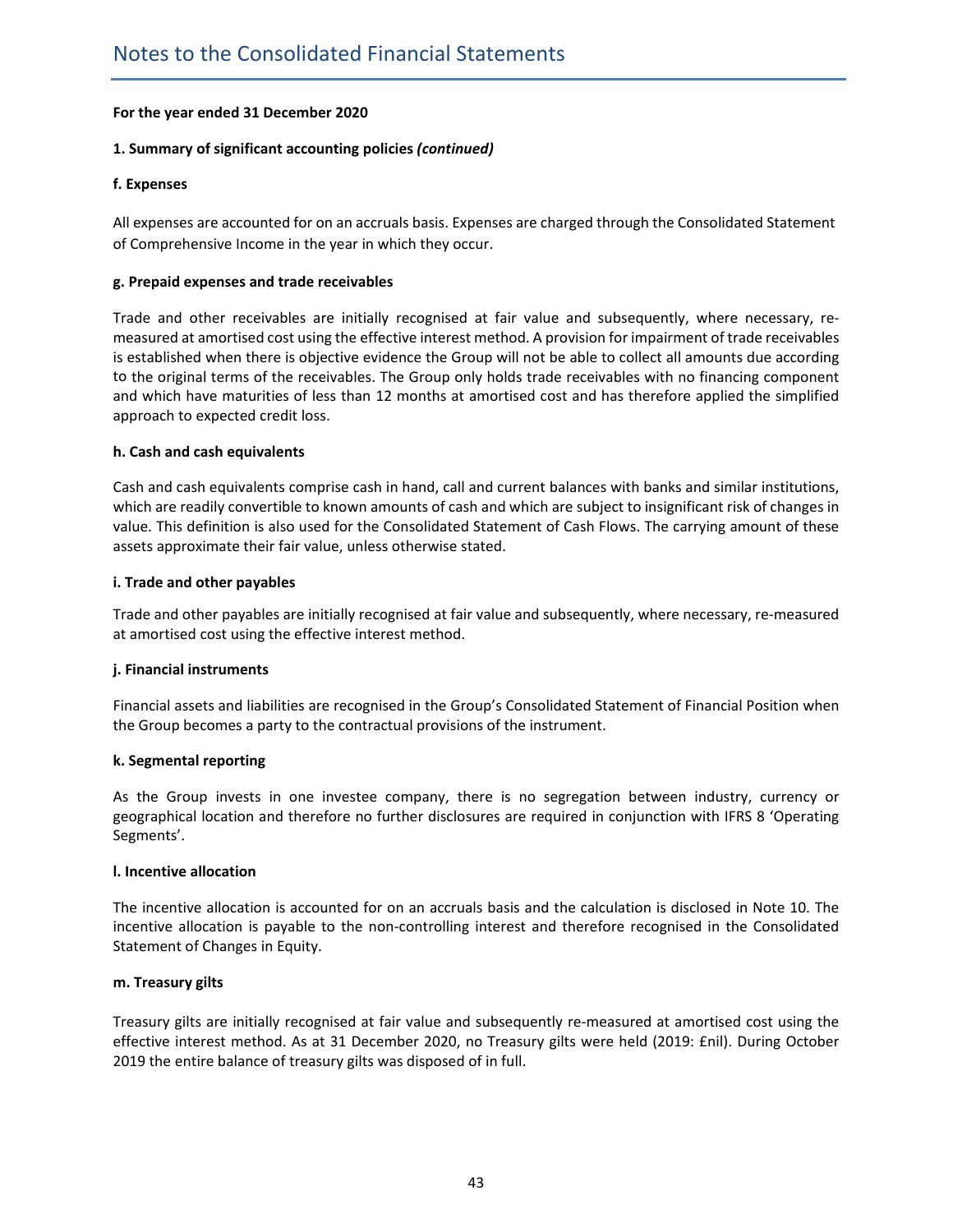# **2. Comprehensive (loss)/income**

The consolidated comprehensive income/(loss) has been arrived at after charging:

|                                         | December 2020 | 1 January 2020 to 31 1 January 2019 to 31<br>December 2019 |
|-----------------------------------------|---------------|------------------------------------------------------------|
|                                         |               |                                                            |
| Directors' fees                         | 160,000       | 160,000                                                    |
| Auditor's remuneration - Audit          | 42.259        | 34,230                                                     |
| Auditor's remuneration - Interim review | 23,000        | 21,900                                                     |

In addition to the audit and half‐yearly review related remuneration above, a further £28,542 was paid to the Auditor for Tax compliance services (2019: £29,662).

### **3. Tax on ordinary activities**

The Company has been granted exemption from income tax in Guernsey under the Income Tax (Exempt Bodies) (Bailiwick of Guernsey) Ordinance 1989, and isliable to pay an annual fee (currently £1,200) under the provisions of the Ordinance. As such it will not be liable to income tax in Guernsey other than on Guernsey source income (excluding deposit interest on funds deposited with a Guernsey bank). No withholding tax is applicable to distributions to Shareholders by the Company.

The Investment Partnership will not itself be subject to taxation in Guernsey. No withholding tax is applicable to distributions to partners of the Investment Partnership.

Income which is wholly derived from the business operations conducted on behalf of the Investment Partnership with, and investments made in, persons or companies who are not resident in Guernsey will not be regarded as Guernsey source income. Such income will not therefore be liable to Guernsey tax in the hands of non‐Guernsey resident limited partners.

Dividend income is shown gross of any withholding tax.

### **4. Earnings per share**

The calculation of basic and diluted earnings per share is based on the return on ordinary activities less total comprehensive income attributable to the non‐controlling interest and on there being 700,000,000 (2019: 700,000,000) weighted average number of shares in issue during the year. The earnings per share for the year ended 31 December 2020 amounted to a deficit of 17.83 pence per share (31 December 2019: a surplus of 11.08 pence per share).

|                  |               |               | Weighted              |
|------------------|---------------|---------------|-----------------------|
| Date             | <b>Shares</b> | Days in issue | <b>Average Shares</b> |
| 1 January 2020   | 700.000.000   |               | 700,000,000           |
| 31 December 2020 | 700,000,000   | 366           | 700,000,000           |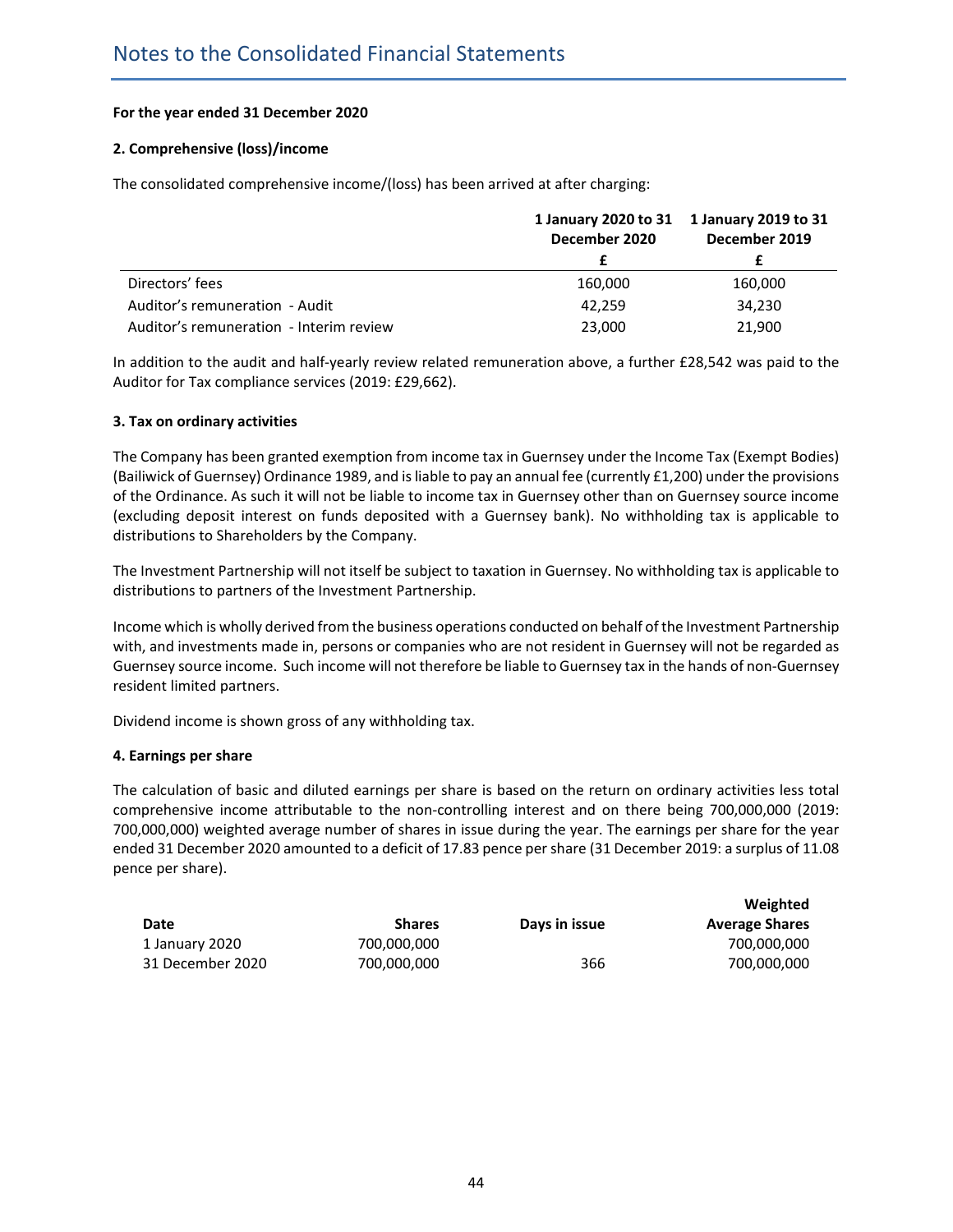### **5. Financial assets at fair value through profit or loss**

|                                                    | 2020            | 2019        |
|----------------------------------------------------|-----------------|-------------|
|                                                    | £               |             |
| Opening fair value                                 | 537,820,762     | 440,387,201 |
| Capital contributions                              | 4,849,515       | 20,000,000  |
| Capital distributions                              | (2,749,725)     |             |
| Unrealised (loss)/gain on investments held at fair |                 |             |
| value through profit or loss                       | (120, 607, 066) | 77,433,561  |
| <b>Closing fair value</b>                          | 419,313,486     | 537,820,762 |

The following tables summarise by level within the fair value hierarchy the Group's financial assets and liabilities at fair value as follows:

|                                               | Level I | Level II | Level III   | <b>Total</b> |
|-----------------------------------------------|---------|----------|-------------|--------------|
| 31 December 2020                              | £       | £        | £           |              |
| Financial assets at fair value through profit |         |          |             |              |
| and loss                                      |         |          | 419,313,486 | 419,313,486  |
|                                               |         |          |             |              |
|                                               | Level I | Level II | Level III   | <b>Total</b> |
| <b>31 December 2019</b>                       | £       |          | £           |              |
| Financial assets at fair value through profit |         |          |             |              |
| and loss                                      |         |          | 537,820,762 | 537,820,762  |

The Board of Directors approved Barclays PLC ("Barclays"), a London Stock Exchange listed bank holding company, as the STC in 2018. During 2019, the Group contributed its direct holding of Barclays' shares and its interest in Whistle Investors LLC ("Whistle I") and Whistle Investors II LLC ("Whistle II") to Whistle Investors III LLC ("Whistle III") at fair value.

As at 31 December 2020, the Group's investments consist solely of a non-controlling interest in Whistle III which was organised to invest in the STC. Furthermore, the Level III investments disclosed in the financial statements are solely comprised of the Group's non-controlling interest in Whistle III. As at the year end, Whistle III's investment, via an intermediary, consisted of a direct investment in Barclays as well as a non-controlling interest in Whistle I and Whistle II. The value of those investments equated to the Group's maximum exposure to loss from the Whistle I, Whistle II and Whistle III entities.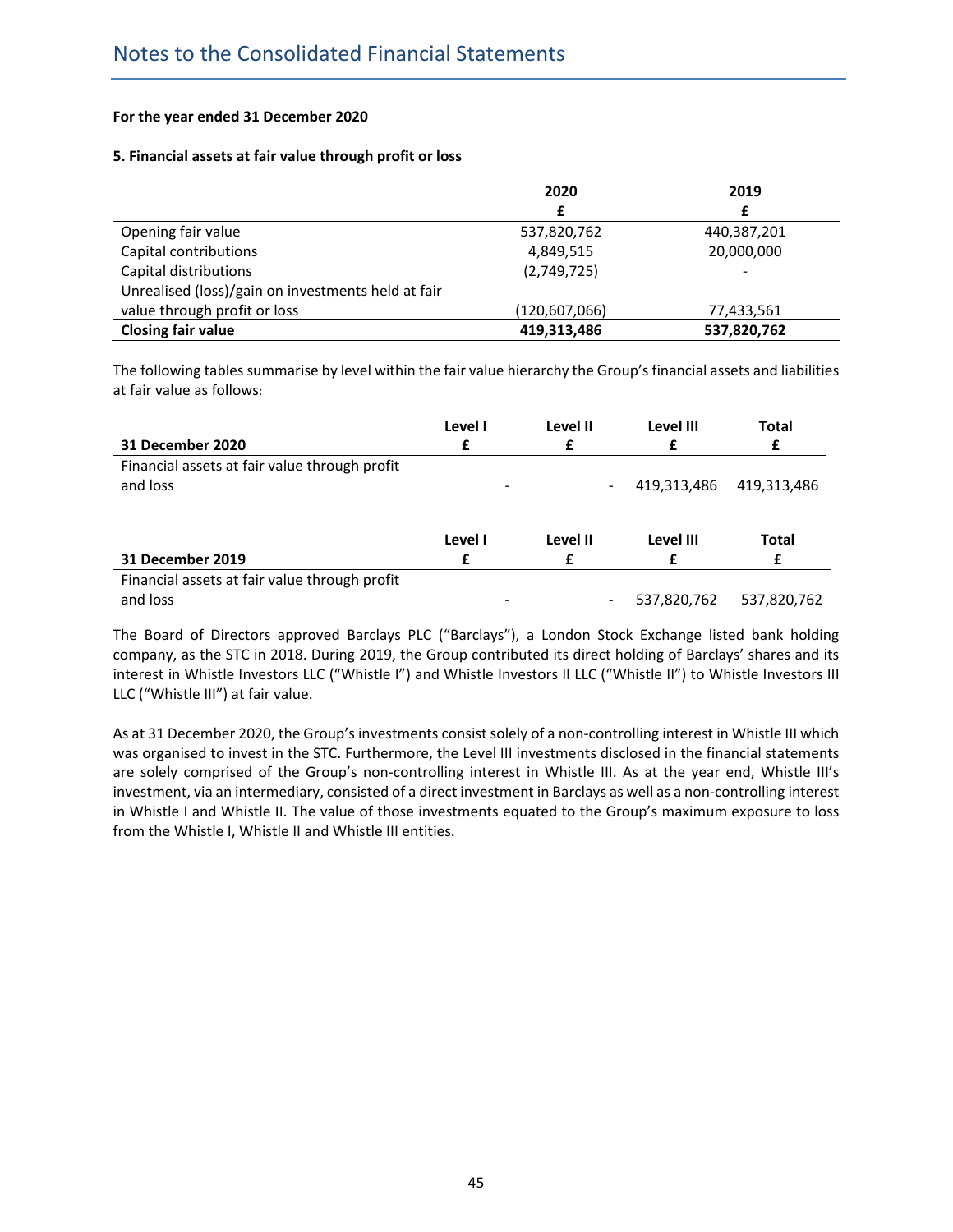# **5. Financial assets at fair value through profit or loss** *(continued)*

A reconciliation of fair value measurements in Level III is set out in the following table:

|                                            | 2020            | 2019        |
|--------------------------------------------|-----------------|-------------|
|                                            | £               | £           |
| Opening fair value                         | 537,820,762     | 222,817,957 |
| Contribution to Whistle III                |                 | 236,387,018 |
| Capital contribution                       | 4,849,515       | 20,000,000  |
| Capital distribution                       | (2,749,725)     |             |
| Unrealised gain/(loss) on financial assets |                 |             |
| at fair value through profit or loss       | (120, 607, 066) | 58,615,787  |
| <b>Closing fair value</b>                  | 419,313,486     | 537,820,762 |

Capital contributions drawn by Whistle III during the year for investment into Barclays. The distributions during the year consisted of the return of excess funds drawn.

The key unobservable inputs in the valuation of the Level III investment is the value of Whistle III's indirect non‐ controlling interests in Whistle I and Whistle II which is impacted by the Barclays share price. With Whistle III's balance sheet being measured at fair value, the NAV of Whistle III provides the best estimate of fair value for the Investment Partnership's investment in Whistle III.

Refer to Note 11 for the sensitivity analysis regarding changes in the Barclays' share price.

### **6. Dividend income**

As announced on 31 March 2020, the Barclays' board cancelled the payment of the full year 2019 dividend and any potential 2020 interim dividends at the request of the UK regulator as a prudent measure given the current environment. The Group did not receive any cash dividends during the year (2019: £6,105,282).

### **7. Trade and other payables**

|                             | 2020   | 2019    |
|-----------------------------|--------|---------|
|                             |        | £       |
| Professional fees payable   | 18,923 | 74,110  |
| Administration fees payable | 31,876 | 36,663  |
| Audit fees payable          | 27.259 | 20,540  |
| <b>Total</b>                | 78,058 | 131,313 |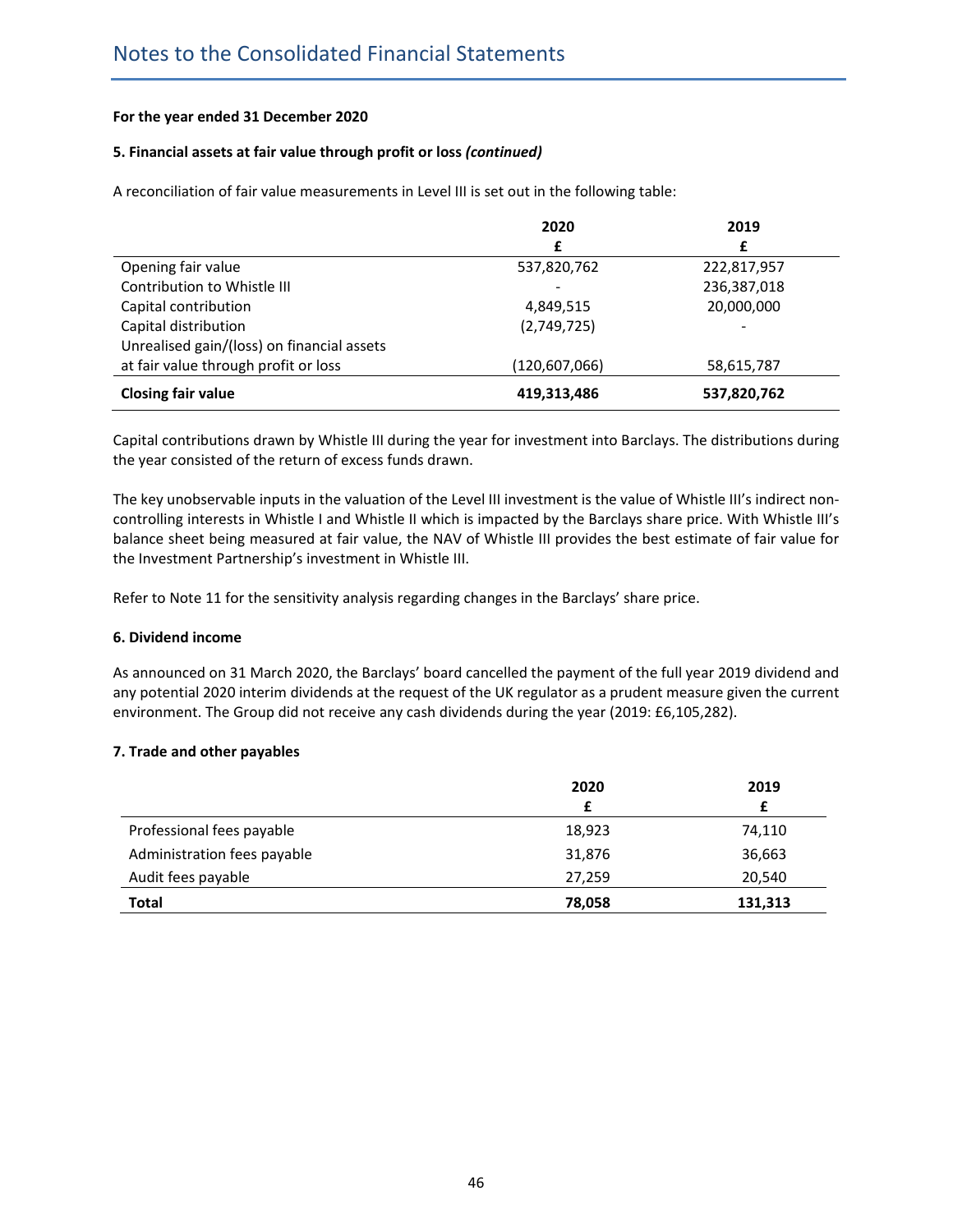### **8. Consolidated share capital and share premium**

|                                  | As at 31 December 2020 | As at 31 December 2019 |
|----------------------------------|------------------------|------------------------|
| <b>Authorised share capital</b>  | No.                    | No.                    |
| Ordinary Shares of no par value  | Unlimited              | Unlimited              |
| <b>Issued and fully paid</b>     | No.                    | No.                    |
| Ordinary Shares of no par value  | 700,000,000            | 700,000,000            |
|                                  | As at 31 December 2020 | As at 31 December 2019 |
| Share premium account            | £                      |                        |
|                                  |                        | £                      |
| Share premium account upon issue | 700,000,000            | 700,000,000            |
| Less: Costs of issue             | (11,060,597)           | (11,060,597)           |

Each Ordinary share has no par value with no right to fixed income.

### **9. Net asset value per share attributable to the Company**

|                  | <b>Basic and Diluted</b> |                 |
|------------------|--------------------------|-----------------|
|                  | <b>No. of Shares</b>     | Pence per Share |
| 31 December 2020 | 700,000,000              | 60.21           |
| 31 December 2019 | 700,000,000              | 78.04           |

### **10. Related party transactions**

The Investment Partnership and its General Partner, have engaged Sherborne Investors Management (Guernsey) LLC to serve as Investment Manager who is responsible for identifying the STC, subject to approval by the Board of Directors of the Company, as well as day to day management activities of the Investment Partnership. The Investment Manager is entitled to receive from the Investment Partnership a monthly management fee equal to one‐twelfth of 1% of the net asset value of the Investment Partnership, less cash and cash equivalents and certain other adjustments. During the year, management fees of £3,669,168 (31 December 2019: £4,211,140) were paid by the Investment Partnership. No balance was outstanding at the year end (31 December 2019: £Nil).

The Special Limited Partner interest is held by Sherborne Investors Limited, a wholly owned subsidiary of Sherborne Investors LP (Sherborne Investors (Guernsey) GP, LLC and Sherborne Investors Limited are the Non‐ controlling interests). The Special Limited Partner is entitled to receive an incentive allocation once aggregate distributions to partners of the Investment Partnership, of which one is the Company, exceed a certain level of capital contributions to the Investment Partnership, excluding amounts contributed attributable to management fees.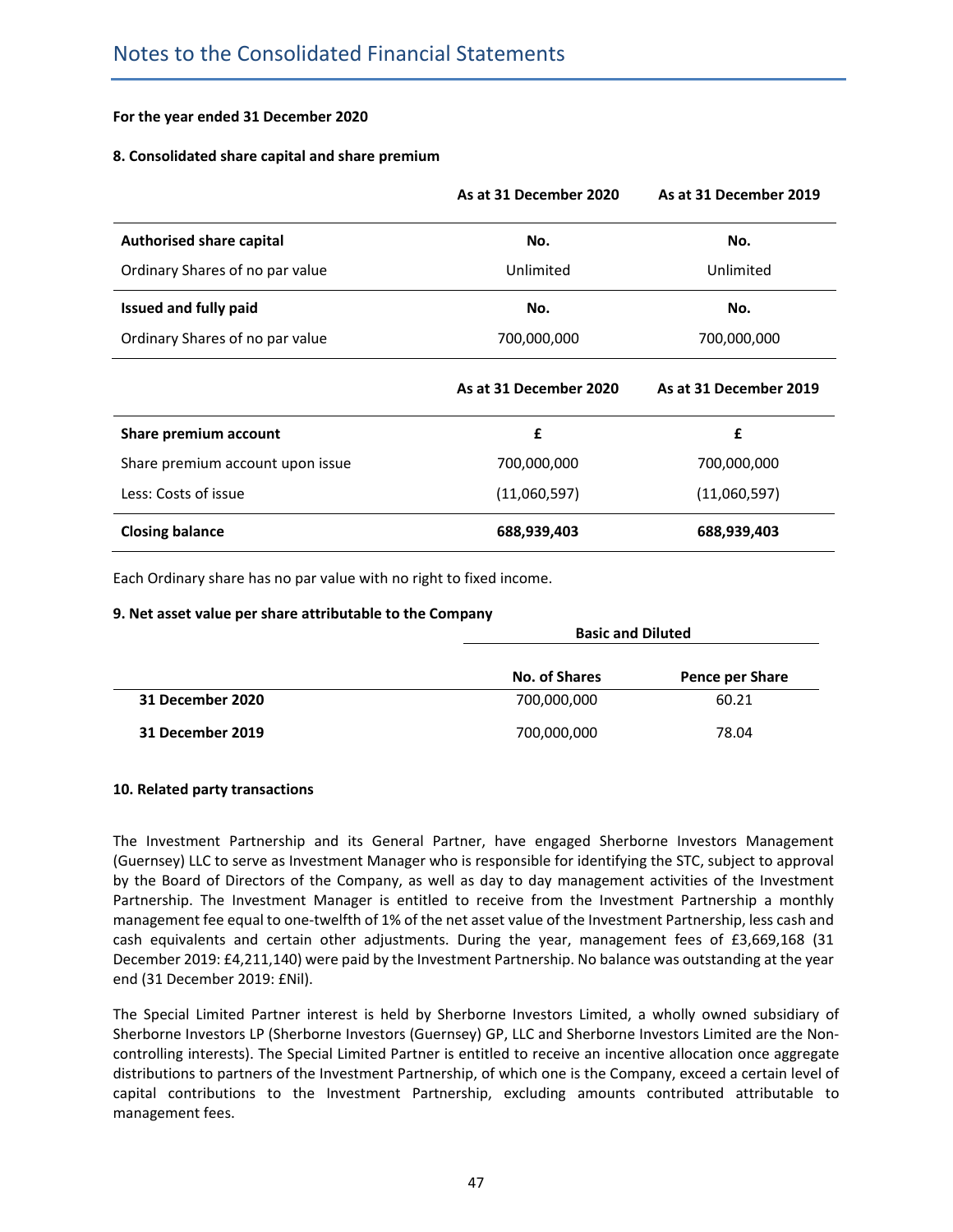# **10. Related party transactions** *(continued)*

For Turnaround investments, the incentive allocation is computed at 10% of the distributions to all Partners in excess of 110%, increasing to 20% of the distributions to all Partners in excess of 150% and increasing to 25% of the distributions to all Partners in excess of 200% of capital contributions, excluding amounts contributed attributable to management fees. An investment is considered a Turnaround investment when a member of the Managing Partner is appointed chairman of, or accepts an executive role at, the STC.

If, after acquiring a shareholding, the share price of the STC rises to a level at which further investment and the effort of a Turnaround is, in the Investment Manager's opinion, no longer justified or otherwise no longer presents a viable Turnaround opportunity, the Investment Partnership intends to sell (and distribute the proceedsto the Company) or distribute in kind the holding to the limited partners(in each case after deductions for any costs and expenses and for the Investment Partnership's Minimum Capital Requirements and subject to applicable law and regulation), rather than seeking to join the Board of Directors or otherwise engage with the STC (a "Stake Building Investment").

For Stake Building Investments, the incentive allocation is computed at 20% of net returns on the investment of the Investment Partnership, such amount to be payable after each partner in the Investment Partnership has had distributed to it an amount equal to its aggregate capital contribution to the Investment Partnership in respect to the Stake Building Investment (excluding any capital contributions attributable to management fees). The Special Limited Partner may waive or defer all or any part of any incentive allocation otherwise due.

At 31 December 2020, the incentive allocation has been computed based on a Stake Building Investment basis and amounts to £Nil (31 December 2019: £Nil) in relation to the investment held by the Investment Partnership.

Each of the Directors (other than the Chairman) receives a fee payable by the Company currently at a rate of £35,000 per annum. The Chairman of the Audit Committee receives £5,000 per annum in addition to such fee. The Chairman receives a fee payable by the Company currently at the rate of £50,000 per annum.

Individually and collectively, the Directors of the Company hold no shares of the Company as at 31 December 2020 (2019: nil).

Sherborne Investors GP, LLC has granted to the Company a non-exclusive licence to use the name "Sherborne" Investors" in the UK and the Channel Islands in the corporate name of the Company and in connection with the conduct of the Company's business affairs. The Company may not sub-licence or assign its rights under the Trademark Licence Agreement. Sherborne Investors GP, LLC receives a fee of £70,000 per annum for the use of the licenced name.

# **11. Financial risk factors**

The Group's investment objective is to realise capital growth from investment in the STC, identified by the Investment Manager, with the aim of generating significant capital return for Shareholders. Consistent with that objective, the Group's financial instruments mainly comprise an investment in a STC. In addition, the Group holds cash and cash equivalents as well as having trade and other receivables and trade and other payables that arise directly from its operations.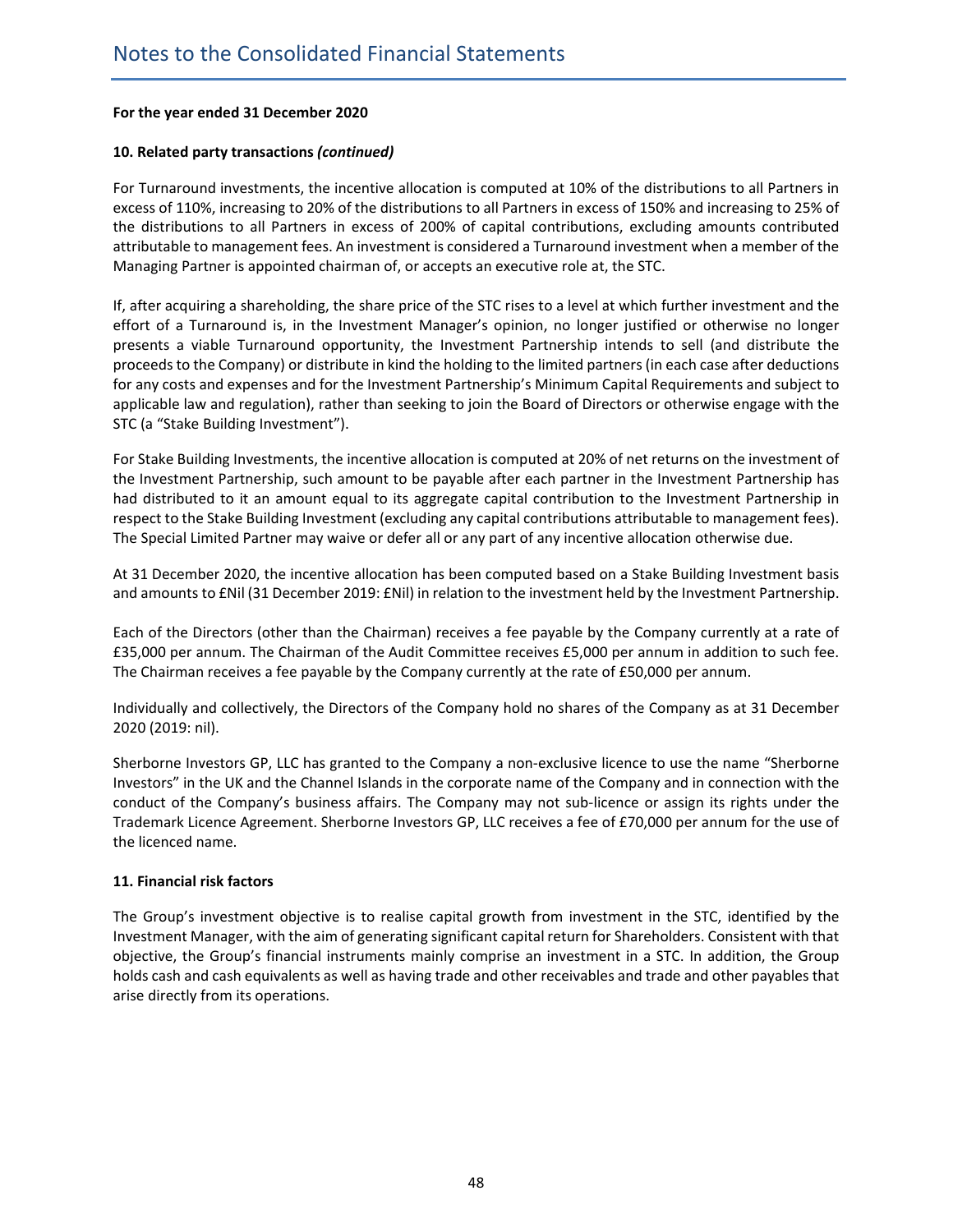# **11. Financial risk factors** *(continued)*

### *Liquidity risk*

The Group's cash and cash equivalents are placed in demand deposits with a range of financial institutions. The listed investment in the STC could be partially redeemed relatively quickly (within 3 months) should the Group need to meet obligations or ongoing expenses as and when they fall due.

The following table details the liquidity analysis for financial liabilities at the date of the Consolidated Statement of Financial Position:

| As at 31 December 2020   | Less than 1 month | $1 - 12$ months | $1 - 2$ years | <b>Total</b> |
|--------------------------|-------------------|-----------------|---------------|--------------|
|                          |                   |                 |               |              |
| Trade and other payables | (31, 876)         | (46, 182)       |               | (78,058)     |
|                          | (31, 876)         | (46, 182)       |               | (78,058)     |
| As at 31 December 2020   | Less than 1 month | $1 - 12$ months | $1 - 2$ vears | Total        |
|                          |                   |                 |               | £            |
| Trade and other payables | (38,193)          | (93, 115)       |               | (131, 313)   |
|                          | (38, 193)         | (93, 115)       |               | (131, 313)   |

### *Credit risk*

The Group is exposed to credit risk in respect of its cash and cash equivalents, arising from possible default of the relevant counterparty, with a maximum exposure equal to the carrying value of those assets. The credit risk on liquid funds is mitigated through the Group depositing cash and cash equivalents across several banks. The Group is exposed to credit risk in respect of its trade receivables and other receivable balances with a maximum exposure equal to the carrying value of those assets. UBS Financial Services Inc. and HSBC Holdings PLC currently have a stand-alone credit rating of A- with Standard & Poor's (31 December 2019: A- with Standard & Poor's) whilst Barclays Bank PLC has a standalone credit rating of A with Standard & Poor's (2019: A with Standard & Poor's). The Group considers these ratings to be acceptable.

### *Market price risk*

Market price risk arises as a result of the Group's exposure to the future values of the share price of the STC. It represents the potential loss that the Group may suffer through investing in the STC.

As at 31 December 2020, the share price of Barclays was 146.68 pence per share which produced the Group's NAV of £421.6 million or 60.21 pence per share. At 31 December 2020 a 10% increase in Barclays' share price would increase the Group's NAV by £39.5 million or 5.64 pence per share and a 10% decrease in Barclays' share price would decrease the Group's NAV by £37.2 million or 5.32 pence per share. Subsequent to the year-end, Barclays' share price increased to 185.95 pence per share at 31 March 2021 and, as disclosed on 1 April 2021, the 31 March NAV (unaudited) was £554.2 million or 79.2 pence per share.

### *Foreign exchange risk*

Foreign currency risk arises as the value of future transactions, recognised monetary assets and monetary liabilities denominated in other currencies fluctuate due to changes in foreign exchange rates. The Investment Manager monitors the Group's monetary and non‐monetary foreign exchange exposure on a regular basis. The Group has limited foreign exchange risk exposure. Investment Manager considers the foreign exchange exposure of Whistle III to be a component of market price risk not foreign currency risk.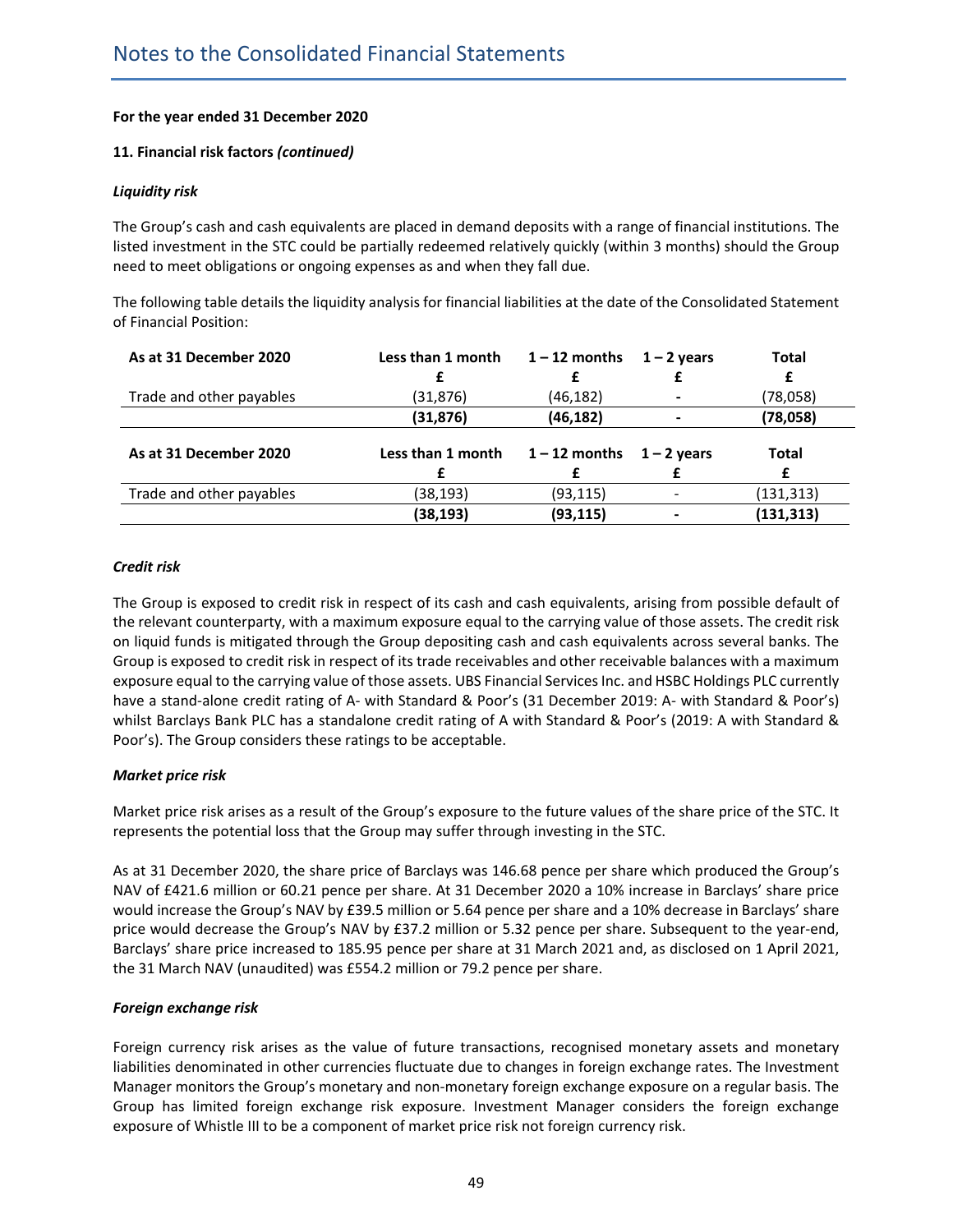# **11. Financial risk factors** *(continued)*

### *Interest rate risk*

The Group is subject to risks associated with changes in interest rates in respect of interest earned on its cash and cash equivalents. The Group seeks to mitigate this risk by monitoring the placement of cash balances on an on‐going basis in order to maximise the interest rates obtained.

| As at 31 December 2020   | <b>Interest bearing</b> |                               |          |                              |             |             |
|--------------------------|-------------------------|-------------------------------|----------|------------------------------|-------------|-------------|
|                          |                         | 1 month                       | 3 months |                              | Non-        |             |
|                          | Less than               | to                            | to       | $1 - 2$                      | interest    |             |
|                          | 1 month                 | 3 months                      | 1 year   | vears                        | bearing     | Total       |
|                          | £                       | £                             | £        | £                            | £           | £           |
| <b>Assets</b>            |                         |                               |          |                              |             |             |
| Cash and cash            |                         |                               |          |                              |             |             |
| equivalents              | 2,312,076               |                               |          |                              |             | 2,312,076   |
| Investments held at fair |                         |                               |          |                              |             |             |
| value through profit or  |                         |                               |          |                              |             |             |
| loss                     |                         |                               |          |                              | 419,313,486 | 419,313,486 |
| Prepaid expenses         |                         |                               |          |                              | 21,757      | 21,757      |
| <b>Total Assets</b>      | 2,312,076               |                               |          |                              | 419,335,243 | 421,647,319 |
| <b>Liabilities</b>       |                         |                               |          |                              |             |             |
| Other payables           |                         |                               |          | $\qquad \qquad \blacksquare$ | (78,058)    | (78,058)    |
| <b>Total Liabilities</b> |                         |                               |          |                              | (78, 058)   | (78,058)    |
| $A - 134 B - 1111$       |                         | والمتقدم والمستقيم والمستنقصة |          |                              |             |             |

| AS 41 ST DECEMBER 2013   | <b>INCREST DEATING</b> |          |          |         |             |              |
|--------------------------|------------------------|----------|----------|---------|-------------|--------------|
|                          |                        | 1 month  | 3 months |         | Non-        |              |
|                          | Less than              | to       | to       | $1 - 2$ | interest    |              |
|                          | 1 month                | 3 months | 1 year   | years   | bearing     | <b>Total</b> |
|                          | £                      | £        | £        | £       | £           | £            |
| <b>Assets</b>            |                        |          |          |         |             |              |
| Cash and cash            |                        |          |          |         |             |              |
| equivalents              | 8,688,050              |          |          |         |             | 8,688,050    |
| Investments held at fair |                        |          |          |         |             |              |
| value through profit or  |                        |          |          |         |             |              |
| loss                     |                        |          |          |         | 537,820,762 | 537,820,762  |
| Prepaid expenses         |                        |          |          |         | 17,224      | 17,224       |
| <b>Total Assets</b>      | 8,688,050              |          |          | ٠       | 537,837,986 | 546,526,036  |
| <b>Liabilities</b>       |                        |          |          |         |             |              |
| Other payables           |                        |          |          |         | (131, 313)  | (131, 313)   |
| <b>Total Liabilities</b> |                        |          |          |         | (131, 313)  | (131, 313)   |

As at 31 December 2020, the total interest sensitivity gap for interest bearing items was a surplus of £2,312,076 (31 December 2019: £8,688,050).

As at 31 December 2020, interest rates reported by the Bank of England were 0.1% (31 December 2019: 0.75%) which would equate to net income of £2,312 (31 December 2019: £65,160) per annum if interest bearing assets and liabilities remained constant. If interest rates were to fluctuate by 50 basis points (31 December 2019: 50 basis points), this would have a positive or negative effect of £11,560 (31 December 2019: £43,440) on the Group's annual income.